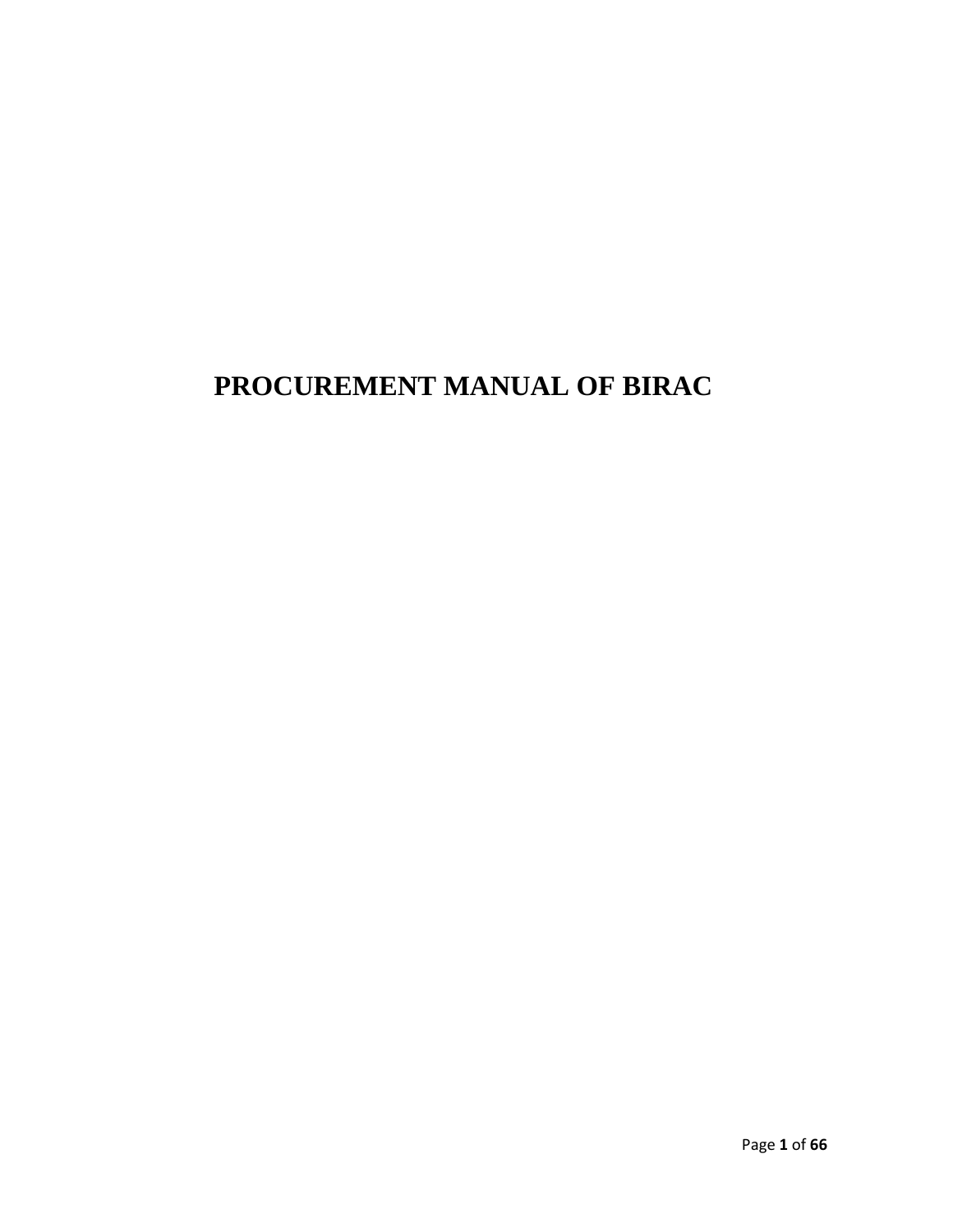# **CONTENTS**

| <b>CHAPTER</b>                                                                                  | Page No.  |
|-------------------------------------------------------------------------------------------------|-----------|
| <b>Chapter 1 – Introduction</b>                                                                 | $4 - 8$   |
| 1.1 About BIRAC 1.2 BIRAC Functions 1.3 Objective of the Manual 1.4 Transparency,               |           |
| Competition, and Elimination of Arbitrariness, 1.5 Fairness 1.6 Efficiency, Economy             |           |
| and Accountability 1.7 Code of Integrity 1.8 Rules governing Public Procurement by              |           |
| BIRAC1.9 Seven 'W's of Purchase Management 1.10 The 'Dos' of Purchase                           |           |
| 1.11The 'Don'ts' of Purchase Management1.12Power<br>Management<br>to                            |           |
| relax.1.13Amendments /Updating of Procedures                                                    |           |
| <b>Chapter 2 - Terminology and Abbreviations</b>                                                | $9-11$    |
| 2.1 Terminology used 2.2 Abbreviation 2.3 Definitions                                           |           |
| <b>Chapter 3 – Principles of Public Procurement</b>                                             | 12        |
| 3.1 Fundamental Principles of Public Procurement 3.2 Authorities vested with purchase<br>powers |           |
| <b>Chapter 4 - Preparatory Procurement Activities</b>                                           | $13-19$   |
|                                                                                                 |           |
| 4.1 Indent 4.2 Assessment of requirement and indenting 4.3 to 4.5 Indent document 4.6           |           |
| Deciding mode of procurement 4.7 Procurement Process and Authorities responsible 4.8            |           |
| Modes of procurement 4.9 Vendor Registration                                                    |           |
| <b>Chapter 5 – Procurement Activities</b>                                                       | 20-30     |
| 5.1 to 5.4 Vendor Identification through GeM or otherwise 5.5 & 5.6 Preparation                 |           |
| EoI/NIT/Tender document 5.7 Mandatory provisions towards securities/guarantees                  |           |
| 5.8 Extension of bid submission / opening date 5.9 Modifications to bidding document            |           |
| 5.10 Cancellation of tender 5.11 Re-invitation of tender 5.12 Publishing of                     |           |
| EoI/NIT/Tender document in print media and/or electronically through CPPP                       |           |
| 5.13 Pre-bid meeting 5.14 Submission of bids5.15&5.16Procedure for receiving bids               |           |
| 5.17Delayed/Late tenders 5.18 Tender Opening                                                    |           |
| <b>Chapter 6 - Vendor Selection / Award of contract</b>                                         | $31 - 36$ |
| 6.1 Objectives of vendor selection 6.2& 6.3 Tender evaluation Action to be taken on             |           |
| receipt of bids 6.4Award of contract Tender Opening 6.5 Process for issue of                    |           |
| LoA/PO/WO 6.6 Ineligibility of entities 6.7 Know Your Supplier (KYS)                            |           |
| <b>Chapter 7 - Delivery of Goods/Works/Services</b>                                             | $37 - 42$ |
| 7.1 Terms of delivery 7.2 Delivery period 7.3 Extension of delivery period 7.4 Post award       |           |
| follow-up till delivery/execution 7.5Inspection of Goods/Works/Services 7.6. Entering           |           |
| details of goods procured in Assets Register 7.7 Certification of receipt of stores 7.8         |           |
| Processes relating to Delivery of goods 7.9 Clearance of goods 7.10 Air Consignment             |           |
| 7.11 Insurance 7.12 Performance Notice 7.13Dispatch of goods after expiry of Delivery           |           |
| period 7.14 INCOTERMS                                                                           |           |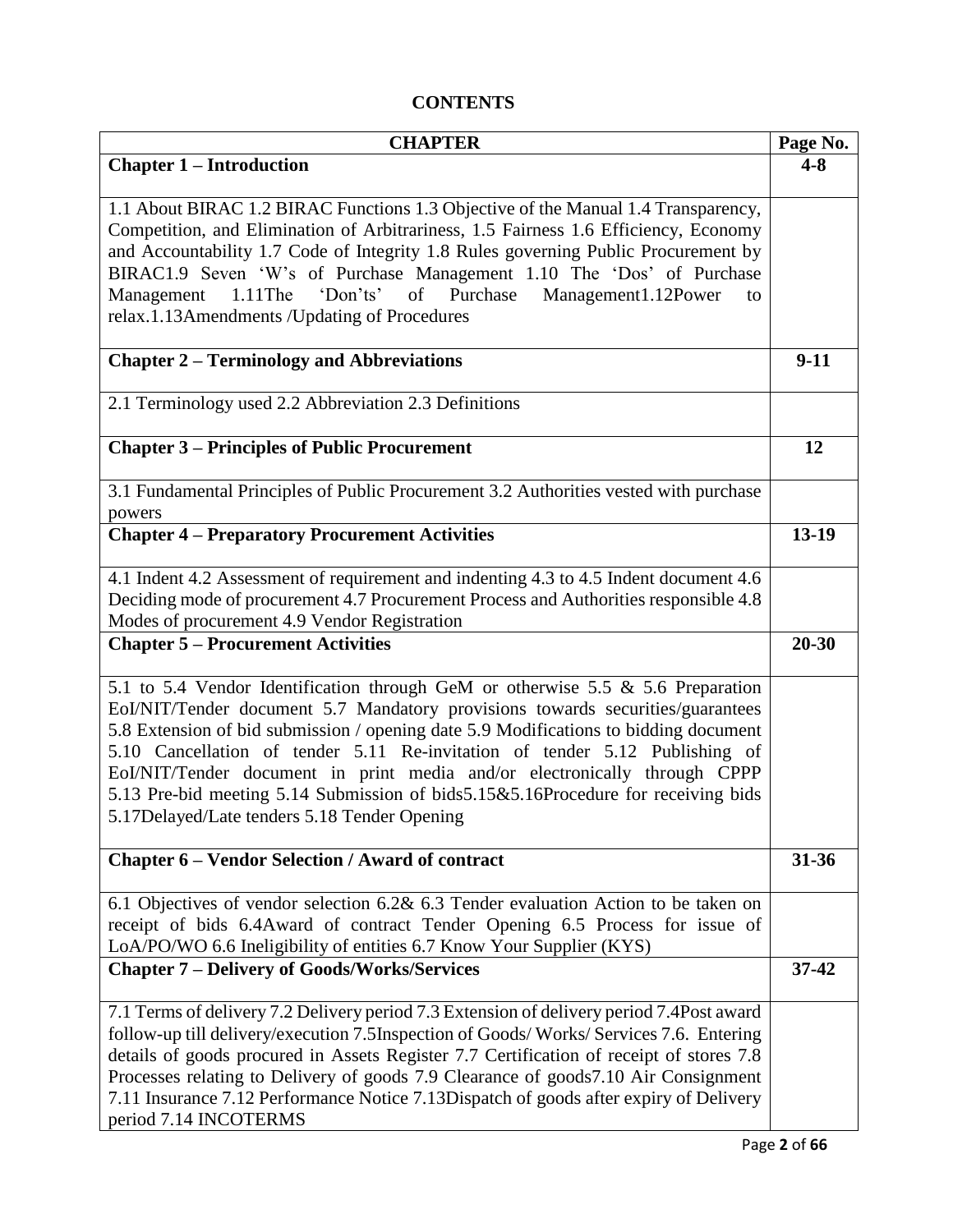| <b>Chapter 8 - Vendor Settlement and Evaluation</b>                                                                                                                                                                                               | 43-45 |
|---------------------------------------------------------------------------------------------------------------------------------------------------------------------------------------------------------------------------------------------------|-------|
| 8.1 Vendor payment 8.2 Payment of Annual Maintenance Charge 8.3 Tax Deduction at<br>Source 8.4 Refund from Supplier 8.5 Vendor settlement                                                                                                         |       |
| <b>Chapter 9 - Mode of Payment</b>                                                                                                                                                                                                                | 46-47 |
| 9.1 Payment to domestic suppliers 9.2 Payment to foreign suppliers 9.3 Payment by<br>letter of Credit 9.4 Documents required for payment                                                                                                          |       |
| <b>Chapter 10 – Procurement of Services</b>                                                                                                                                                                                                       | 48-51 |
| 10.1 Types of Services 10.2 Consulting Services 10.3Procedure for Hiring of<br>Consultants 10.4 Monitoring the Contract 10.5 Hiring of Experts for Consultancy<br>10.6 Hiring of Non-Consulting Services 10.7 Process and Authorities Responsible |       |
| <b>Chapter 11 - Extension/Termination/Cancellation of Contract</b>                                                                                                                                                                                | 52    |
| 11.1 Extension of Contract 11.2Correspondence with supplier after Breach of Contract<br>11.3Cancellation of contract for default 11.4 Termination of contract for insolvency                                                                      |       |
| <b>Chapter 12 – Settlement of Disputes</b>                                                                                                                                                                                                        | 53    |
| 12.1 General 12.2Mode of Settlement 12.3 Venue of Arbitration 12.4 Applicable Law                                                                                                                                                                 |       |
| <b>Annexures</b>                                                                                                                                                                                                                                  |       |
| Annex-I Model Indenting Form (Purchase requisition template)                                                                                                                                                                                      | 54    |
| Annex - II Bank Guarantee Model Form                                                                                                                                                                                                              | 55-56 |
| Annex – III Record of bid receipt template                                                                                                                                                                                                        | 57    |
| Annex – IV Tender opening form                                                                                                                                                                                                                    | 58    |
| Annex - V Pre-qualification checklist                                                                                                                                                                                                             | 59    |
| Annex - VI Bid comparison statement template                                                                                                                                                                                                      | 60    |
| Annex - VII Vendor evaluation template                                                                                                                                                                                                            | 61    |
| Annex - VIII Work Progress Report template                                                                                                                                                                                                        | 62    |
| Annex - IX Model format for performance notice                                                                                                                                                                                                    | 63    |
| Annex – X Model format for correspondence with supplier after breach of contract                                                                                                                                                                  | 64    |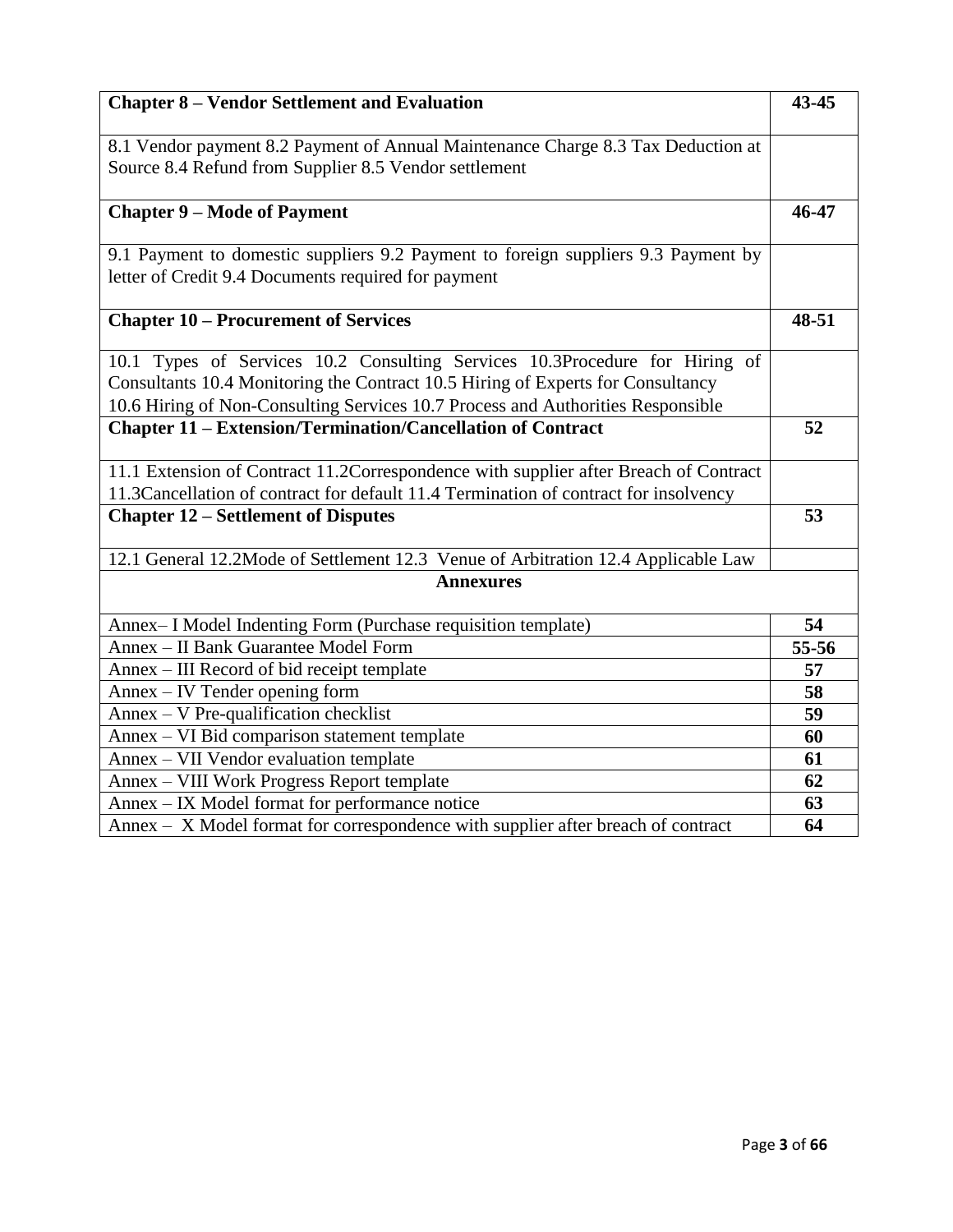# **CHAPTER 1**

## **INTRODUCTION**

### **About BIRAC**

**1.1** BIRAC is a Section 8, "Not-for-profit Company" established under the Companies Act, 2013 by Department of Biotechnology, Ministry of Science & Technology, Government of India. BIRAC is intended to be an interface agency to serve emerging biotech industries. BIRAC, ,a Schedule 'B' Public Sector Undertakings guided by an independent Board of Directors comprising of senior professionals, academicians, policy makers and industrialists. To serve various dimensions of its mandate, BIRAC operates mainly in three verticals. Investment schemes provide funding support to entrepreneurs, start-ups, SMEs and Biotech Companies for all stages of the product development value chain from discovery to proof of concept and from early and late stage development to validation and scale up, right up to precommercialization. There are also special product development missions. The second vertical is Entrepreneurship Development which focuses not only on funding support but also on making available the right infrastructure, mentoring and link up with other networks for technology transfer and licensing, IP and business development including regulatory guidance. Lastly, BIRAC's strategic partnership group works closely with all partners – national and international – including both Central and State Government departments and ministries, industry organisations, international bilateral agencies, philanthropic organisations and corporate sector to leverage its strength and expertise to mobilize resources and extend the outreach of itsactivities.

#### **1.2 BIRAC Functions**

BIRAC's endeavour is to provide value to the crucial and critical steps in converting discoveries to product. One of the primary mandates of BIRAC is to "trigger, transform and tend biotech start-ups to convert innovative research in public and private sector into viable and competitive products and enterprises". It is a unique organization, the first of its kind in the country, set up to match globalstandards. The stated functions of BIRAC are:

- i) Supporting early and late stage of innovation research i.e. at stage of idea, proof of concept, prototype, validation, pilot, scaling up (not for marketing).
- ii) Product innovation and commercialization for addressing grand challenges of national relevance i.e. strategic partnerships for social welfares schemes like SPARSH (for maternal & child health) funding them for product development and delivery implementation.
- iii) Enabling services for promoting the innovation ecosystem includes IP support, Legal advisory support, Policy and analysis cell, Evidence based strategic policy formulation (providing market info for informed decision making).
- iv) Any other services that may be permitted as per the Article of Association (AoA) and Memorandum of Association (MoA) of the organization.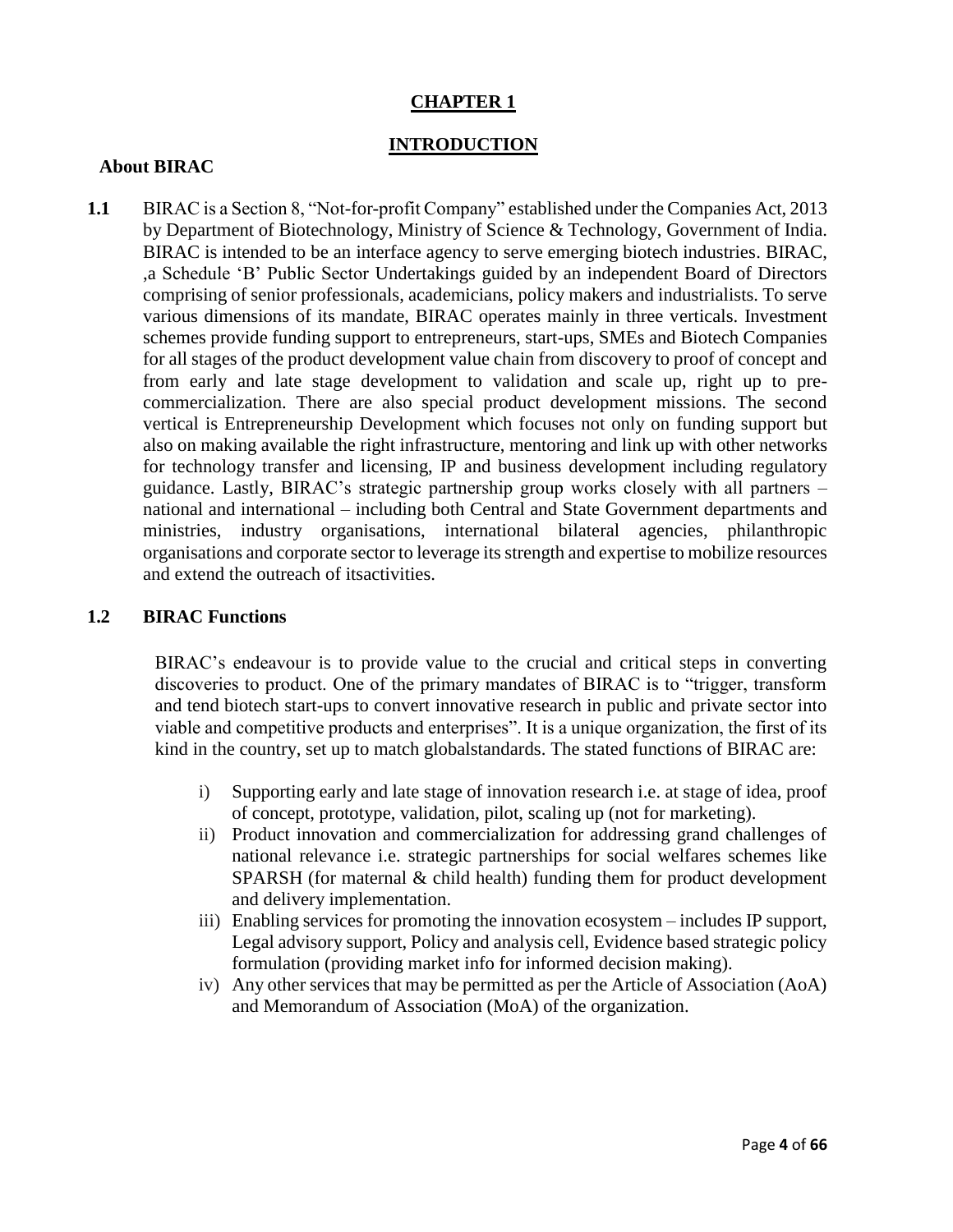## **1.3 Objective of the Manual**

Objective of this Manual is to ensure that procurement procedures of BIRACwill be so organized as to be:

- Systematic
- Transparent
- Equitable
- Uniform
- Efficient
- Cost-effective
- In accord with rules and regulations prescribed by government from time totime; keeping the specific requirements of BIRAC in view

The Chairman of Board of Directors of the Company has been delegated powers by the Board of Directors to approve matters related to procurement of goods by the Company. BIRAC has to comply with the provisionsof the Delegation of Financial Power Rules and other Circulars and Notifications issued by the Govt. from time to time, covering financial, vigilance, security, safety, countertrade and other regulatory aspects. Without purporting to be a comprehensive compendium of all statutory provisions, rules, regulations, orders and guidelines on the subject of procurement, this Manual is intended to serve as a self-contained reference document covering the norms and practices governing public procurement by BIRAC.

-

#### **1.4 Powers to Relax**

Chairperson, BIRAC may relax any of the provisions of this manual in special circumstances warranting such relaxation. In all such cases, adequate justification shall be recorded.

#### **1.5 Amendments/updating of procedures:**

The procurement procedures as described in this Manual may require some amendments from time to time keeping in view the orders/ instructions etc. issued by the government or any other relevant authority. Accordingly, amendments/explanation / clarifications to this Manual shall be read in conjunction with such orders/instructions. Any amendments issued by Government from time to time relating to various provisions of this Manual will automatically be applied and followed by BIRAC.

### **Chapter 2**

## **TERMINOLOGY AND ABBREVIATIONS**

### **2.1 Terminology Used**

Standard terminology has been adopted in this Manual. In certain areas, there may be two or more widely used terminologies bearing the same meaning as mentioned below:

- (i) Tender, Bid, Quotation. (Meaning: offer received from a supplier/service provider)
- (ii) Tenderer, Bidder. (Meaning: an entity that seeks to supply goods/services by submitting tender/bid)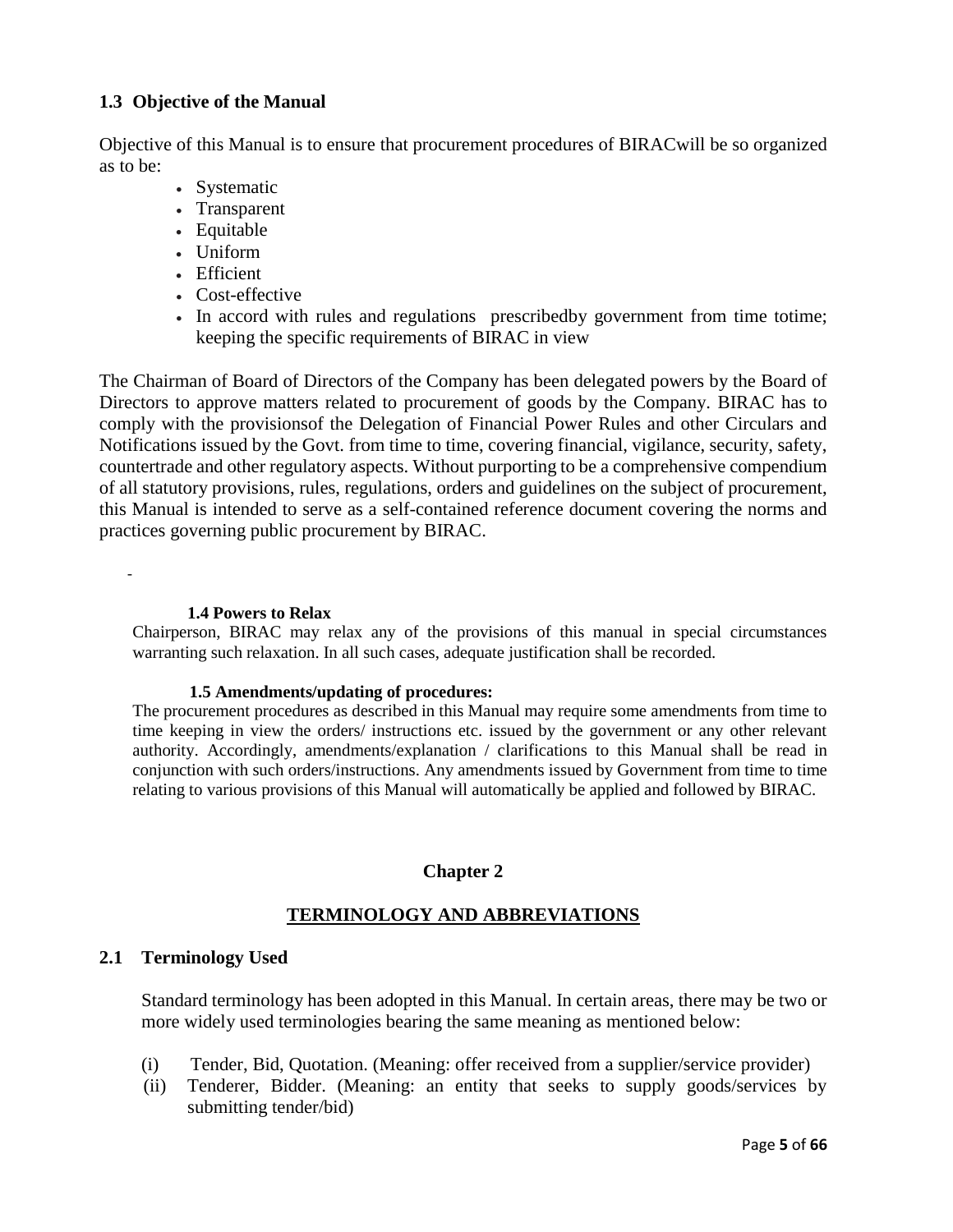- (iii) Tender Enquiry Document, Tender Document, Bidding Document.(Meaning: a detailed document issued by the Company specifying its needs and the requirements that a potential tenderer/bidder must meet and calling for submission of bids by interested parties by a specified time and specified date).
- (iv) Notice Inviting Tenders, Invitation for Bids (Meaning: advertisement containing brief details of the procurement requirement).
- (v) Earnest Money Deposit, Bid Security. (Meaning: monetary guarantee furnished by a tenderer along with the tender)
- (vi) Security Deposit, Performance Security. (Meaning: monetary guarantee furnished by the successful tenderer for due performance of the contract).
- (vii) Vendor, supplier (Meaning an entity that provides Goods and /or Services for consideration, against an order).

## **2.2 Abbreviations:**

Standard abbreviations have been used in this Manual. Some of the abbreviations are listed below for ready reference:

- ATE Advertised Tender Enquiry
- BEC Bid Evaluation Criteria
- BG Bank Guarantee
- CPO Central Procurement Organisations
- CPPP Central Public Procurement Portal
- DOP Delegation of Powers
- EOI Expression of Interest
- EMD Earnest Money Deposit
- GCC General Conditions of Contract
- GeM Government E-Marketplace
- GFR General Financial Rules
- LTE Limited Tender Enquiry
- OEM Original Equipment Manufacturers
- PAC Proprietary Article Certificate
- PAN Permanent Account Number
- PNC Price Negotiation Committee
- PO Purchase Order
- $\cdot$  PR Purchase Requisition
- PSU Public Sector Undertaking
- SCC-Special Conditions of Contract
- SME Small and Medium Enterprise
- SoW Scope of Work
- TC –Tender Committee
- TEC Technical Evaluation Committee
- TIN –Tax Identification Number
- WO Work Order

### **2.3 Definitions**

i. "Bidder or Supplier" means any potential party or any party to procurement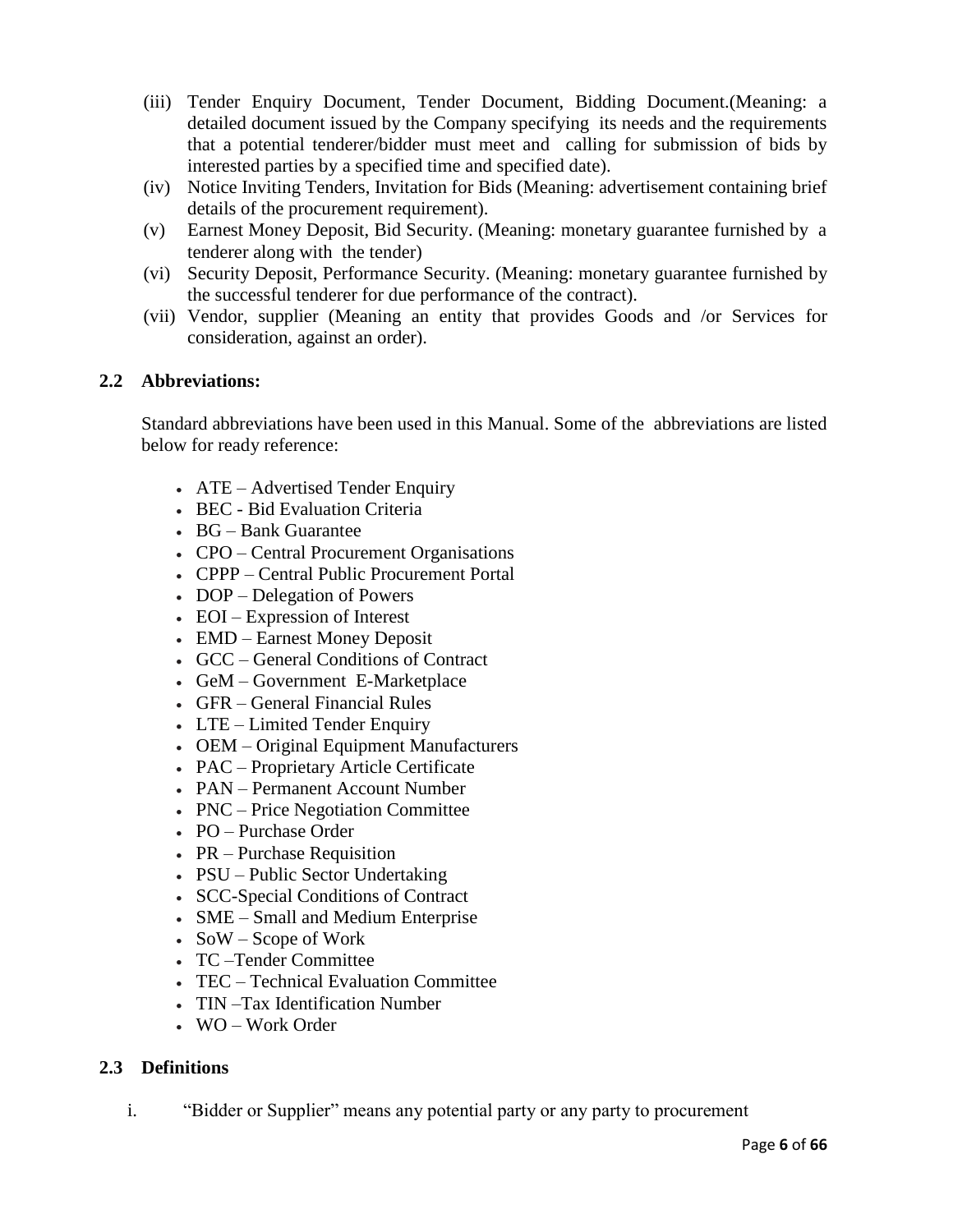proceedings with the procuring entity (BIRAC for purposes of this Manual), as the context requires;

- ii. "Bid Security" means a monetary security provided to the procuring entity by bidders in terms of provisions of the Bidding Documents;
- iii. "CPPP" means the Central Public Procurement Portal of Government of India for procuring organizations to upload all tender enquiries and details of bid awards.
- iv. "Central Purchase Organisation" means an organisation whose major function is to make procurement for other procuring entities or to enter into Rate Contracts/ Framework Agreements for procurement by other procuring entities.
- v. "Company" means Biotechnology Industry Research Assistance Council
- vi. "Competent Authority", in individual cases, shall mean an authority having powers, to approve procurement of goods/services as the context requires.
- vii. "Eligible Bidder" means a bidder qualified to bid in terms of conditions specified in the Tender Document.
- viii. "GeM" means Government E-Market Place wherein multiple buyers can select products and services from pre-sourced catalogues and perform commercial transactions with multiple sellers through a Web Platform
- ix. "Goods" has the meaning as defined in Rule 143 of General Financial Rules, 2017 and includes intangible products like software, technology transfer licenses, patents or other intellectual properties purchased or otherwise acquired for the use of BIRAC but excludes books, publications, periodicals etc. procured by BIRAC.
- x. "Invitation to Bid" means a document published by the Company inviting bids relating to procurement.
- xi. "Pre-qualification" means the procedure adopted for identifying bidders qualified to bid prior to solicitation of bids.
- xii. "Procurement" or "Public Procurement", means acquisition of goods or services, including execution of works, and includes all stages of the process of acquisition, by purchase, lease, license or otherwise, of goods, or services or works.
- xiii. "Procurement Contract", means a contract entered into between the Company and a successful bidder in regard to any procurement
- xiv. "Procurement Process", means the process of procurement extending from the determination of need for procurement upto the award of the Procurement Contractand ending with completion of the Procurement Contract, but does not include any acquisition without consideration.
- xv. "Rate Contract" means an agreement between the Company and bidders for supply of goods of specified description / types wherein the agreement (contract) specifies in advance the terms, including the price, under which suppliers will be made to the Company during the period of validity of the agreement;
- xvi. "Registered Supplier" means any supplier who is on a list of Registered Suppliers of the Company or of a Central Purchase Organisation.
- xvii. "Restricted Bidding" is a procurement method in which only those bidders previously registered with the Company may submit a bid.
- xviii. "Service" means any non-physical form of procurement other than goods or works and includes any services classified or declared as such by the Company.
- xix. "Single Source Procurement means a procurement method in which the Company solicits a proposal or quotation from a single supplier;
- xx. "Vendor" means an entity that provides goods and / or services against consideration.
- xxi. "Works" has the meaning specified under rule 131 of General Financial Rules, 2017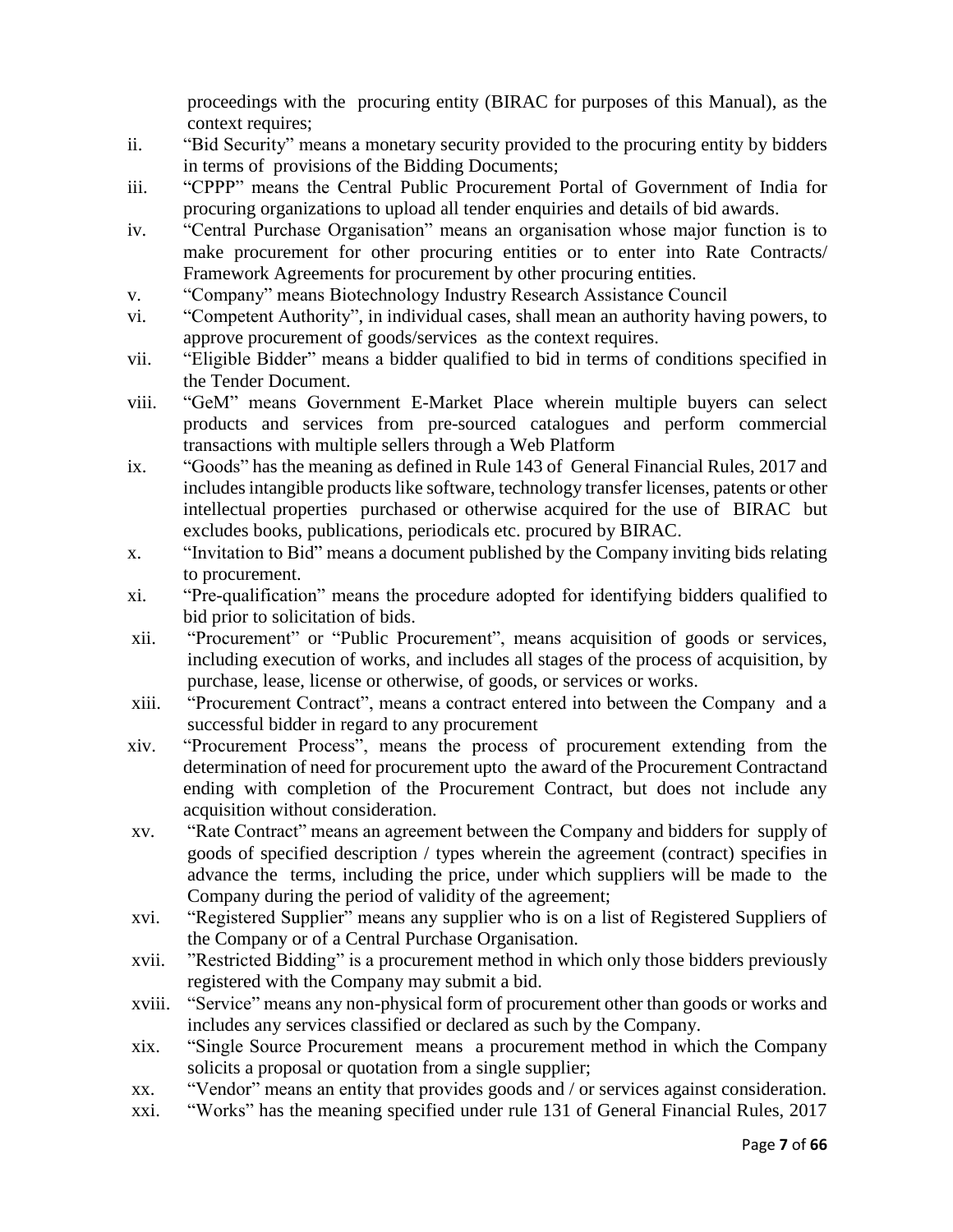and includes, Original works, Minor works and Repair works as described therein. .

Terms not defined here shall have the same meaning as applicable in usage of those terms in GFR, 2017.

The above definitions will hold good irrespective of the words appearing in upper or lower case, as the context requires.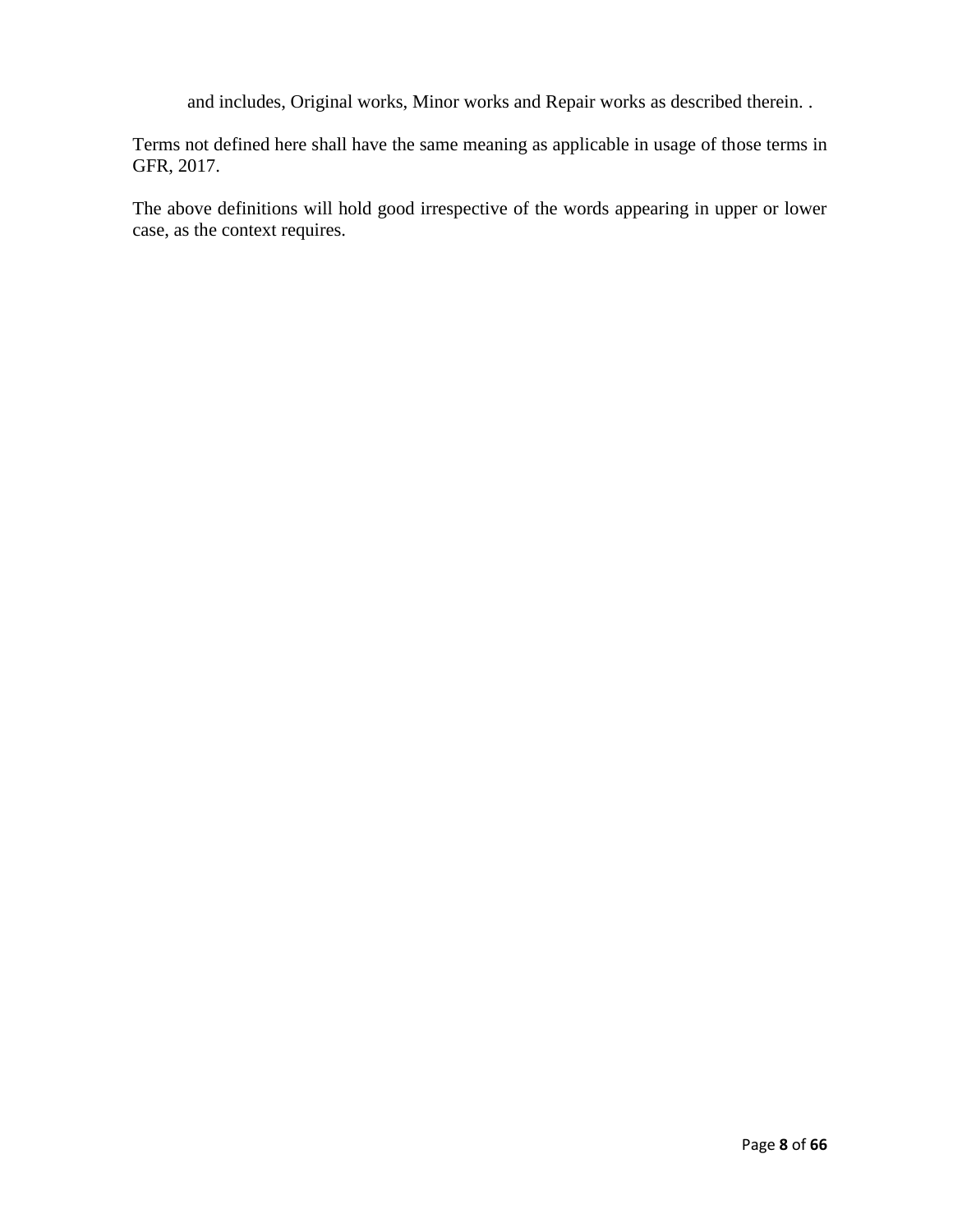## **Chapter 3.**

# **PRINCIPLES OF PUBLIC PROCUREMENT**

## **3.1 Principles of Public Procurement**

Public procurement by BIRAC should also conform to the principles laid down under rule 173 of GFR, 2017 which emphasizes the need for transparency, competition, fairness and elimination of arbitrariness in the procurement process.

## **3.2 Authorities vested with purchase powers**

- (i) An authority which is competent to incur expenditure in terms of current Delegation of Powers (DOP) in BIRAC may sanction procurement of goods, services or works required for use in the Company, in accordance with the financial limits specified in the DOP, following the procedures laid down in this Manual.
- (ii) A demand for procurement should not be split into small quantities for the sole purpose of avoiding the necessity of obtaining approval from a higher authority vested with power to approve purchase of the total consolidated demand with reference to its estimated value.

## **3.3 Transparency, Competition and Elimination of Arbitrariness**

Public procurement by BIRAC should also conform to the principles laid down under rule 173 of GFR, 2017 which states the need for transparency, competition fairness and elimination of arbitrariness is the procurement process.

### **3.4 Efficiency, Economy and Accountability**

Procurement procedures must conform to exemplary norms of best practices to ensure efficiency, economy and accountability in the system. To achieve this objective, the following key areas should be taken care of:

- (i) To reduce delays, BIRAC should prescribe appropriate time frame for each stage of procurement; delineate the responsibility of different officials and agencies involved in the purchase process and delegate, wherever necessary, appropriate purchase powers to lower functionaries with due approval of the competent authority. Procurement through Government E-Marketplace (GeM) should be resorted to for direct online purchase of goods/services (as detailed in under rule 149 of GFR, 2017). The Central Public Procurement Portal (CPPP) should be used, to the extent possible for E-publishing of tender documents as detailed under rule 159 of GFR, 2017. Wherever feasible, E-procurement, as provided for under rule 160 of GFR, 2017, should be resorted to.
- (ii) To ensure conclusion of contract within the original validity of the tenders, extension of tender validity must normally be discouraged and resorted to only in unavoidable,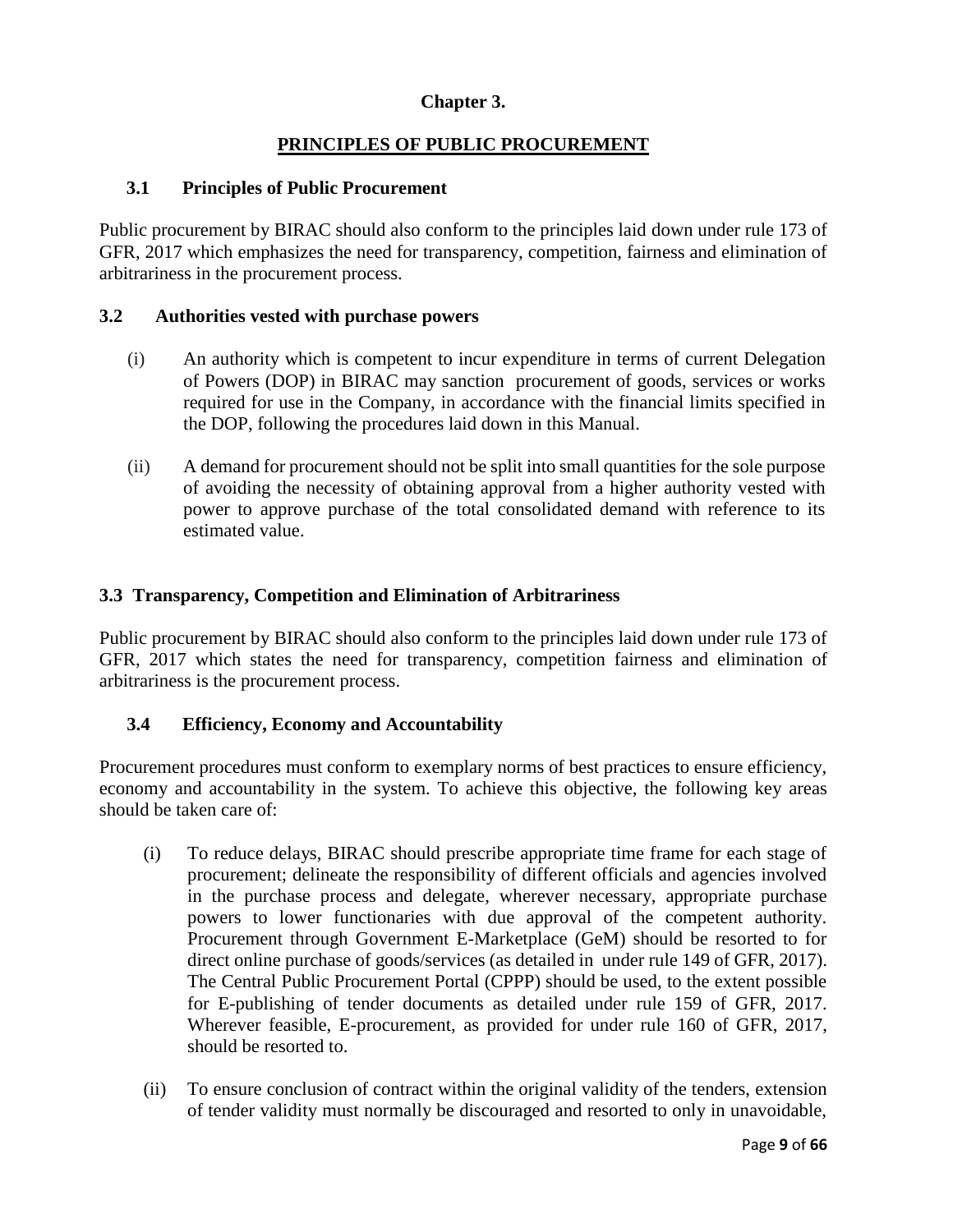exceptional circumstances with the approval of the competent authority after duly recording the reasons for such extension.

## 3.5 **Code of Integrity**

BIRAC shall be bound by a Code of Integrity as elaborated under rule 175(1) of GFR, 2017. No official of BIRAC or a bidder shall act in contravention of the Code of Integrity. BIRAC shall take appropriate measures, against a bidder/prospective bidder/officer of BIRAC if it is established, after giving a reasonable opportunity to be heard to the concerned persons, that there has been an infringement of the Code of Integrity. The procedures for inquiry and action to be taken in this regard shall be decided by MD, BIRAC.

## 3.6 **Rules governing Public Procurement by BIRAC**

The procurement policy of BIRAC will be generally governed by relevant provisions of the following rules and regulations:

- i) General Financial Rules (GFR),2017,
- ii) Delegation of Financial Powers Rules (DFPR)1978;
- iii) Government orders regarding price or purchase preference or other facilities to sellers in the Handloom Sector, Cottage and Small Scale Industries, start up s and Central Public Sector Undertakings etc.
- iv) Guidelines issued by the Central Vigilance Commission to increase transparency and objectivity in public procurement.
- v) Micro, Small and Medium Enterprises Development Act, 2006 (Section 11)
- vi) Public Procurement Policy for Micro and Small Enterprises (MSEs) Order, 2012
- vii) Manual for Procurement of Goods, 2017
- viii) Manual for Procurement of Consultancy &other services, 2017.
- ix) Guidelines issued by the Directorate General of Supplies and Disposal(DGS&D).
- x) Any other instructions issued by GOI, from time to time, in regard to procurement by CPSEs.

The officials dealing with procurement in BIRAC will familiarize themselves with the extant provisions of above rules, regulations, orders and guidelines and continually update their knowledge in this regard.

### **3.7 Seven 'W's of Purchase Management:**

The following seven 'W's of purchase process must be considered before appropriate purchase decisions are taken:

- Why to purchase
- What to purchase
- When to purchase
- What terms and conditions to adopt
- Who are the prospective suppliers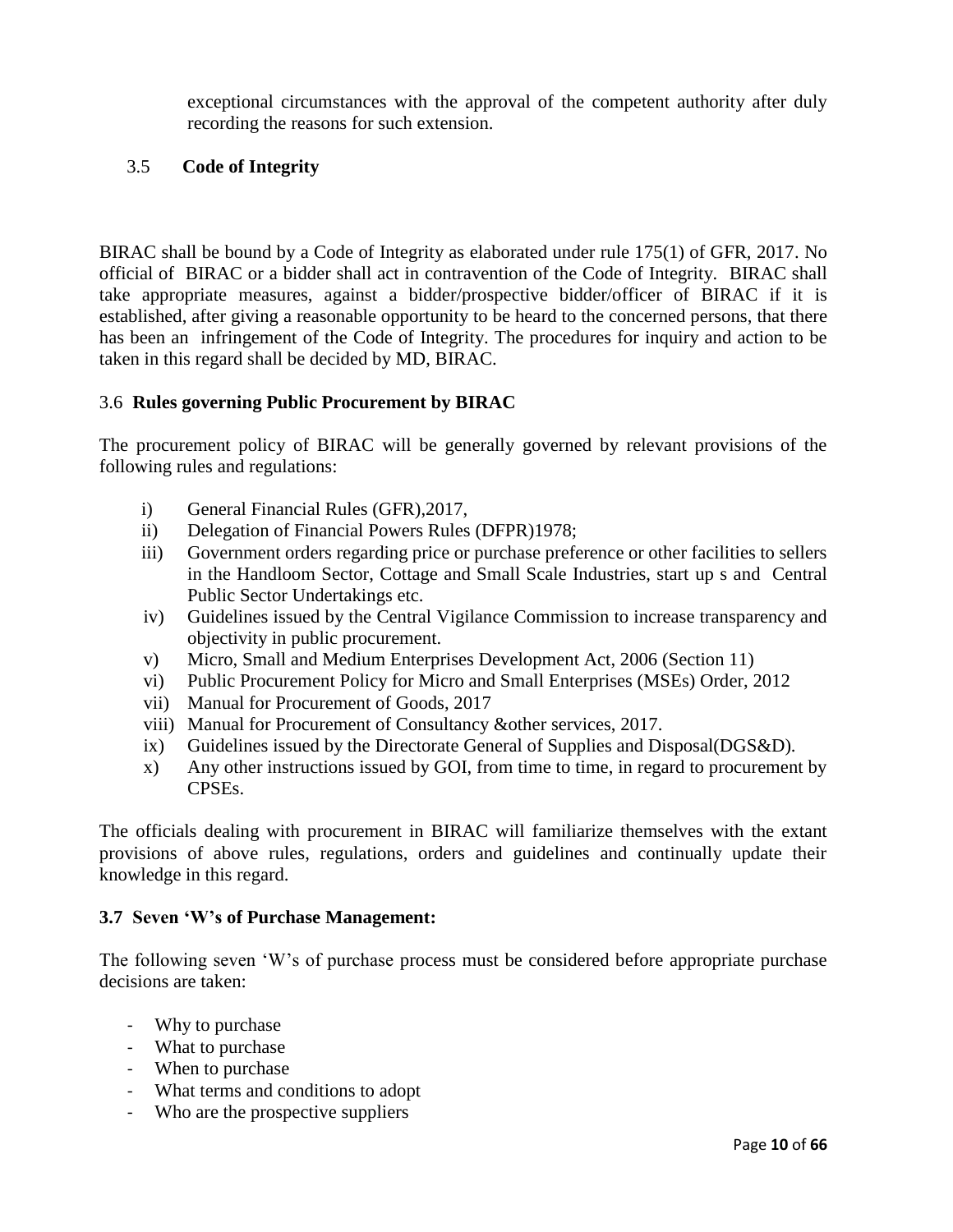- What is the reasonable price
- What are the key areas of the resultant contract for special watch.

#### **3.8 The 'Dos' of Purchase Management**

- Be clear about the required end users of the items to be purchased and the utility of the items to be purchased for the end users
- Prescribe standard, well-defined, straight forward and broad-based technical specifications for the item to be purchased
- Ensure that commercial conditions of the tender enquiry are attainable within the framework of the laws of the land
- Aim for competitive tenders and avoid, to the extent possible, Single Tender purchases
- Get availability of required funds confirmed from Accounts Division
- Verify to ensure that suppliers in view are competent and eligible
- Allow sufficient time to tenders to prepare and send their tenders
- Follow standard transparent norms for receipt and opening of tenders
- Compare tenders on equitable basis on common criteria with reference to the terms and conditions of the tender enquiry.
- Segregate responsive tenders from unresponsive ones
- Check reasonableness of quoted price(s)
- While processing the case for placement of order, be clear about the purchase decision taken and the recommendations made therein
- While drafting the contract ensure that all required terms and conditions are incorporated
- Provide for reasonable lead time for arranging supply
- Ensure that the concerned tenderer has already agreed to all the terms and conditions being incorporated in the contract
- After issuing the contract wait for its unconditional acceptance by the supplier
- Keep a watch to ensure that all the parties named in the contract fulfill their obligations in terms of the contract
- Be equitable and transparent and be seen to be so

#### **3.9 The 'Don'ts' of Purchase Management**

- Generally speaking the don'ts, in every case, are the opposite of the do
- Do not prepare the tender with ambiguous specifications and vague end use for the items to be purchased
- Do not project specifications and other terms and conditions which are beyond the current capabilities of the Industry
- Do not give undue preference to a tenderer at the cost of other prospective tenderers
- Do not resort to "distress purchase' except in very few exceptional circumstances
- Do not place a contract without ensuring availability of required funds
- Do not place a contract incorporating new and unsettled terms
- Do not proceed with any verbal agreement
- Do not delay payment to the supplier when due
- Do not create a situation where the ordered item arrives but the site is not ready for installation, commissioning and operation
- Do not place unnecessary hurdles in the purchase process since delay cases time overruns and consequent create cost overruns.

Do not make a dead contract alive by negotiating with the supplier unless the same is explicitly decided by the Competent authority as it could have repercussions in pending arbitration or court cases.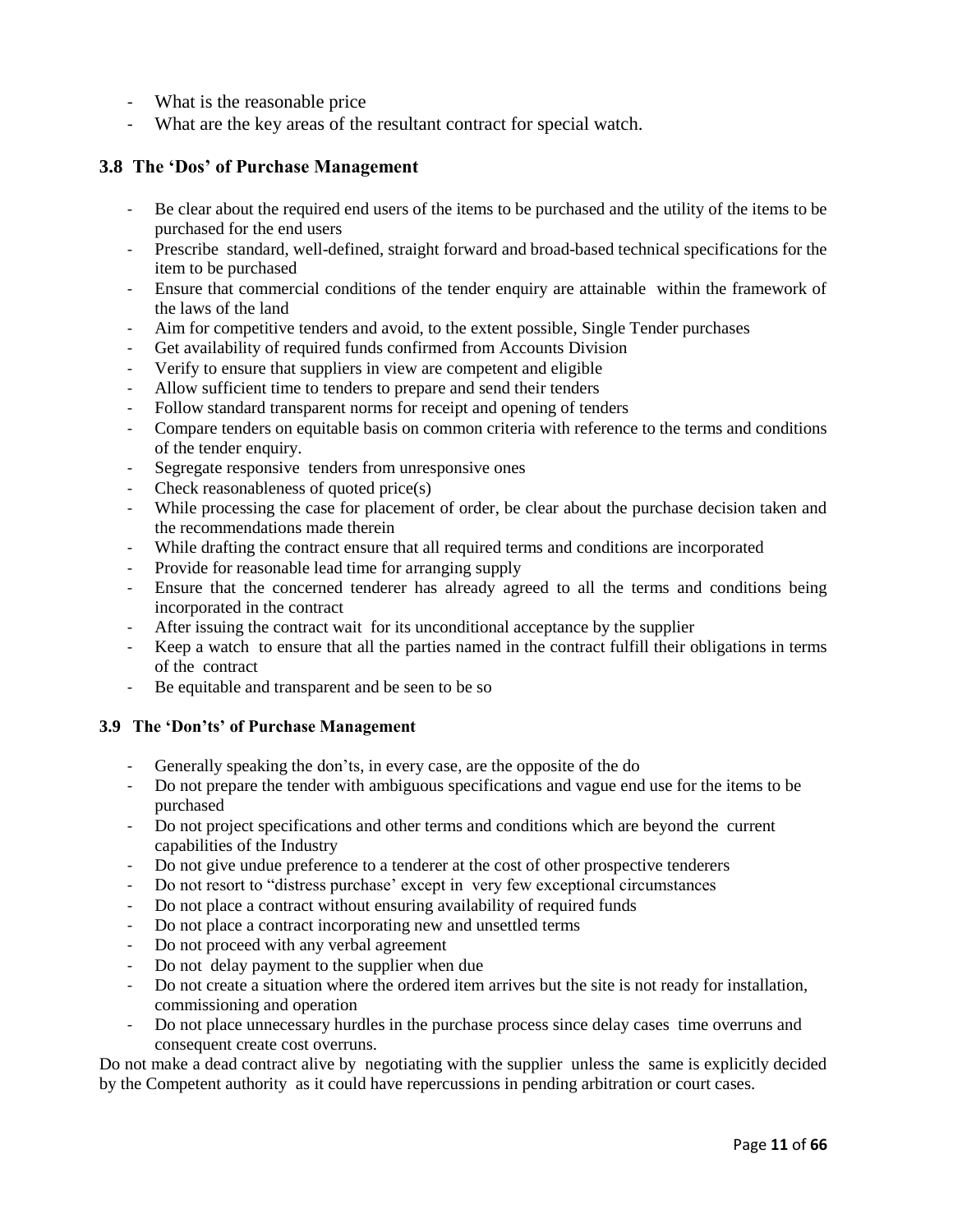### **Chapter 4**

## **PREPARATORY PROCUREMENT ACTIVITIES**

#### **4.1 Indent**

'Indent' is differently defined as "To make an official request for goods" and "Make a requisition upon a person for a thing" It is essential to prepare the indent with utmost care to avoid delays arising from inherent deficiencies.

#### **4.2 Assessment of requirement and indenting**

Assessment of requirement will be made by persons (indentors) authorized to submit indents by the Head of each Division. Assessment of requirement will be made with due care taking into account the availability of stock from previous purchase, requirement for an appropriate period of succeeding months, shelf life of goods and other relevant factors.

#### **4.3 Indent Document**

All indents shall be prepared in the prescribed format. The indent form(purchase requisition template) is at **Annex-I.** The Indenter/user Division shall send an indent document,duly signed by the Head of Division to Head HR& Admin for procurement of the indented goods. .

- **4.4** Indentor will indicate the technical specifications and SOW. Wherever technically complex items are to be Procured. Specifications must be industry friendly and not framed to favour any particular manufacturer.
- **4.5** Indent prepared by an indentor will be got approved from the Head of indenting Division after ascertaining availability of sufficient funds under the relevant budget head from the Finance Division. The indent approving authority will also obtain sanction for procurement of goods and incurring expenditure on the proposed procurement from the competent authority as per DoP, as specified in clause 3.2 (i) above. The indent approved by the Head of indenting Division will be forwarded by the indenting Division to Head, HR& Admin Department, after availability of funds is got confirmed from Finance Division and expenditure sanction of the competent authority has been obtained.

### **4.6 Deciding mode of Procurement**

After satisfying that the indent is complete in all respects, even though mode of purchase may be indicated by the indentor, procurement strategy will be decided by Head HR & Admin based on the monetary value of goods/services to be procured as detailed under paragraph 4.8 below. In respect of imported items, the Free On Board (FOB) value shall be the criteria for applying the prescribed financial limit. Selection of suppliers for items frequently required by the Company, could be from a panel of Registered Suppliers [vide definition of Registered supplier in paragraph 2.3(xvi)] who may be contacted to ensure timely supplies. The Registered Suppliers may be of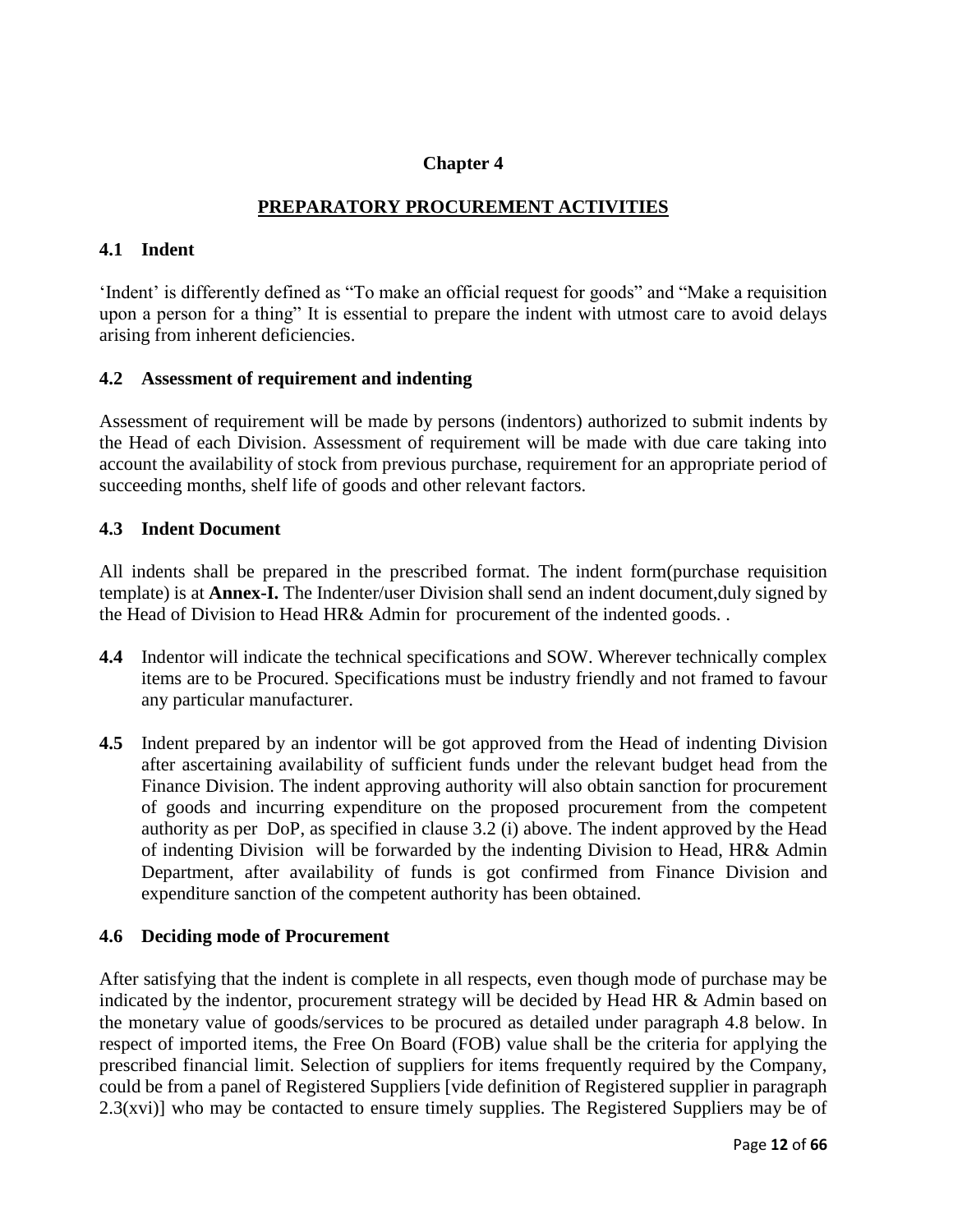BIRAC or a CPO. The process for registration of supplies is elaborated under rule 150 of GFR, 2017. The Company may register, for this purpose, as many suppliers of proven capacity, as possible who will be in a position to meet the requirements of the Company and the list of registered suppliers for the goods/services to be procured must be exhibited on CPPP and website of BIRAC.

## **4.7 Procurement Process and Authorities responsible**

The key objectives will be:

- (i) Minimize the time taken for procurement
- (ii) Clarity on goods / works / services to be procured
- (iii) Consolidation of requirements in order to reduce the administrative effort and cost

Table 4.7 below details the procurement process and the authorities responsible for various activities involvedin the process:

| <b>SI</b><br>N <sub>o</sub> | <b>Activity</b>                                                                                                                                    | <b>Initiator</b>                                                              | <b>Recommendation to</b><br>be made by                                                                                                                                                                                    | <b>Key Control</b>                                                                                                                                                                                                                        | <b>Approval to</b><br>be accorded<br>by | <b>Required</b><br>Document/<br><b>Report</b>                                                                                                                                             |
|-----------------------------|----------------------------------------------------------------------------------------------------------------------------------------------------|-------------------------------------------------------------------------------|---------------------------------------------------------------------------------------------------------------------------------------------------------------------------------------------------------------------------|-------------------------------------------------------------------------------------------------------------------------------------------------------------------------------------------------------------------------------------------|-----------------------------------------|-------------------------------------------------------------------------------------------------------------------------------------------------------------------------------------------|
| 1.                          | Creation of a<br>valid Purchase<br>Requisition (PR)<br>document on the<br>basis of need<br>( <i>i.e.indent as per</i><br>model form at<br>Annex-I) | Person(s)<br>authorized to<br>indent by Head<br>of Indenting<br>department    |                                                                                                                                                                                                                           |                                                                                                                                                                                                                                           | Head-<br>Indenting<br>department        | Purchase<br>Requisition<br>(PR), that is,<br>indent (Model at<br>Annex-I)                                                                                                                 |
| 2.                          | <b>Estimation</b> of<br>cost for the<br>goods / services<br>as per the PR                                                                          | Person (s)<br>authorized to<br>indent by Head<br>of Indenting<br>department   |                                                                                                                                                                                                                           | (i)Recent previous<br>purchase price.<br>(ii) Market enquiries                                                                                                                                                                            | $Head -$<br>Indenting<br>department     | Approved cost<br>estimate as<br>indicated in indent                                                                                                                                       |
| 3.                          | Determination<br>of source of<br>procurement                                                                                                       | Person(s)<br>authorized to<br>indent by<br>Head of<br>Indenting<br>department | $(i)$ Indenter for goods<br>costing up to $\text{Rs}25000/-$<br>(Purchase of goods)<br>without quotation vide<br>rule 154 of GFR, 2017)                                                                                   | (i) Past performance in<br>case of previous<br>supplies.<br>(ii)Check whether the<br>supplier is blacklisted                                                                                                                              | As per DOP                              | (i)Recommendation<br>andapproval.<br>(ii) Certificate<br>prescribed under rule<br>154 of GFR, 2017.                                                                                       |
|                             |                                                                                                                                                    |                                                                               | (ii) Local Purchase<br>Committee (LPC)in<br>respect of goods costing<br>above Rs.25,000/- and<br>up to Rs.2,50,000/-<br>(vide rule 155 of GFR,<br>2017)<br>(iii) In case of single<br>source/<br>proprietaryarticlepurcha | (i) constitution of LPC<br>[vide 4.7 rule 155 of<br>GFR, 2017]<br>(ii)LPC to check past<br>performance and<br>whether supplier is<br>blacklisted<br>Verification of<br>availability only<br>through single source /<br>proprietary nature | As per DOP<br>As per DOP                | (i)Certificate by<br>LPC [vide para<br>rule 155 of GFR,<br>2017].<br>(ii) Note of<br>recommendation and<br>approval.<br>(i) reasons for single<br>source procurement<br>to be recorded by |

## **Table 4.7**

Page **13** of **66**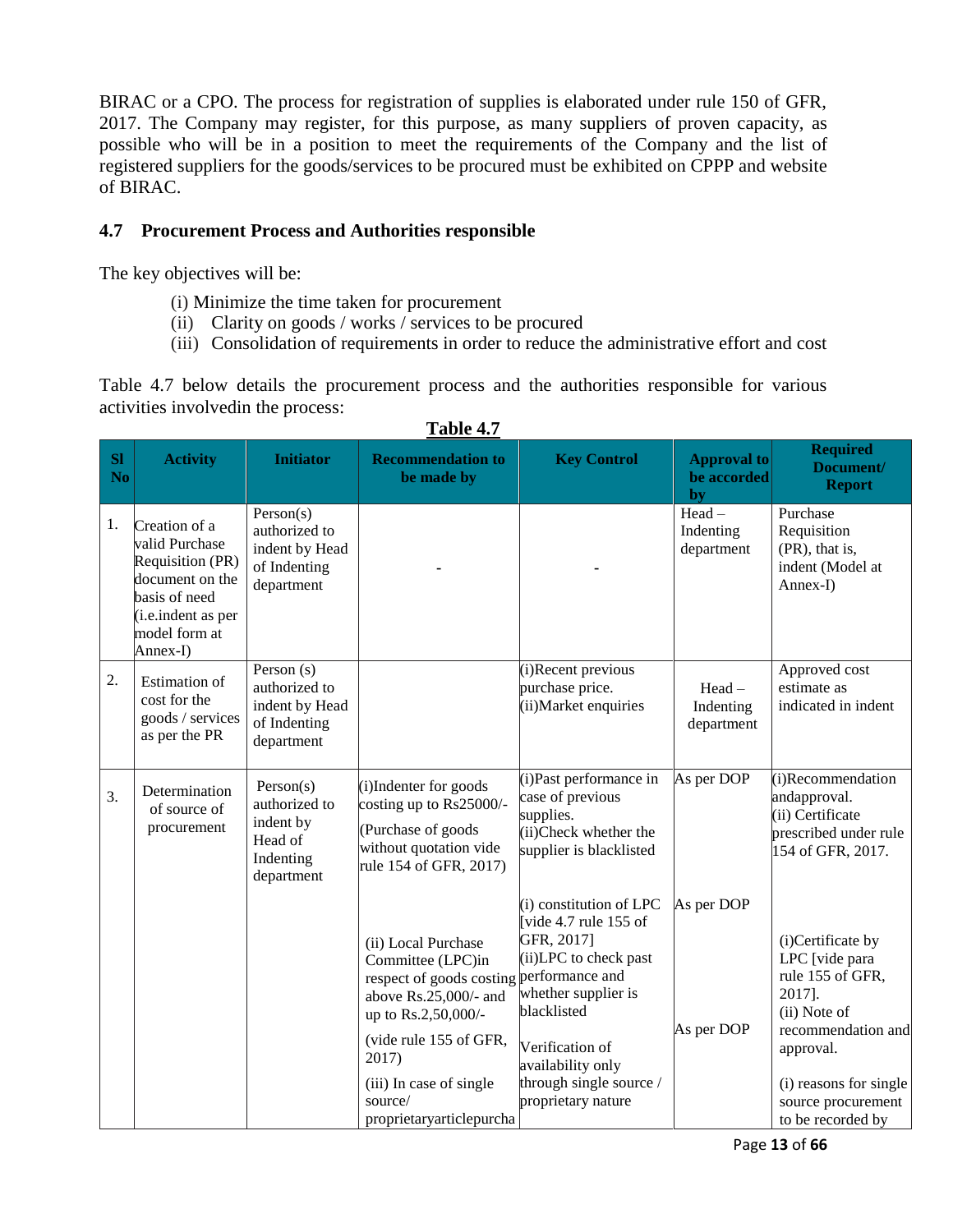|    |                                                                                                                                                                       |                                                                                                                                                                                                                                                                           | se, indenter with<br>approval of Head of<br>indenting department<br>(vide rule 166 of GFR,<br>2017)<br>(iv) In case of purchase<br>through invitation of<br>limitedtenders, (in cases<br>of estimated value of                                                   | Responsiveness of the<br>bids.                                                                                               | As per DOP | recommending<br>authority [vide para<br>$4.8$ (ix)] and<br>approval of<br>approving authority<br>(ii)In case of<br>proprietary articles,<br>PAC [vide rule 166<br>of GFR, 2017]<br>and approval of<br>approving authority                                                                      |
|----|-----------------------------------------------------------------------------------------------------------------------------------------------------------------------|---------------------------------------------------------------------------------------------------------------------------------------------------------------------------------------------------------------------------------------------------------------------------|------------------------------------------------------------------------------------------------------------------------------------------------------------------------------------------------------------------------------------------------------------------|------------------------------------------------------------------------------------------------------------------------------|------------|------------------------------------------------------------------------------------------------------------------------------------------------------------------------------------------------------------------------------------------------------------------------------------------------|
|    |                                                                                                                                                                       |                                                                                                                                                                                                                                                                           | goods upto<br>Rs.25,00,000/- as<br>provided under rule 162<br>of GFR, 2017 and<br>subject to the<br>exceptions under<br>sub0rule (iii) thereof)<br>source will be decided<br>by the relevant<br>Committee constituted<br>with approval of<br>competent authority |                                                                                                                              |            | (i)Recommendation<br>of relevant<br>Committee as<br>recorded by minutes<br>of meetings held<br>(ii) approval by<br>Competent<br>Authority as per<br><b>DOP</b>                                                                                                                                 |
|    |                                                                                                                                                                       |                                                                                                                                                                                                                                                                           | (v) In case of purchase<br>through ATE for goods<br>of estimated value of<br>Rs.25,00,000/- and<br>above (vide rule 161 of<br>GFR, 2017)                                                                                                                         |                                                                                                                              | As per DoP | (i) reasons for single<br>source procurement<br>to be recorded by<br>recommending<br>authority [vide para<br>$4.8$ (ix)] and<br>approval of<br>approving authority<br>(ii)In case of<br>proprietary articles,<br>PAC [vide rule 166<br>of GFR, 2017]<br>and approval of<br>approving authority |
| 4. | Decide<br>appropriate<br>mode of<br>purchasebased<br>on the nature<br>of the required<br>goods, the<br>quantity &<br>value<br>involved and<br>the period of<br>supply | (i)Indenter<br>for values up<br>to<br>Rs.25,000/-<br>and member<br>of the<br>relevant<br>committee<br>(ii) Local<br>Purchase<br>Committee<br>for estimated<br>purchase<br>value of<br>Rs.25,000/-<br>and up to Rs.<br>2.50 lakh<br>(iii)Tender<br>Committee<br>for values | Head of indenting<br>Department / relevant<br>committee                                                                                                                                                                                                          | (i)Monetary value of<br>purchase<br>(ii) Technical<br>requirements (whether<br>to have two bid system<br>(two stage bidding) | As per DOP | (i)Note<br>justifying the<br>selected mode of<br>procurement with<br>reference to the<br>prescribed<br>monetary limits.<br>(ii)Approval<br>by competent<br>authority as per<br>DOP.                                                                                                            |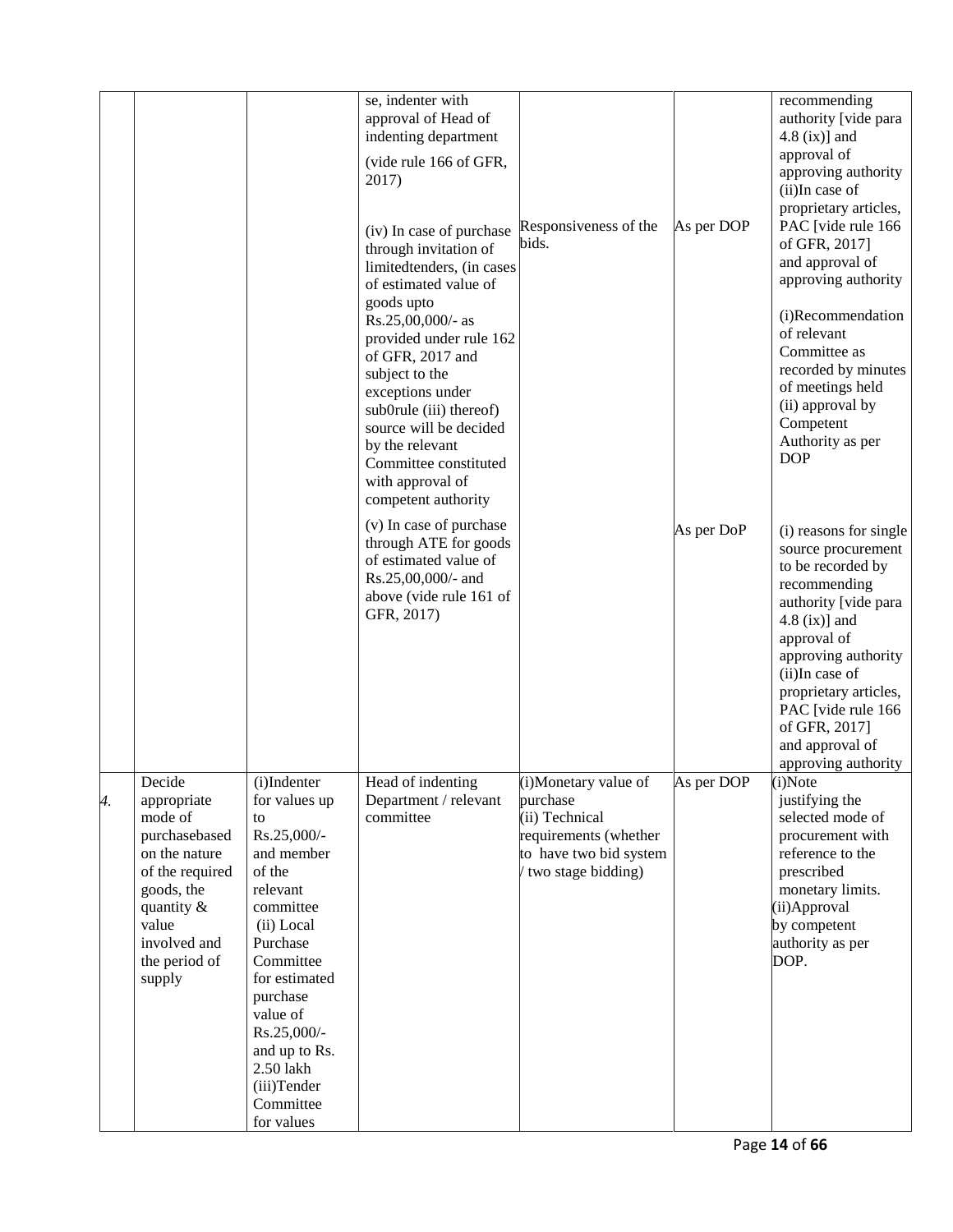| above Rs.     |  |  |
|---------------|--|--|
| 2.50 lakh]    |  |  |
| (iv) Tender   |  |  |
| Committee     |  |  |
| will also     |  |  |
| propose       |  |  |
| whether       |  |  |
| purchase will |  |  |
| be without    |  |  |
| quotation or  |  |  |
| under rate    |  |  |
| contract or   |  |  |
| under         |  |  |
| Advertised    |  |  |
| Tender        |  |  |
| enquiryor     |  |  |
| Limited       |  |  |
| tender        |  |  |
| enquiry or    |  |  |
| Single tender |  |  |
| Enquiry or    |  |  |
| GeM or        |  |  |
| <b>CPPP</b>   |  |  |

## **4.8 Modes of Procurement**

- i) **Running Contract / Annual Bulk Supply Contract**: In respect of stores for which there is recurring and regular demand and the price of which is not subject to appreciable fluctuation and in cases of common use items required by the Company, annual bulk supply contracts based on Open Tender may be resorted to for an appropriate period not exceeding two years at a time. After conclusion of annual bulk supply contracts with the approved suppliers, the Purchase Orders may be placed on annual bulk supply contract holding firms indicating the description of items, phasing of delivery and quantity for each installment, price, percentage/quantum of statutory levies, payment terms, details of the consignee, etc. instead of placing individual purchase orders on each occasion. In such contracts, it should be clearly stipulated that the GST input credit received by the supplier will be disclosed in respect of each installment of goods supplied and the amount would be refunded or adjusted against future payments and any violation would invite cancellation of the contract and/or debarment for a period upto 3 years.
- ii) **Rate Contract**: Rate contracts may be entered into by BIRAC with registered suppliers for such goods which are not available on GeM and are identified as common use items and are needed on recurring basis. In such cases where rate contracts are available, there would be no objection in making direct procurement from the rate contract holders by placing purchase orders provided they are willing to make supplies at the rate contract prices. The other salient terms and conditions of the purchase should be in line with those specified in the rate contract. In the rate contract system, negotiation and counter offering of rates are permitted to bidders.
- iii) **Cash Purchase**: In cases where the value of an individual item covered by an indent does not exceed Rs.5,000/- ( Five Thousand), purchase may be made by cash, with the approval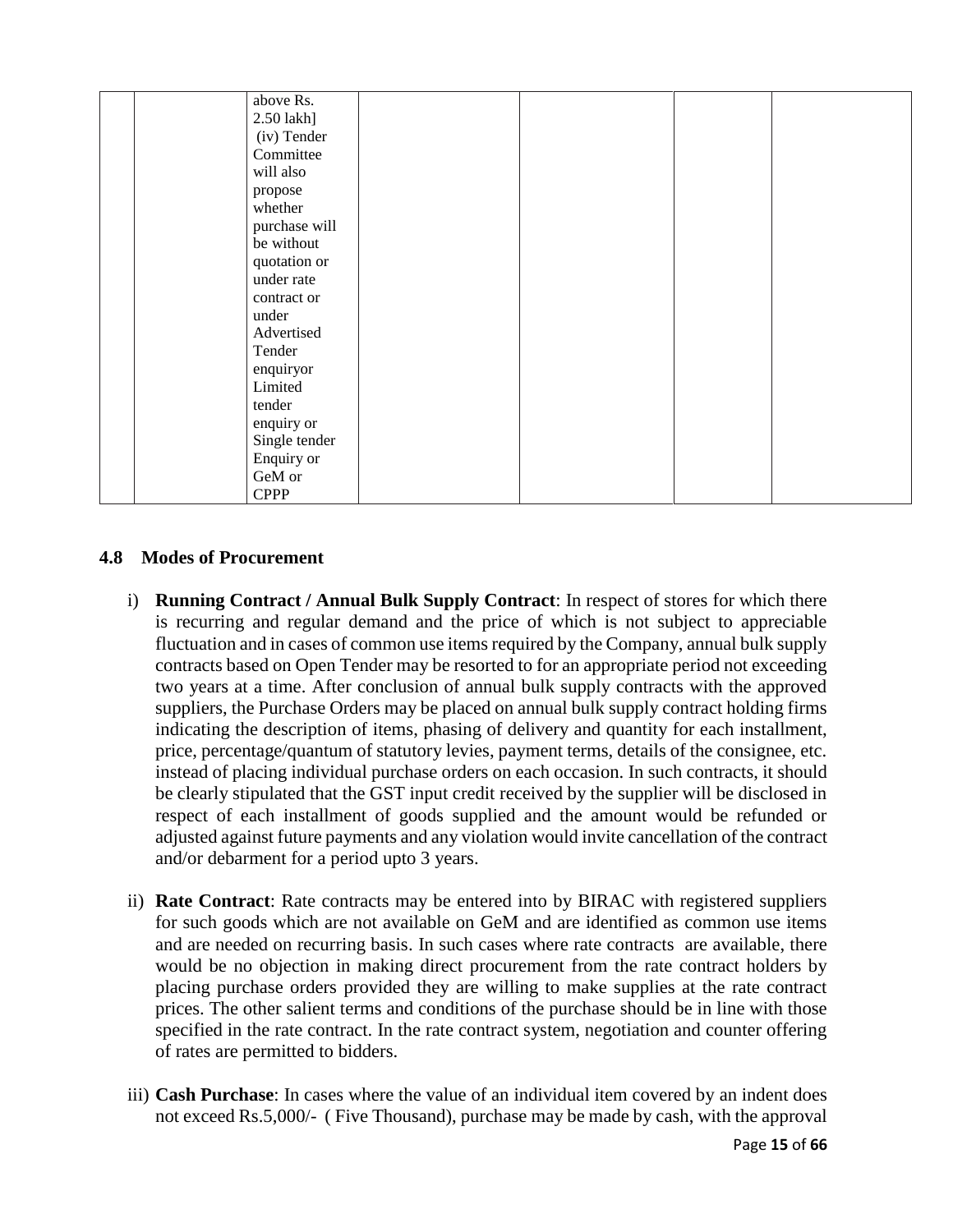of Head HR& Admin. After the indent approving authority decides the vendor.The items purchased through cash purchase should be reflected and accounted for in the stocks and payments effected against bills immediately thereafter.

- iv) **Telephonic Quotation**: While procurement without quotation of goods and services upto Rs.25,000- (Twenty Five Thousand) is permissible, the authority processing procurement of the goods and services may at her/his discretion obtain telephonic quotations where the value of an item (or items of similar nature)to be purchased at a time and covered by an indent, exceeds Rs.15,000/- (Rupees Fifteen Thousand) but does not exceed Rs.25,000/- (Rupees Twenty Five Thousand).Quotations by telephone may be obtained from at least five firms (unless the source of supply is less than five). If, after obtaining quotations by telephone in respect of the indents where estimated value of the item(s) wasRs.25,000/- or below, but the actual quoted price is found to exceed Rs.25,000/-, such indents will be processed afresh on Limited Tender basis or through Local Purchase Committee.Firms from whom telephonic quotations were obtained shall be asked to confirm in writing that the quotation has been correctly recorded.
- v) Various other modes of procurement, depending on the estimated value of goods/services to be procured and the relevant rule of GFR, 2017 applicable in respect thereof are indicated below. BIRAC may follow the rules, ensuring that the estimated valueis not split in order to avoid particular mode of purchase.

| <b>Mode</b>                         | <b>Monetary value of</b><br>estimated cost        | <b>Rule of</b><br>GFR,<br>2017 | Points to be kept in view                                                                                                                      |
|-------------------------------------|---------------------------------------------------|--------------------------------|------------------------------------------------------------------------------------------------------------------------------------------------|
| Procurement without<br>quotation    | Upto Rs.25,000/-                                  | 154                            | Prescribed certificate to be<br>recorded. Please see para 5.2<br>also                                                                          |
| Purchase by Purchase<br>Committee   | Above Rs.25,000/-<br>and upto<br>$Rs.2,50,000/$ - | 155                            | Prescribed certificate to be<br>recorded jointly. Please see<br>para 5.3 also                                                                  |
| <b>Single Tender Enquiry</b>        | No monetary limit                                 | 166                            | Conditions specified in GFR<br>to be satisfied. PAC to be<br>recorded where applicable.<br>Please see para 5.4 also                            |
| <b>Limited Tender</b><br>Enquiry    | Upto Rs.25,00,000/-                               | 162                            | No. of supplier firms should<br>be more than 3. Tender<br>enquiry should be published<br>on CPPP and on website of<br>BIRAC.                   |
| <b>Advertised Tender</b><br>Enquiry | $Rs.25,00,000/4$ and<br>above                     | 161                            | Normally time of 21 days<br>should be allowed for<br>submission of bids from date<br>of publication of tender<br>notice. Tender enquiry should |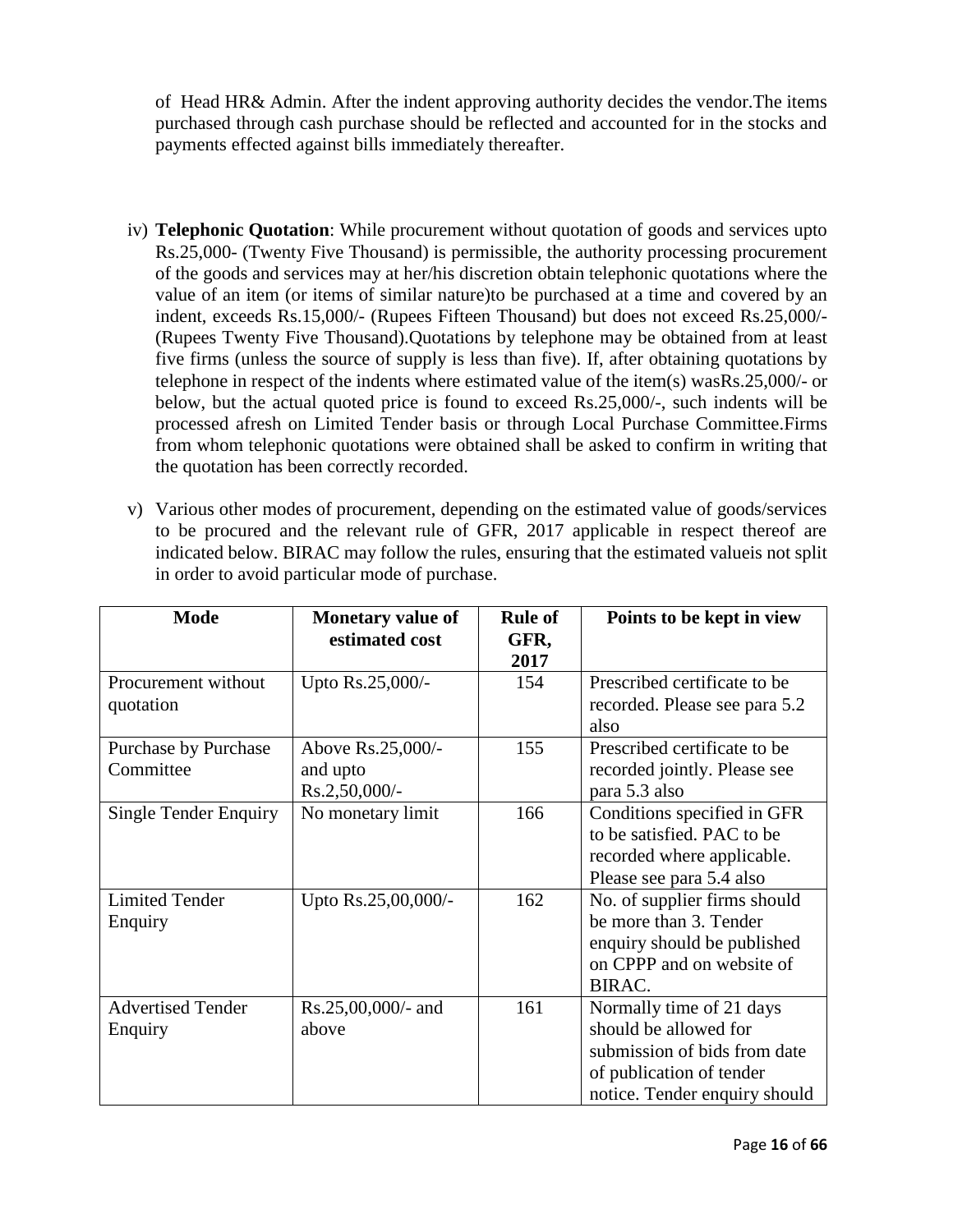|                      |                   |     | be published on CPPP and on<br>website of BIRAC.                                                                   |
|----------------------|-------------------|-----|--------------------------------------------------------------------------------------------------------------------|
| Maintenance Contract | No monetary limit | 169 | During warranty period or<br>such periods as specified in<br>the contract, there should be<br>no paid maintenance. |

### **vi) Electronic Reverse Auction**

Electronic Reverse Auction means an online real-time purchasing technique that may be utilized by BIRAC to select the successful bid, which involves presentation by bidders of successively more favourable bids during a scheduled period of time and automatic evaluation of bids BIRAC may choose to procure goods by the electronic reverse auction method, in the circumstances and following the procedures as laid down under rule 167 of GFR, 2017.

### vii) **Two Bid System**:

For purchasing high value plant, machinery etc. of a complex and technical nature, technical bids commercial bids may be obtained separately in two parts and the procedures as laid down under rule as under rule 163 of GFR, 2017 may be followed.

#### **viii) Two-Stage Bidding**

Under two stage bidding, BIRAC is required to obtain bids in two stages with receipt of financial bids after receipt and evaluation of technical bids. BIRAC may resort to two stage bidding under the circumstances and following the procedures laid down under rule 164 of GFR, 2017

### **ix) E-Publishing**

It is now mandatory to publish tender enquiries, corrigenda thereto and details of bid awards on Central Public Procurement Portal (CPPP). The requirement applies to all Tender Enquiries, EoI, Notice for pre-qualification, Notice for Registration or any notice inviting bids or proposals in any form, whether they are advertised, issued to limited number of parties or to a single party. In case of procurement through GeM or through any CPO or an exempted Government agency, only award details need to be published. This requirement will not apply to procurement made through cash purchase, purchase of good without quotation, purchase through telephonic quotation or purchase of goods through Local Purchase Committee.

#### **x) E-Procurement**

At present the facility of  $E -$  Procurement is available on CPPP. In cases where the need for resorting to e-procurement is felt, this course of procurement may be resorted to with the approval of MD, BIRAC.

#### **xi) Buy Back Offer**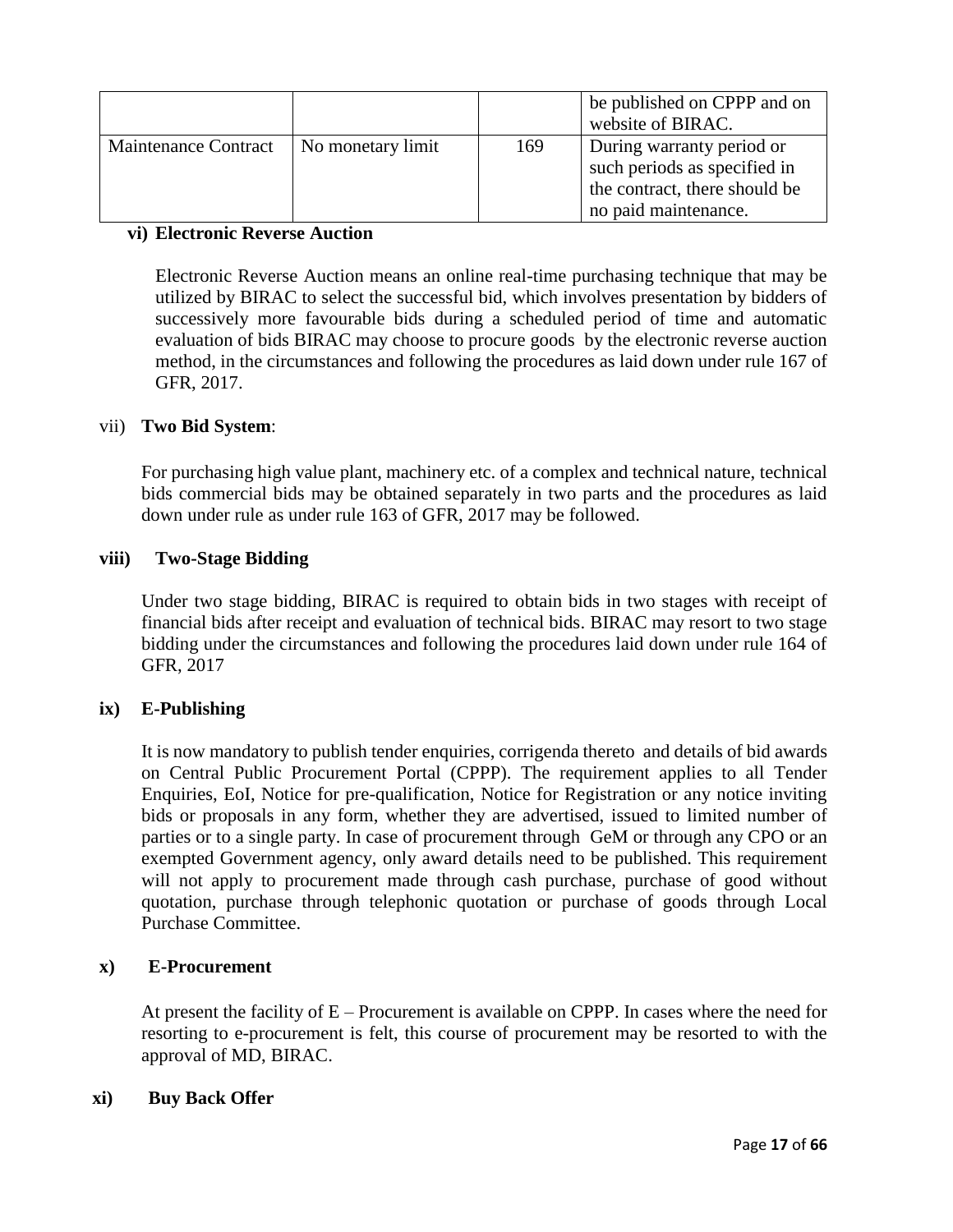When it is decided with the approval of the competent authority to replace any existing old item(s) with a new and better version, BIRAC may trade the existing old item while purchasing the new one. If the Buy Back offer option is to be exercised by BIRAC, provisions of rule 176 of GFR, 2017 may be followed.

#### **4.9 Vendor Registration**

Key Objectives of Vendor Registration are:

- (i) Registration would avoid the need for BIRAC to technically qualify the vendors repeatedly for supply of same items when need arises for placing repetitive orders.
- (ii) Terms and conditions are to be explicitly declared to vendors and their acceptance should be duly received and recorded.
- (iii) All relevant documents necessary to carry out business transactions such as Personal Account Number (PAN) and Tax Identification Number (TIN) should be received and taken on record.

Vendor Registration may be resorted to in case of repetitive orders of procurements of items (stationery, computer consumables, etc.) which are not of a technically complex nature. Past performance of the supplier in regard to quality of goods supplied and timely supply as per requirement will be the basis for vendor registration. Relevant Committee in consultation with relevant Indenting Divisions, decide the suppliers to be registered for the purpose after being satisfied about the credentials of the supplier. A panel of Registered Suppliers will be prepared and maintained, on an annual basis, after an annual review exercise is carried out. Non-performing suppliers may be deregistered at the time of annual review.

**4.10**Table 4.10 below details the processes and authorities responsible for vendor registration:

### **Key Objectives:**

- Avoiding the need for BIRAC to technically qualify vendors repeatedly on each occasion when repetitive orders are placed for supply of same items.
- All genuine vendors are enabled to perform legitimate business activities in India through registration to meet requirements of BIRAC.
- Credentials, manufacturing capabilities, quality control, past performance, after sales service, financial background, etc., of the vendors are duly verified.
- Rate contracts may be entered into with registered vendors.

Process Activity Control Flow

| l S<br>$\overline{\phantom{a}}$ No | Activity                | <b>Initiator</b>                                                          | Recommended                                                           | Key<br>Control                                                      | <b>Approval</b> | Document/<br>Report                                                                                              |
|------------------------------------|-------------------------|---------------------------------------------------------------------------|-----------------------------------------------------------------------|---------------------------------------------------------------------|-----------------|------------------------------------------------------------------------------------------------------------------|
| 1.                                 | Registration of vendors | Official of<br>indenting<br>department<br>processing<br>purchase<br>cases | Relevant<br>Committee<br>(in consultation)<br>with user<br>Divisions) | Post<br>performance<br>in regard to<br>quality and<br>timely supply | MD              | $(i)$ Approval of<br>competent<br>authority<br>$(ii)$ Register of<br>registered<br>vendors valid for<br>one year |

**Table 4.10**

Page **18** of **66**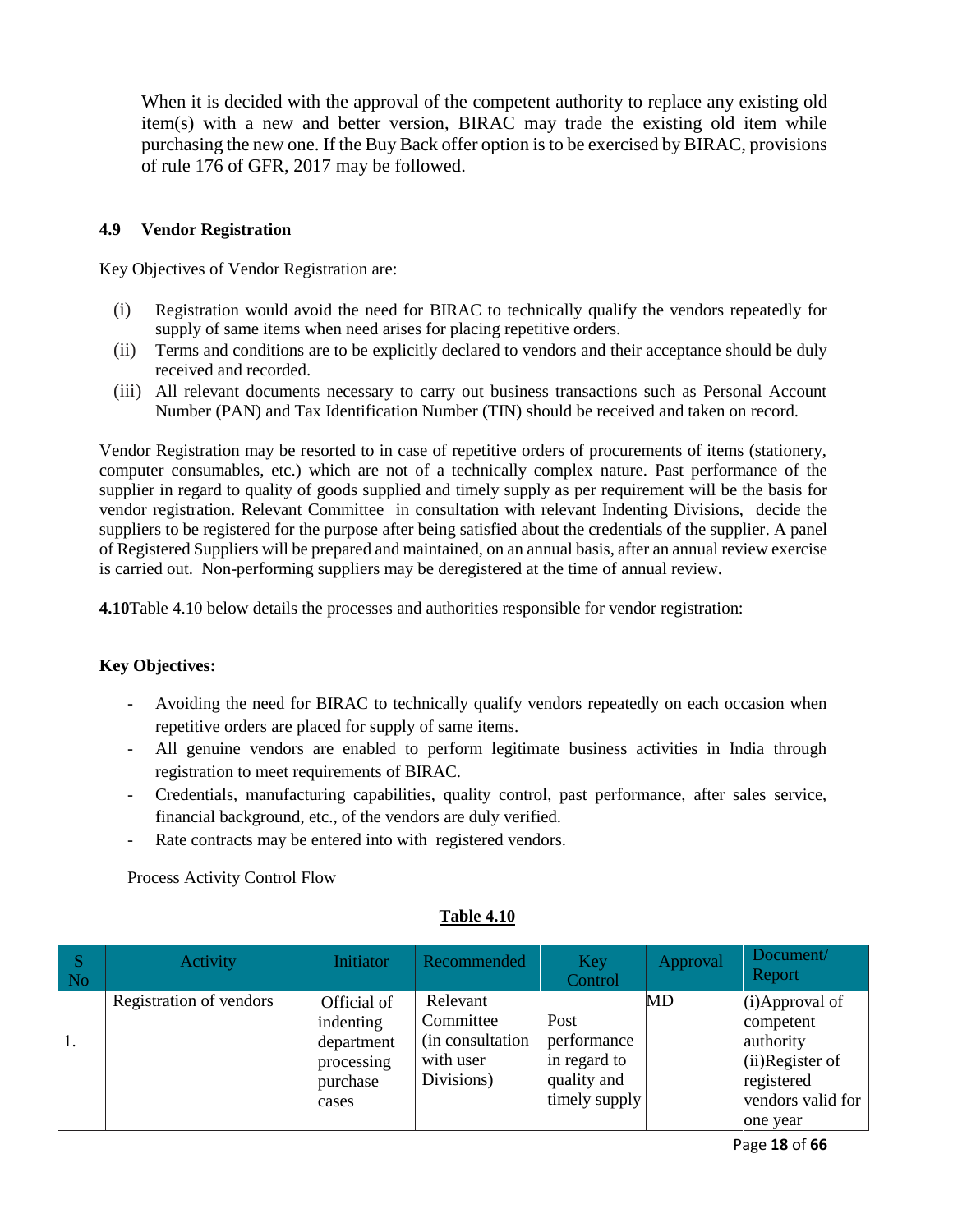| 2. | <b>Annual Review</b> | Official of | Relevant      | Performance MD | $(i)$ Approval of     |
|----|----------------------|-------------|---------------|----------------|-----------------------|
|    |                      | indenting   | Committee (in | during         | competent             |
|    |                      | department  | consultation  | previous       | authority             |
|    |                      | concerned   | with user     | year(s)        | $(ii)$ Fresh Register |
|    |                      | with the    | Divisions)    |                | of registered         |
|    |                      | registered  |               |                | vendors.              |
|    |                      | vendor      |               |                |                       |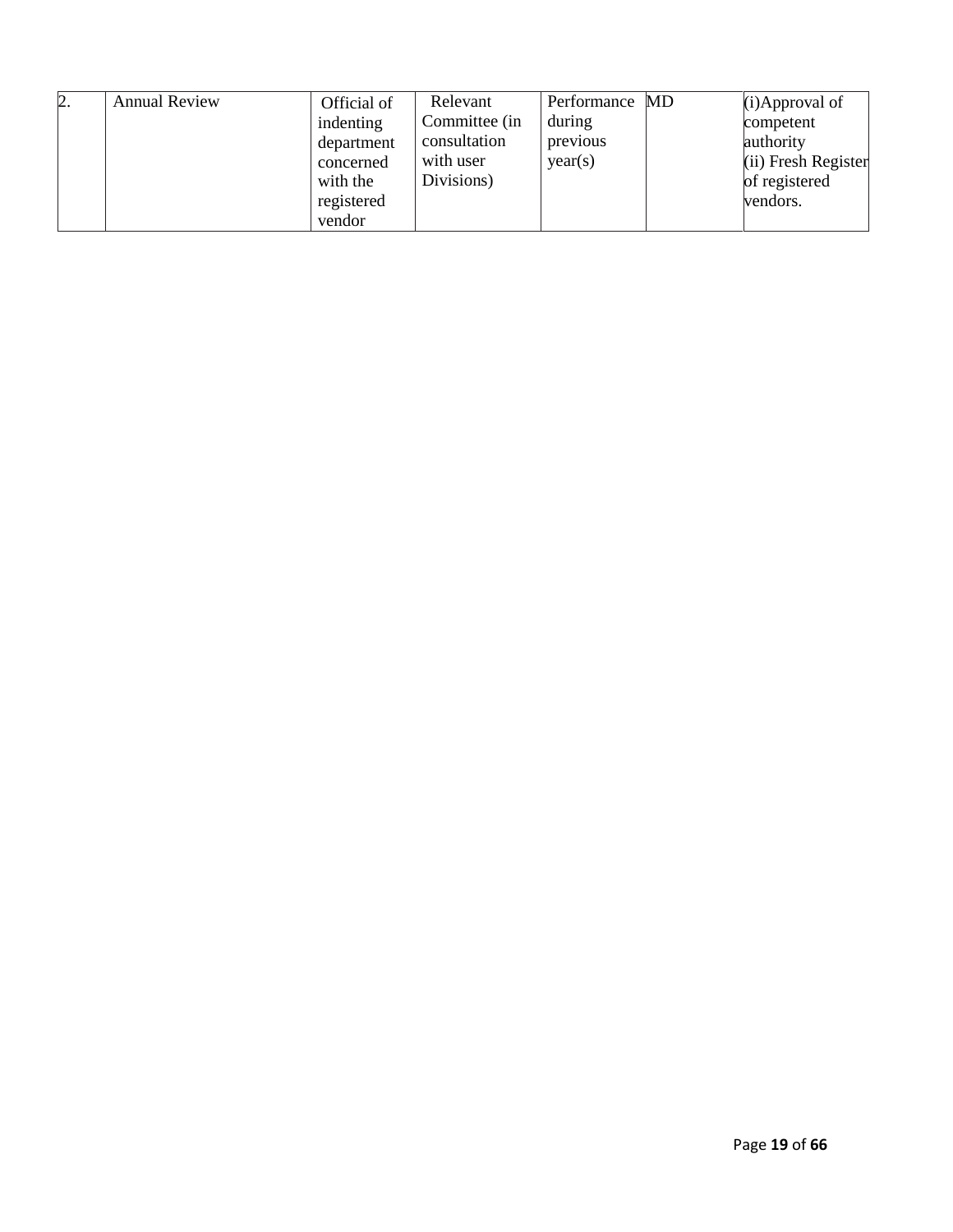## **Chapter 5**

## **PROCUREMENT ACTIVITIES**

## **5.1 Purchases through GeM**

As per extant instructions of Govt. of India, the GeM portal is to be utilized by Govt. buyers for direct online purchases of monetary limits of value as specified under rule 149 of GFR, 2017

**5.2** Vendor Selection for procurement other than through GeM.

In cases of procurement against rate contract, procurement without quotation and telephonic quotations, vendor selection shall be as per DOP and the authority taking decisions in this regard shall record the reasons / certificate for the choice made. In case of purchases up to Rs.25,000/- without quotation, Head, HR & Admin or an official nominated by Head HR & Admin shall have the responsibility for deciding the vendor after local market survey. The certificate to be recorded shall include the key words 'requisite quality and specifications' and 'reliable supplier'. Hence, Head, HR & Admin will need to be satisfied about the reasonability of prices, acceptability of specifications and reliability of the supplier, based on past performance or otherwise, before placing the order.

**5.3** Purchases through local Purchase Committee (as per GFR 155)

In case of purchases through Local Purchase Committee for procurement of goods/services of value above Rs.25,000/- (Rupees Twenty Five Thousand) and upto Rs.2,50,000/- (Rupees Two Lakh Fifty Thousand), the key words of the Certificate to be recorded by the Committee members are 'reasonableness of rate, quality, acceptable specifications'. The Committee members must be satisfied that the vendor meets each of these criteria. The choice of vendor shall be based on consensus among the members of the Committee; failing which through majority decision which can be decided by a casting vote of the Chairperson in case of equality of votes. However, all the members will sign the certificate once the decision regarding selection of supplier is decided.

### **5.4 Proprietary Article Certificate**

In cases where PAC is furnished by the indentor Head, HR & Admin may place order on the firm enjoying proprietary status, on the basis of recommendations of the relevant Tender Committee and with approval of the competent authority.

### **5.5 Preparation of EoI/NIT/Tender Document**

Head, HR & Admin shall have the Expression of Interest (EoI), Notice Inviting Tender (NIT) and tender documents prepared, after satisfying that the indent is complete in all respects and that availability of funds is confirmed and expenditure sanction of the competent authority, as per DoP, has been obtained by the Indenting Division. The tender document shall be vetted by the Tender Committee and Legal as well as Finance Departments before publishing.

Page **20** of **66** (a) EoI : When the estimated cost of the goods is above Rs.2.5 lakhs, i.e. in cases where Limited or Advertised Tender Enquiry is to be issued, if desired, an enquiry seeking 'Expression of Interest' from prospective suppliers may be published in at least one national daily and the website of BIRAC, besides uploading details on CPPP. The website address should also be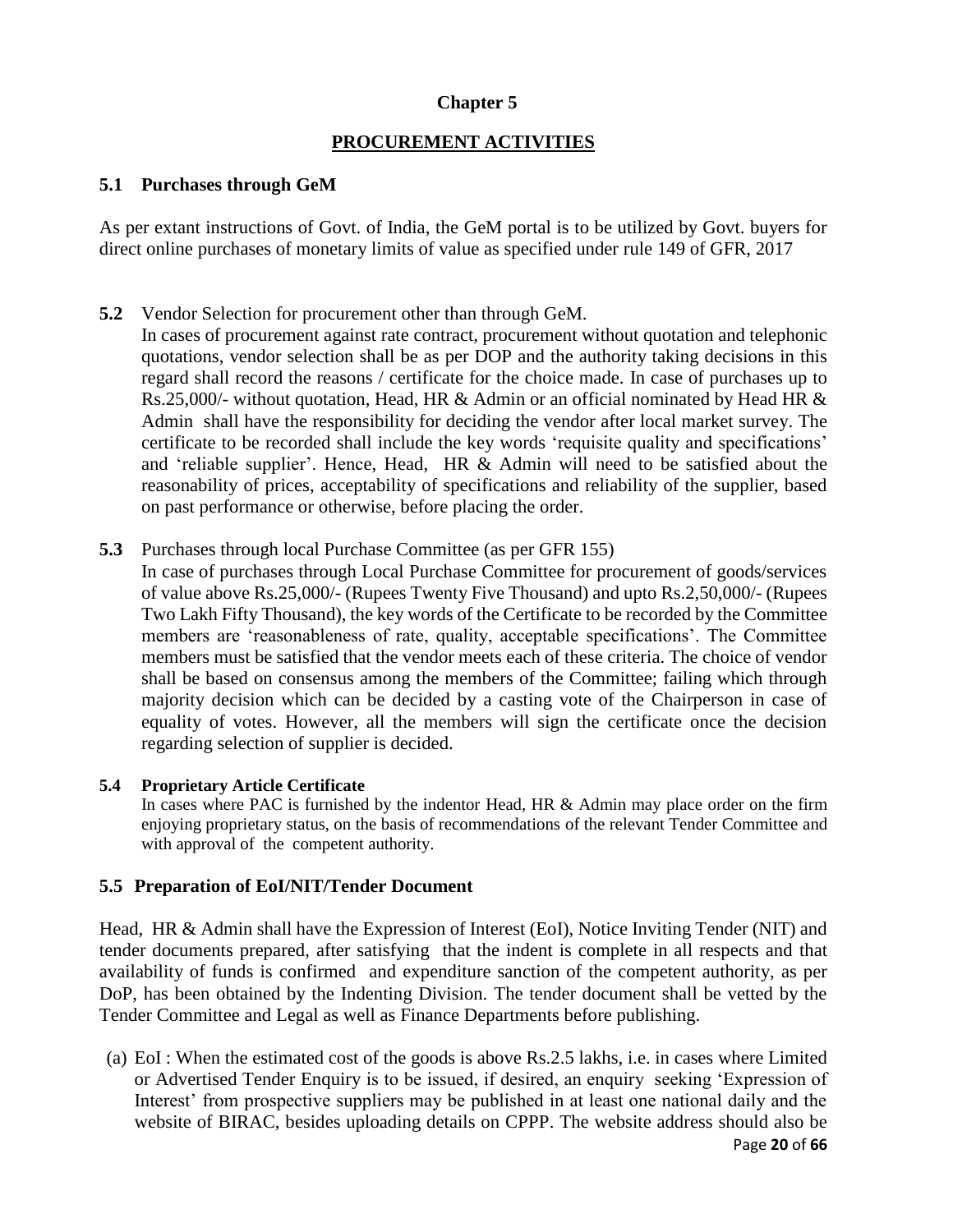given in the advertisement. Enquiry seeking Expression of Interest should include, in brief, the broad scope of work or service, inputs to be provided by the user department, eligibility and the prequalification criteria to be met by the suppliers..EOI should also seek information relating to past experience of interested bidders in similar work or service. The prospective suppliers may also be asked to send their comments on the objectives and scope of the work or service projected in the inquiry. Adequate time should be allowed for getting responses from interested prospective suppliers/service providers.

- (b) The tender document will be an elaborate document which will indicate, the detailed specifications technical and financial evaluation criteria, bid procedures (pre-bid meeting if necessary, whether single or two bid), format for bidding and all relevant annexures. All the terms, conditions, stipulations and information are to be incorporated in the tender document in the appropriate chapters as below:
- Chapter 1: Instructions to Bidders.
- Chapter 2: Conditions of Contract.
- Chapter 3: Schedule of Requirements.
- Chapter 4: Specifications and allied Technical Details.
- Chapter 5: Price Schedule (to be utilised by the bidders for quoting their prices).
- Chapter 6: Contract Form.
- Chapter 7: Other Standard Forms, if any, to be utilised by the purchaser and the bidders.
	- A. The nature and essential components of a tender document are indicated under rule 173 of GFR, 2017. It will be ensured that the tender document is self contained and includes/ensures, but is not limited to, the following.

(i) Closing date and time for submission of tenders and date, time and place of opening bids. It should be ensured that time allowed to the tenderers to submit quotations is reasonable. Normally, a minimum period of ten days for Limited Tender and a minimum period of twenty one days for

Open Tender is to be allowed. Time gap between submission of bids and opening of bids is to be kept to the minimum specifying that in respect of two bid quotation, only technocommercial bid will be opened on the date of opening. As far as possible, the day selected for opening the bids should be a working day; avoiding, as far as possible, Fridays and days followed by a series of holidays.

(ii) Validity period of the quotations is specified Normally, the bid shall remain valid for 90 days.

(iii) Tender enquiries are signed for and on behalf of BIRAC

(iv) Suitable clauses regarding trial/guarantee/warranty period, after sales service and availability of spare parts, wherever applicable, are included .

- (v) Provision is made for supply of drawings/specifications to the tenderers on payment of reasonable charges, along with tender documents, wherever considered essential .
- (vi) The name of the officer of BIRAC with whom all correspondence relating to the tender are to be addressed is clearly indicated with full address, phone numbers,e-mail id etc.
- (vii) Clauses for performance security deposit/guarantee and earnest money deposit (EMD) are incorporated.

(viii)Delivery schedule is clearly indicated. Consequences arising from extension of delivery period/delay in delivery as detailed in paragraphs 7.3 and 7.13 are incorporated.

(ix) Fall Clause is included

(x) Liquidated damages clause/Penalty clause are specified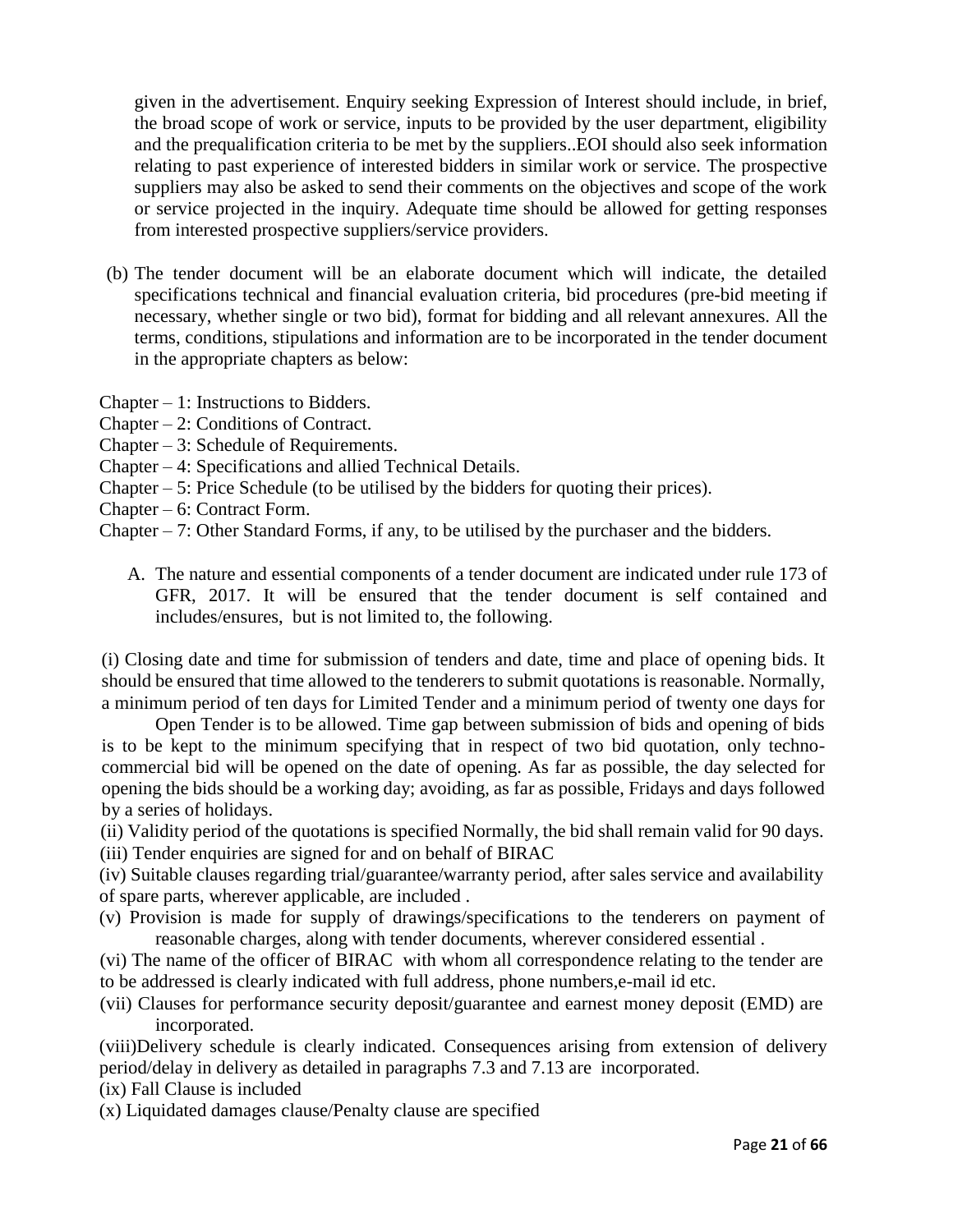- (xi) Arbitration Clause has been incorporated(please see paragraph 12.3  $\&$  12.4 in regard to venue of arbitration and applicable law)
- (xii) Payment terms are spelt out clearly
- (xiii) Insurance, if required, is insisted upon
- (xiv) Inspection agency, is mentioned, if applicable
- (xv) Mode of dispatch (Rail/sea/air) and place of delivery is indicated
- (xvi) Code of Integrity is incorporated
- (xvii) Requirements relating installation, commissioning and training, if applicable, are spelt out
	- B. The technical part of the bidding document shall include:
- (i) Scope of work The Scope of Work (SoW) to be specified in the tender document will be the same as specified in the indent (PR) and this would be eventually incorporated in the formal contract through work order. Thus, the SoW shall specify all the essential elements of the contract to be entered into between the service provider (vendor) and the Company. SoW must clearly document the requirements, milestones, deliverables, end products, documents and reports that are expected to be provided by the vendor. The SoW should be drafted carefully since any modifications thereto subsequent to closing date for submission of bids cannot be allowed. If any modification to the scope of work as published in the tender document becomes necessary before the closing date, that should be done through an amendment that will also be published in the same manner as the original document was published and, if necessary, the closing date for submission of bids may be extended with the approval of competent authority.
- (ii) Technical specification Technical specification should be drawn up without ambiguity. The tender document should incorporate detailed specifications, drawings, data sheets, any other specific/special requirement pertaining to the material or services to be procured to avoid different interpretations by tenderers and to enable them to quote correctly.
- (iii)Bill of Quantities (BOQ), is a document in which material, parts, labour (and their costs) are itemized. It details out the terms and conditions of the contract and itemizes all work to enable bidder to price the work for which he or she is bidding. BOQ will form part of the tender document only in cases where such itemization is considered necessary.
- (iv) Time schedule/delivery requirement A realistic and achievable time schedule/delivery requirement should be firmed up and specified in the indent document by the indentor and in the tender document the same should be incorporated by the authority publishing the tender. Time schedule/deliverables should be based on requirement, past experience with domestic and global suppliers.
- C. Commercial portion of the bidding document shall include:
- (i) Instruction to Bidders(ITB) ITB shall detail all requirements as regards the bid content, submission, price basis, adjustment provisions, liquidated damages, bid security, bid evaluation, fall clause etc. so that bidders prepare their bid with reasonably complete information. The Bid rejection criteria/bid evaluation criteria including bidder's qualification criteria shall also be mentioned in the ITB. A checklist may also be appended to make sure that bidders ensure that the bid is complete and compliant in all respects.
- (ii) General Conditions of Contract (GCC) GCC shall detail all the conditions of contract applicable to the work. Following key elements should form part of the GCC: Nature of Contract, Taxes, Duties, Insurance, Labor Regulations, Sub-Contracting, Progress Reports, Indemnity, Defect Liability Period, Force Majeure, arbitration etc. Any changes to GCC, if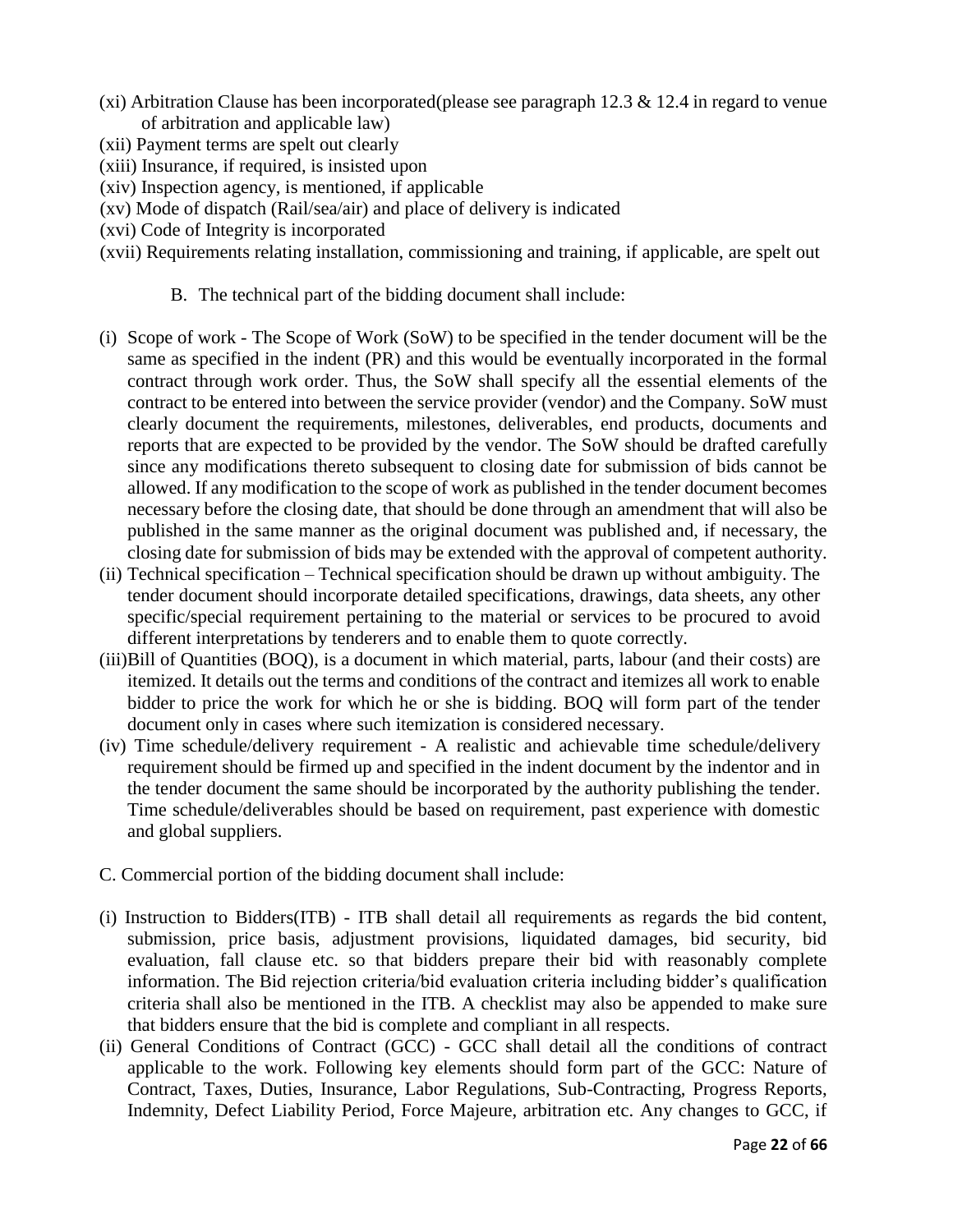necessary, must be facilitated only through the legal department and approved by Head of legal department.

- (iii) Special Conditions of Contract (SCC) SCC shall detail all the conditions which are specific to the work including safety measures, provisions relating to accounting of Company issued material, wastages, penal recoveries etc. The terms for payment shall also be highlighted in the SCC. Following clauses generally should form part of the SCC: testing parameters, conditions for installation, quality assurance and control programme, performance bond, approval of statutory bodies, performance guarantee, training, maintenance, supply of spares, etc.
	- **5.6** Table 5.6 below details the processes and authorities responsible for preparation and publishing of tender document

# **Key Objectives:**

- Clarity to the bidder on scope of work, timelines, deliverables, mode of payment, etc.
- Targeted approach prescribing well-defined timelines for various milestones

| S<br>N <sub>o</sub> | <b>Activity</b>                                                                                                                               | <b>Initiator</b>                                                                                    | <b>Recommended</b>           | <b>Key</b><br><b>Control</b>                                                                                                        | <b>Approval</b>      | Document/<br><b>Report</b>                                                                                   |
|---------------------|-----------------------------------------------------------------------------------------------------------------------------------------------|-----------------------------------------------------------------------------------------------------|------------------------------|-------------------------------------------------------------------------------------------------------------------------------------|----------------------|--------------------------------------------------------------------------------------------------------------|
| 1.                  | Scrutiny of indent and<br>preparation of<br>procurement document,<br>draft advertisement<br>including all the<br>relevant information         | Person $(s)$<br>designated by<br>Head HR &<br>Admin, for<br>dealing with<br>cases of<br>procurement | Relevant<br>Committee        | Inclusion of<br>mandatory<br>provisions                                                                                             | As per<br><b>DOP</b> | $(i)$ Draft<br>procurement<br>document i.e.<br>NIT/Tender<br>(ii) Approval<br>by competent<br>authority      |
| 2.                  | Approval of draft<br>advertisement and tender<br>document and decision<br>regarding mode of<br>publishing<br>(newspaper/and/or<br>electronic) | Head HR &<br>Admin or<br>persons<br>designated<br>by Head HR<br>& Admin                             | Relevant<br>committee        | Modificati<br>ons to<br>standard<br>template to<br>be made in<br>consultatio<br>n and<br>approval<br>from Head<br>legal<br>division | As per<br><b>DOP</b> | (i)Vetted<br>procurement<br>document <i>i.e.</i><br>NIT/Tender<br>(ii) Approval<br>by competent<br>authority |
| 3.                  | Publishing & advertising<br>tender in newspaper<br>/CPPP                                                                                      | Person<br>designated<br>by Head of<br>Admin<br>department                                           | Head-<br>Admin<br>department |                                                                                                                                     | As per<br><b>DOP</b> | (i)Approval<br>Note,<br>(ii)Propriety<br>article<br>certificate                                              |

# **Table 5.6**

Page **23** of **66**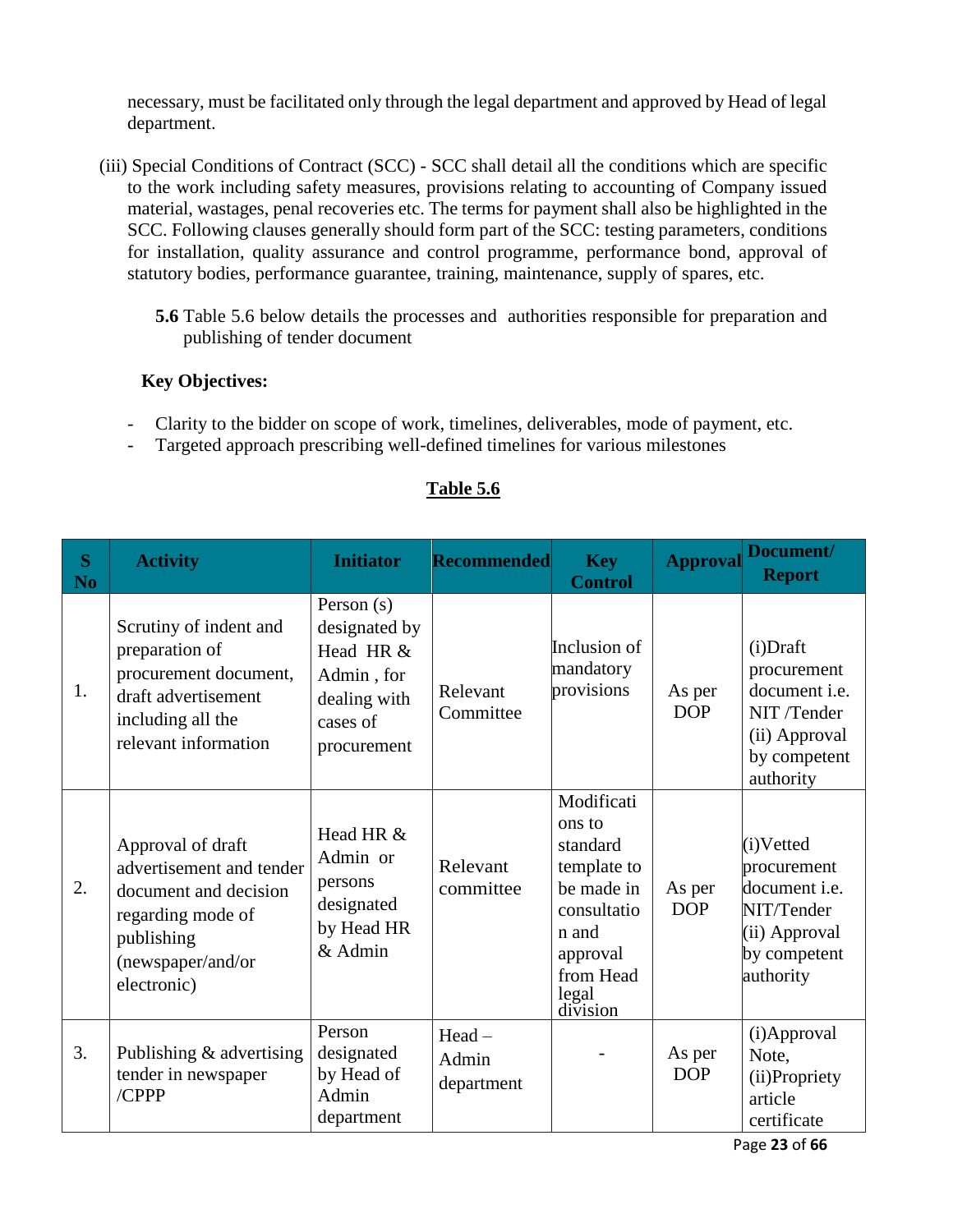|  |  |  | where                           |
|--|--|--|---------------------------------|
|  |  |  | applicable                      |
|  |  |  | (iii) Approved<br>advertisement |
|  |  |  |                                 |
|  |  |  | $\mathbf{copy}$                 |

## **5.7 Mandatory Provisions towards Securities/Guarantees:**

## **(i) Earnest Money Deposit (EMD) or Bid Security :**

To safeguard against a bidder's withdrawing / altering its bid during the bid validity period in the case of ATE or LTE , EMD is to be obtained from the bidders except those who are registered with Central Purchase Organization, National Small Industries Corporation or the concerned Ministry / Department. The bidders are required to furnish EMD along with their bids. Amount of EMD should ordinarily be between 2% to 5 % of the estimated value of the goods to be purchased. Depending on the type of goods to be purchased, total value of purchase and urgency of requirement, whether EMD should be taken or not, the exact amount of EMD should be decided by the relevant committee beforehand and indicated in the Bidding Document.

In exceptional cases, as provided in rule 170 (iii) of GFR, 2017, in place of a Bid Security, BIRAC, after seeking approval of MD, BIRAC, may consider asking bidders to sign a bid securing declaration accepting that if they withdraw or modify their bids during the period of validity, or if they are awarded the contract and they fail to sign the contract, or to submit a performance security before the deadline defined in the request for bids/request for proposals document, they will be suspended for the period of time specified in the request for bids/request for proposals document from being eligible to submit Bids/Proposals for contracts with BIRAC.

### **(ii) Exemption from Bid Security:**

Bid Security will not be necessary for bids from startup companies registered with DIPP ,OEMs, Authorized Distributors of OEMs, firms registered with a CPO or BIRAC or NSIC/Directorate of Industries and MSMEs and SMEs. However, the firms registered with a CPO or NSIC/Directorate of Industries have to submit evidence that they have a current and valid registration for the item(s) they intend to bid for, including the prescribed monetary limit.

In appropriate cases, submission of the Bid Security may be waived with the approval of MD, BIRAC, especially in the case of indigenisation/development tenders,limited tenders besides procurements made directly from OEMs or authorised agents of OEMs.

### **(iii) Acceptable instruments of EMD:**

The EMD may be accepted in the form of Account Payee Demand Draft, FixedDeposit Receipt, Banker's Cheque or a Bank Guarantee in acceptable form from any of the scheduled commercial Banks, safeguarding the interest of BIRAC in all respects. The EMD (Bid Security) should remain valid for a period of 45 days beyond the final bid validity period.

### **(iv)Forfeiture of EMD:**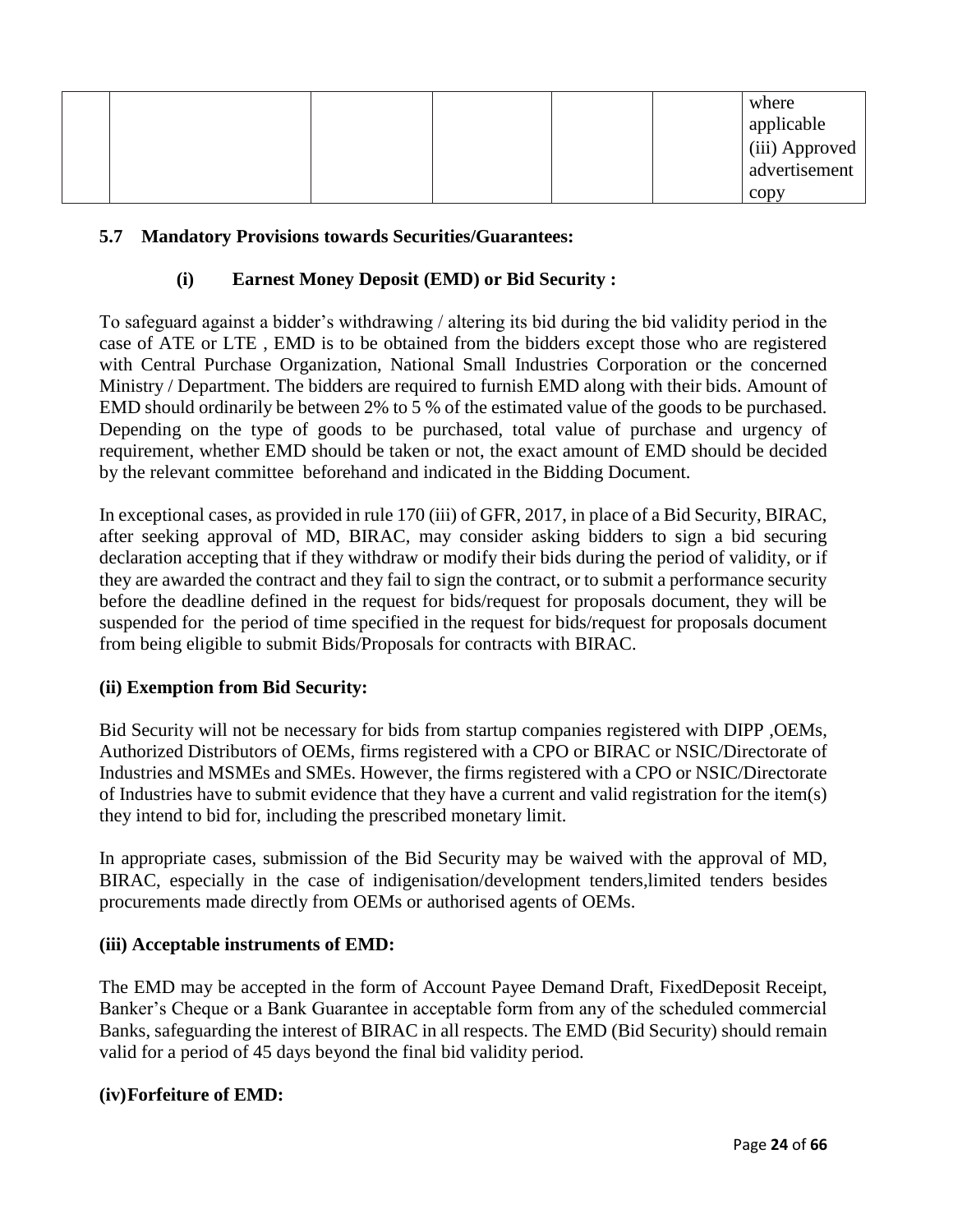EMD of a tenderer will be forfeited, if the tenderer withdraws or amends its tender or impairs or derogates from the tender in any respect within the specified period of validity of tender. Further, if the successful tenderer fails to furnish the required performance security within the specified period, EMD submitted by the successful tenderer will beforfeited.

# **(v) Refund of EMD :**

EMD furnished by all unsuccessful tenderers should be returned to them without any interest whatsoever, at the earliest after expiry of the final tender validity period and normally not later than 30 days after award of thecontract.EMD of the successful tenderer should also be returned by the Finance Division to the successful tenderer without any interest whatsoever, only after receipt of performance security,as required in the contract.

# **(vi)Performance Security/Guarantee:**

- (a) To ensure due performance of the contract, Performance Guarantee is to be obtained from the successful bidder who has been selected for award of the contract. Performance Guarantee is to be obtained from every successful bidder irrespective of registration status etc. Performance Guarantee should be for an amount of five to ten per cent of the value of the contract. Performance Guarantee may be furnished in the form of an Fixed Deposit Receipt or Bank Guarantee from a scheduled Commercial bank of repute in an acceptable form safeguarding the interest of BIRAC in all respects. A model form for Bank Guarantee as Performance Security is given at **Annex-II**. Performance Security is to be furnished by a specified date and it should remain valid for a period of 60 (Sixty) days beyond the date of completion of all contractual obligations of the supplier, including warranty obligations. Finance Division of BIRAC will keep custody of and account for the performance security. In case of any breach in performance, the Indenting Division Administration Division will obtain approval of the competent authority as per DoPthat is, the authority who approved the procurement and accorded the financial sanction, to encash the performance security and intimate the same to Finance Division for encashing the security.
	- (b) Notwithstanding the provisions in the preceding sub-clause, on the recommendations of the relevant committee and with specific or general orders of MD, BIRAC, requirement of Performance Guarantee may be relaxed in respect of contracts for engaging domain specific consultancy experts and in case of small value orders for goods or services upto Rs.10.00 lakh where payment terms envisage that payments are to be effected based on submission of invoice for already completed supplies/works executed. In such cases, however, the final payment will be withheld till satisfactory execution of PO/WO is certified by the Head of indenting department.

## **(vii) Forfeiture of Performance security:**

Performance security is to be forfeited and credited to the account of BIRAC in the event of a breach of contract by the supplier, in terms of the relevant contract.

# **(viii) Refund of Performance Security:**

Performance Security should be refunded to the supplier without any interest, whatsoever, after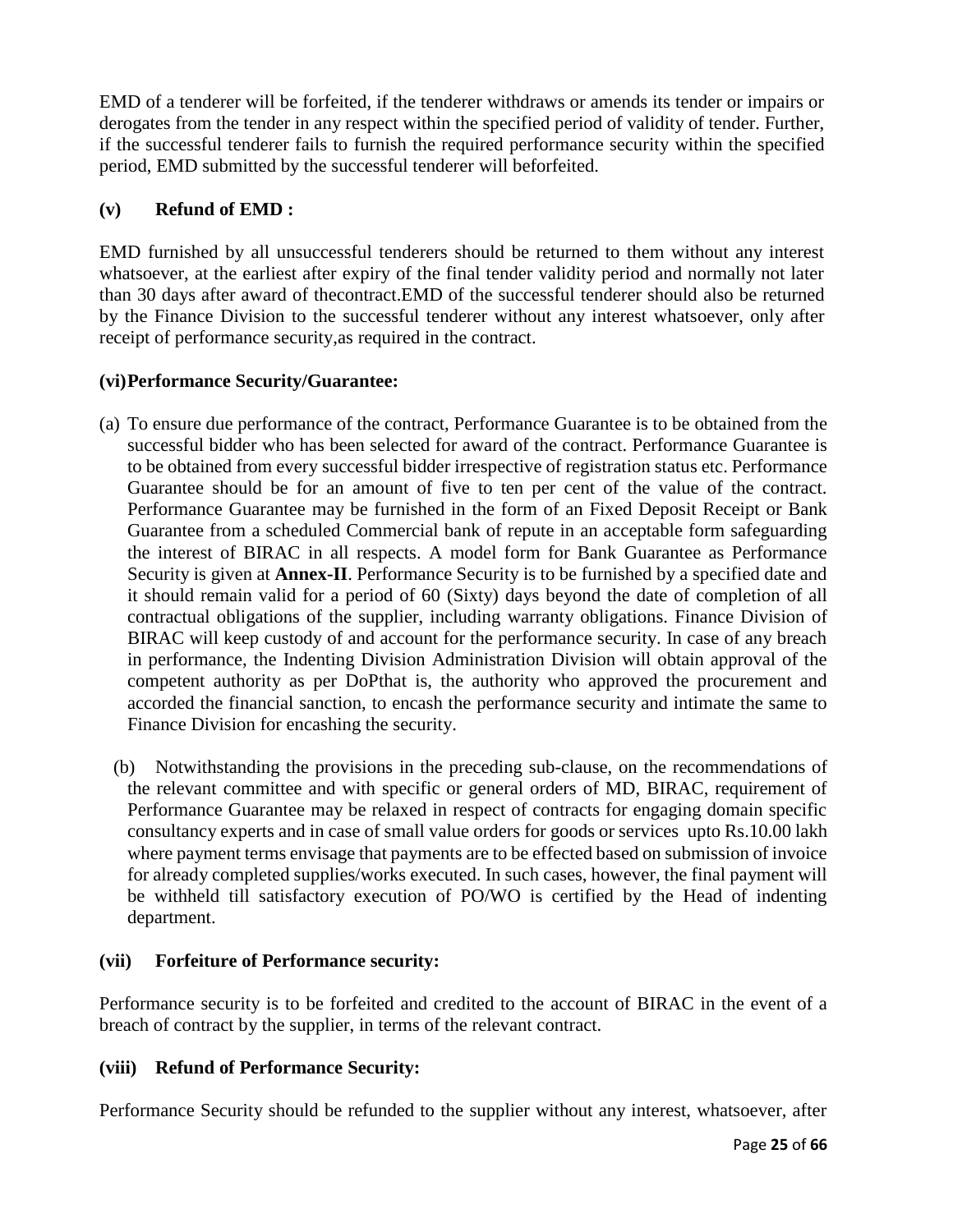due performance and completion of all obligations under the contract. The refund of performance security should not normally be later than 90 days of such performance and completion of contract obligations.

# **(ix)Verification of the Fixed Deposit Receipts/Bank Guarantees:**

Bank Guarantees submitted by the tenderers/suppliers as EMD / Performance Security need to be immediately verified by the Finance Division from the issuing Bank before acceptance.

# **(x) Custody of EMD and Performance Security:**

Safe Custody and Monitoring of EMDs, Performance Securities & Other Instruments must be ensured. This will be the responsibility of the Finance Division of BIRAC. Monitoring should also include a quarterly review of all Bank Guarantees and other instruments expiring after 3 months, along with a review of the progress of the corresponding contracts. Extension of Bank Guarantees and other instruments, where warranted, should be sought by the Finance Division and implemented within their validity period, that is, before the expiry date. In case the tenderer refuses to renew the guarantee and the performance of the contract is found unsatisfactory, the performance guarantee should be encashed with approval of MD, BIRAC.

## **5.8 Extension of bid submission/ opening date**

Extension of date for submission of bids anddate for opening of bids should be avoided as far as possible. It may, however, become necessary to extend the date due to any clarification / modification issued subsequently. Where bid submission date is to be extended, the decision must be taken by the competent authority based on the recommendation of relevant committee and the reasons must be recorded on the file. When extension of bid opening date is inevitable (valid and justified reasons for such extension should be recorded in writing), relevant Bid Opening committee may take a decision to extend the time for opening of the bids up to such period as the committee may find reasonable. Normally in case of receipt of only one bid in limited or open tender, the date for submission of bids and date of opening of bids may be extended by a reasonable period oftime. Allamendments would also need fresh publication adopting the same procedure as for publication of the original tender enquiry, including notification on CPPP where extension for submission of bids and opening of bids is decided the validity period of EMG/Bid Security should also be extended, correspondingly.

## **5.9 Modifications to bidding document**

In case any modification is made to the bidding document or any clarification is issued which materially affects the terms contained in the bidding document, BIRAC shall publish or communicate such modification or clarification in the same manner as the publication or communication of the initial bidding document was made.The other conditions relating to bidding document shall follow rule 173 (iii) of GFR, 2017.

## **5.10 Cancellation of tender:**

Cancellation of tender, are not normally allowed. However, on occasions when warranted, on recommendation of the relevantCommittee, for reasons, to be recorded in writing and with the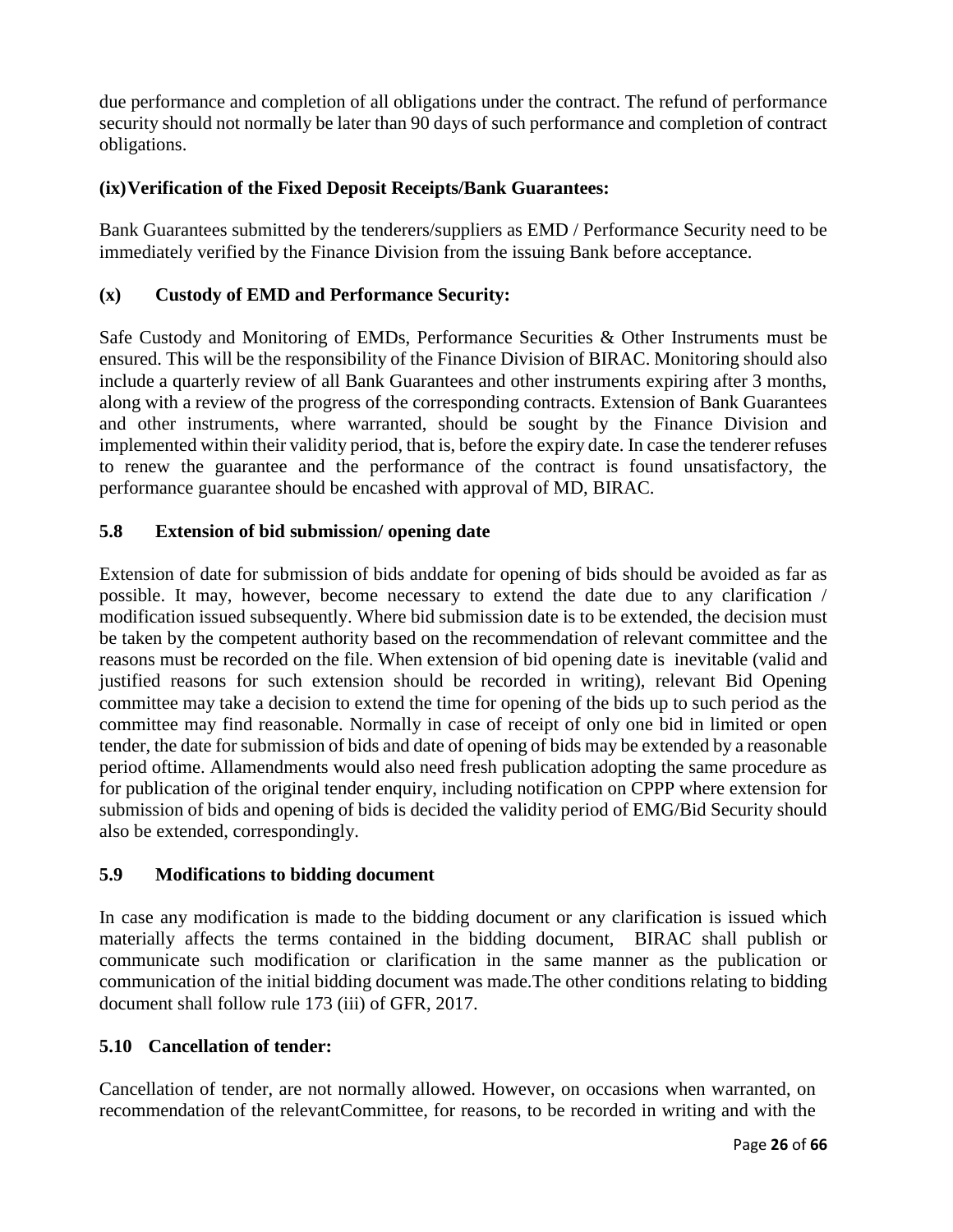approval of the competent authority as per the DOP, that is, the authority that accorded the approval and financial sanction for inviting the tender, the tender may be cancelled. All parties who hadsubmitted the bids must be informed of the cancellation of the bidding. Notification in CPPP and Company's website should also be posted and displayed. The EMD amounts paid by the parties who had submitted the tender documents should be refunded to them without anyinterest.

## **5.11 Re-invitation oftender:**

In the event of re-invitation of tenders, whether on a limited or open tender basis, the approval of the competent authority with power to accord approval and financial sanction will be obtained. Reasons for re-invitation of tender in all such cases will berecorded. Such re-invitation of tender, in case of LTE, will be solicited from all the bidders who had submitted bids for the initial tender In case of open tender, intimation regarding re-invitation of bid documents will also be notified to all the bidders who had submitted bids against the original tender. In such cases also, publication of tenders documents should be done by the same means as in case of original tenders, including uploading on the CPPP.

## **5.12 Publishing EoI/NIT/Tender Document in print media and/or electronically through CPPP**

The Central Public Procurement Portal (CPPP) of Government of India facilitates all the Central Government Organisations to publish their tender enquiries, corrigenda and award of contract details. The system of e-Publishing also enables users to migrate to total electronic procurement mode. As far as possible, the tender (NIT and full tender document) should be published through CPPP. While publishing of tender documents on CPPP which should be resorted to in all cases, it would not preclude publishing the documents in news papers. In case of high value tenders where it is felt that publishing the tender documents in newspapers will result in a wider field of choice, at the discretion of competent authority, in addition to publishing the tender documents on CPPP, publishing on a few national / local newspapers may also be resorted to.The e-Procurement System of the CPPP enables the tenderers to download the tender document free of cost.

## **5.13 Pre-bid meeting**

(a) In most cases of procurement by BIRAC, pre-bid meetings may not be necessary since the procurement are normally not for technically complex goods.Pre-bid conference should be held only where required, with the approval of competent authority (the indent approving authority), for all cases under 2 stage bidsystem.In case of turn-key contract(s) or contract(s) of special nature for procurement of sophisticated and costly equipment, a suitable provision is to be kept in the bidding documents for a pre-bid conference for clarifying issues and clearing doubts, if any, about the specifications and other allied technical details of the plant, equipment and machinery projected in the bidding document. The date, time and place of pre- bid conference should be indicated in the bidding document. This date should be sufficiently ahead of bid openingdate. Minutes of Pre-bid Conference will be prepared and put up for approval of the officer who chaired the Pre-bid Conference. Thereafter, in case, no modifications are required in the Bid Evaluation Criteria (BEC), specifications, bid conditions etc. the bidders would be asked to submit their bids on due date and time. However, if in consequence of discussions at the Pre-bid Conference, any amendments are required in BEC/specifications/bid conditions, etc., prior approval of the authority that had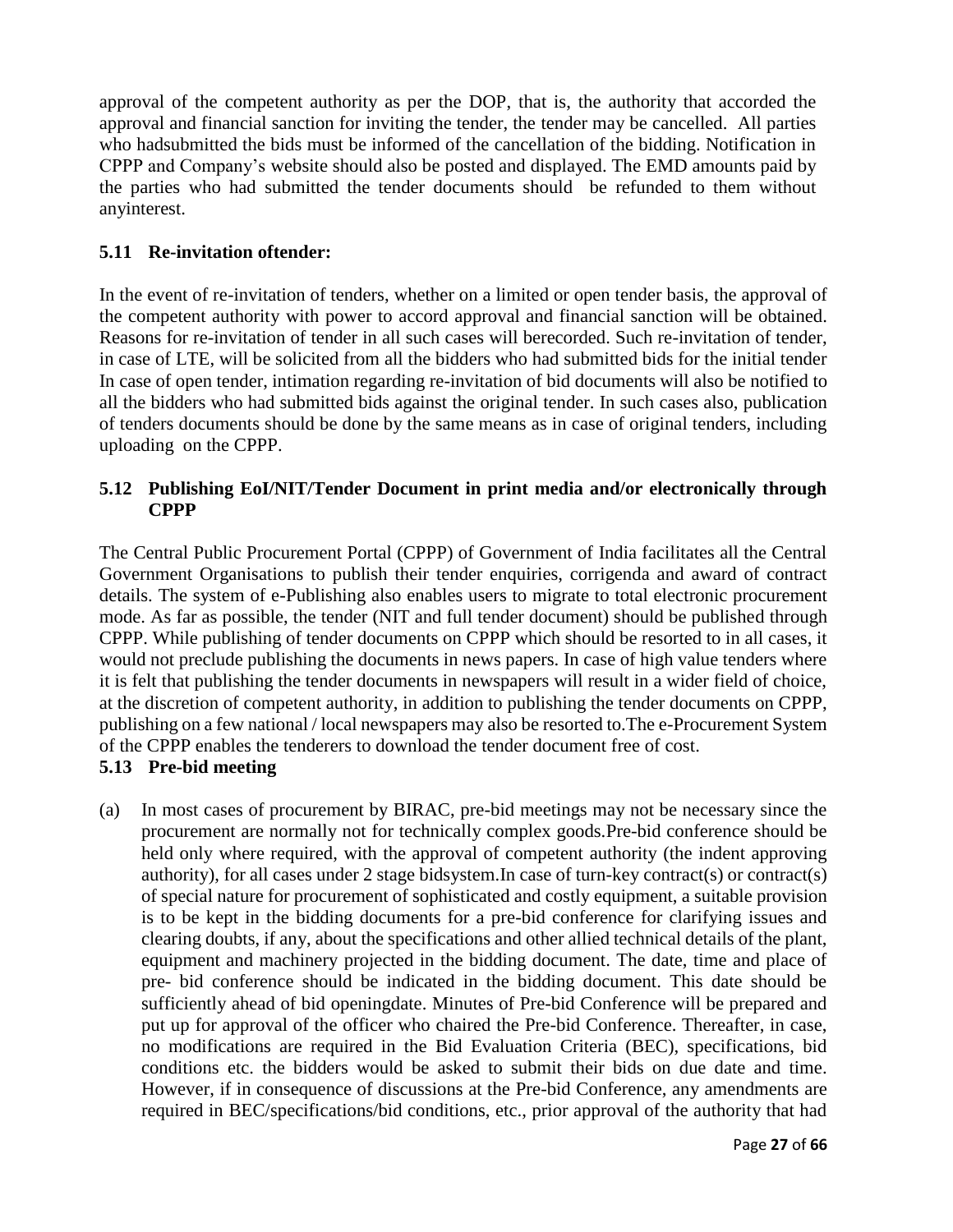earlier approved the tender document would have to be obtained. While seeking approval for the amendments, detailed justifications for agreeing to such modification(s) will be clearlyexplained on file. On approval of the proposed amendments, the amendments would be notified in the same mode and manner as the original publication of the tender documentincluding notification on CPPP.If the modifications as agreed are such as would require additional time for submission of bids, the last date for submission of bids should be suitablyextended and notified on CPPP.

## **5.14 Submission of Bids:**

- In Single (Composite) Bid System, both Techno-Commercial part and Price bid should be put in one envelope. A valid tender response must contain the following particulars:
	- (a) Name of Bidder
	- (b) Description of goods/services.
	- (c) Quantity and unit price
	- (d) Taxes, levies and duties whether extra or not, including confirmation about passing on benefit of GST input credit to BIRAC.
	- (e) Terms of delivery
	- (f) Delivery Period /Schedule
	- (g) Warranties
	- (h) Any other charges or VAS (Value Added Services)

 In Two Bid System [vide rule 163 of GFR, 2017]where technical and financial bids are to be received simultaneously, un-priced Techno-Commercial Bid and Price bids should be put in two separate envelopes with markings on them as Envelope A and Envelope B respectively asunder:

*Envelope-A:* shall be super-scribed in bold letters as '**Techno-Commercial Bid'**.In this envelope, the bid containing all parts except the price bid shall be put in. The envelope shall contain the Unpriced Techno-Commercial Bid, including bid security  $\&$  compliance certitificate, if any. The tender reference number shall also be indicated on the envelop in bold letters. It shall contain all technical details along with commercial terms and conditions.Bid security and compliance certificates are to be placed in separate envelopes and indication thereof should be clearly madeon the envelopes along with other details as required to be mentioned. These envelopswill be enclosed in Envelope A.

*Envelope-B:* shall be super-scribed in bold letters as **'Price Bid'**. The tender reference number shall also be indicated on theenvelop in bold letters.This envelop shall contain the financial bid indicating item wise price for the items mentioned in the technical bid.

Both the Envelopes i.e., Envelope-A & Envelope-B shall be put in one envelope and all markings like contract No., Bid Closing Date, Bidder's Name etc. shall be superscripted onthe outer envelope.

• The procedure to be adopted in Two Stage Bidding has been explained in rule 164 of GFR, 2017.

### **5.15 Procedure for receiving bids**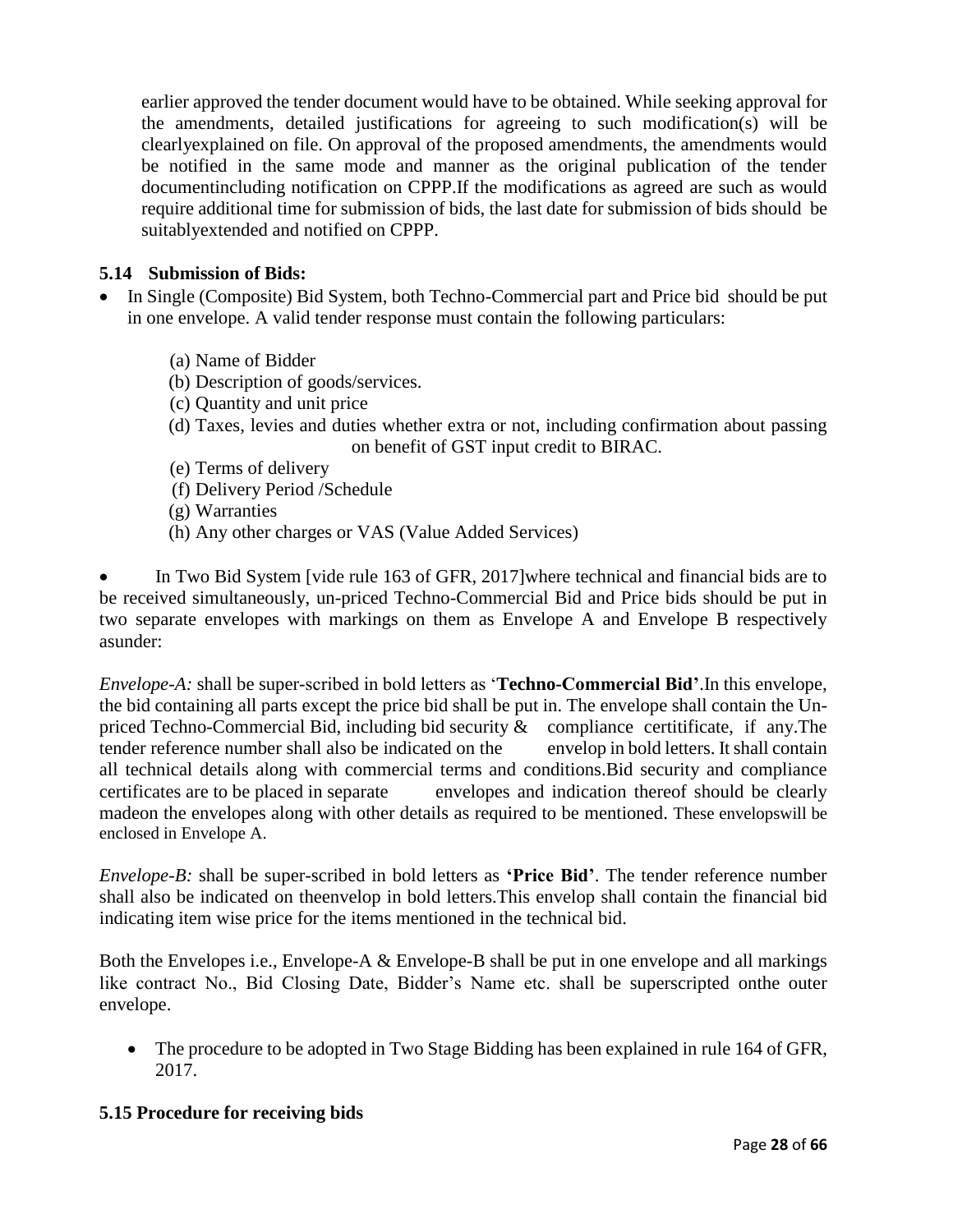Receipt and custody of tenders shall be done in a transparent manner. Tenders are to be received in a tender box and, in case of bulky tender documents, by hand delivery to the official(s) nominated by Head, HR & Admin. The tender box is to be kept at the Reception/ main gate. On each occasion of tender opening, the tender box will be opened by two officials one from indenting Division and the other from Finance Division precisely at the close of the prescribed time and date specified for receipt of tenders and the relevant tenders will be taken out. In the tender box, there may be other tenders whose tender submission date is fixed for a later date. Such tenders will be securely left behind in the tender box. Under no circumstances, the envelopes should be opened before the specified tender opening date. Details of each tender serially numbered must be recorded in a tender receipt form (format provided at **Annex-III**). The tender receipt form will be signed by two designated officers authorized to open the tender box. The date and time of opening of the tender box will also be indicated in the tender opening form and the unopened envelopes containing the tender documents will be sent to the relevant committee authorized to open the tenders.

**5.16** Fax / telex / telegraphic/telephonic bids will not be accepted. However, in case of bids for obtaining service from OEM/ Proprietary cases or single bidding or where only one bidder is approached for a bid, E-mail// Fax /Telex/ Telegraphic offers may be received for consideration provided the original bid duly signed has been sent already by tenderer to BIRAC but has not yet been received by BIRAC.

## **5.17 Delayed /Late Tenders**

All tenders or modifications thereto received beyond the specified time of receipt, shall be marked as 'Delayed' and tenders or modifications thereto received beyond specified time for opening shall be market 'Late'. The markings will be made on the envelope indicating also the time and date of receipt. Such envelopes shall be kept with BIRAC un-opened and will not be returned to the bidder.

### **5.18 Tender opening**

As far as possible, the tender should be opened on specified days of the week on a working day and same should be mentioned in the bid document. The date, time and venue of tender opening will be notified, by the same means as the tender documents were notified, well in advance, to all the bidders if it is not already mentioned in the tender document. Bidders who wish to be present at the time of tender opening will be allowed to witness the tender opening. Each person representing a bidder must carry a letter of authorization from the bidder for being present at the time of tender opening. Unauthorized persons should not be allowed to be present at the time of tender opening. A Tender Committee constituted with the approval of MD shall open the envelopes containing the bids in the presence of the authorized representatives of the bidders who may be present at the specified time for opening of the bids. The members authorized to open the tenders, immediately on opening the tenders shall have the tender opening form (format provided at **Annex -IV**) duly filled. The tender opening form (template at **Annex - IV**) containing the following details shall be got completed in the presence of all the persons present at the time of bid opening:

- (i) Title of tender
- (ii) Tender Reference number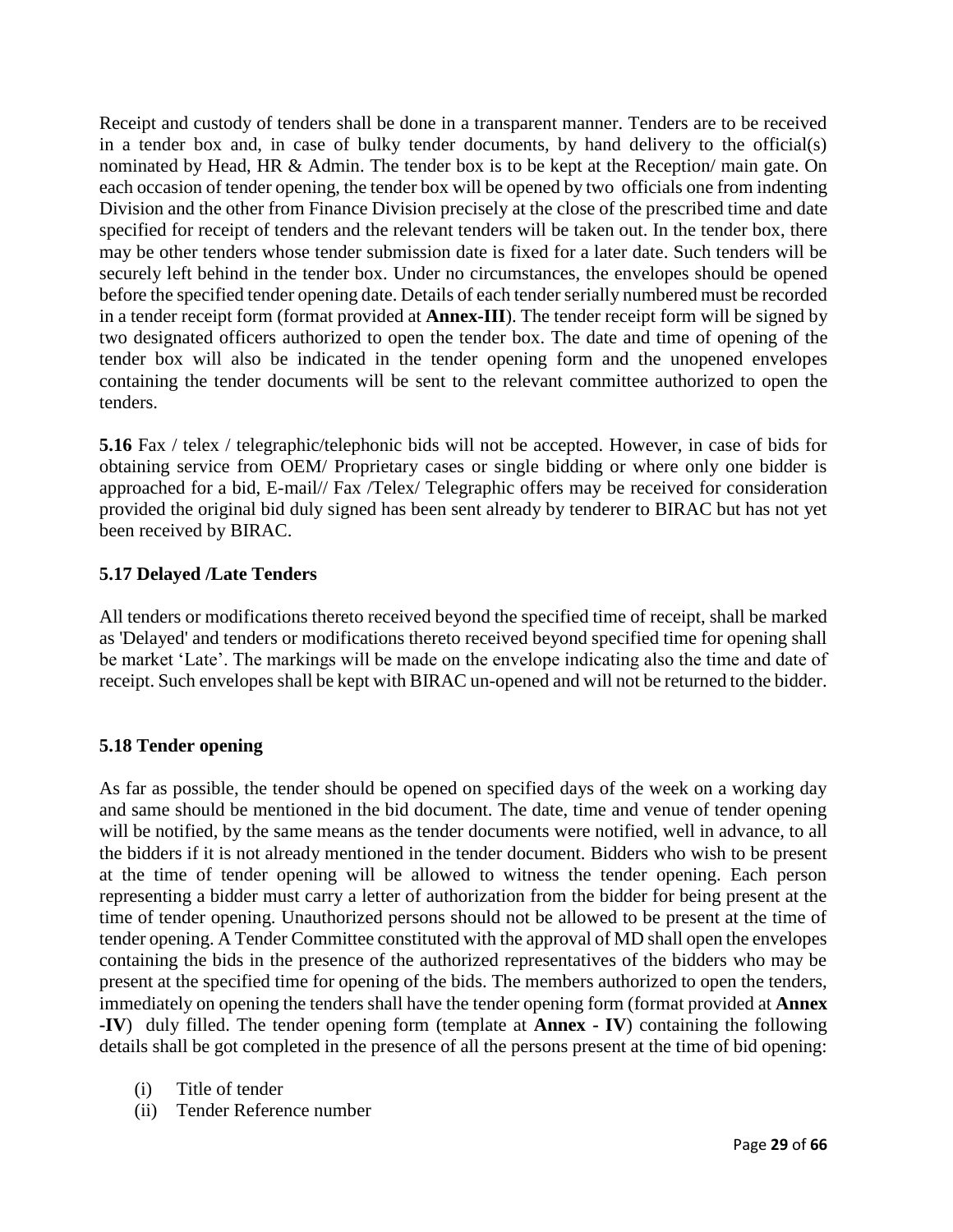- (iii) Closure Date
- (iv) No. of tenders invited (where applicable)
- (v) No. of tenders received
- (vi) Opening date and time
- (vii) Signatures of all the authorized representatives of tenderers present during the opening of tender and signatures of members of Tender Committee.

Following aspects will be kept in view and adhered to while opening of bids:

- (i) The time for tender opening should be, as far as possible,be fixed for a time immediately after the deadline for receipt ofbids/tenders.
- (ii) Tenders shall be opened in public that is, in the presence of the bidders or their authorized representatives. The bids after they are opened shall be got signed by all the persons present at bid opening.
- (iii) All tenders received within the specified deadline for receipt of bids should be opened. No bid, except the delayed bids and late bids, should be rejected at bid opening. Delayed/Late bids should be returned to the bidders unopened.
- (iv) The name of the bidder and total amount of each bid along with important conditions like excise duty, sales tax, delivery terms, delivery period, acceptance to refund GST input credits, special conditions, if any, shall be read out at the time of bid opening.
- (v) Spot comparative statement shall be prepared by members of Tender Committee and should be signed by all of them.

### **Chapter 6**

## **VENDOR SELECTION/AWARD OF CONTRACT**

#### **6.1 Objectives of Vendor Selection**

The key objectives of vendor selection shall be:

- i. Selection of vendor on the basis of identified parameters to ensure that the most suitable vendor is chosen.
- ii. Fair, reasonable and transparent procedure has been adopted for purchasing the required goods.
- iii. Vendor(s) selected are approved by the competent authority as per DoP.

### **6.2 Tender evaluation**

The entire process of vendor evaluation and placement of contract must be transparent. All the tenders are to be evaluated strictly on the basis of the terms & conditions incorporated in the tender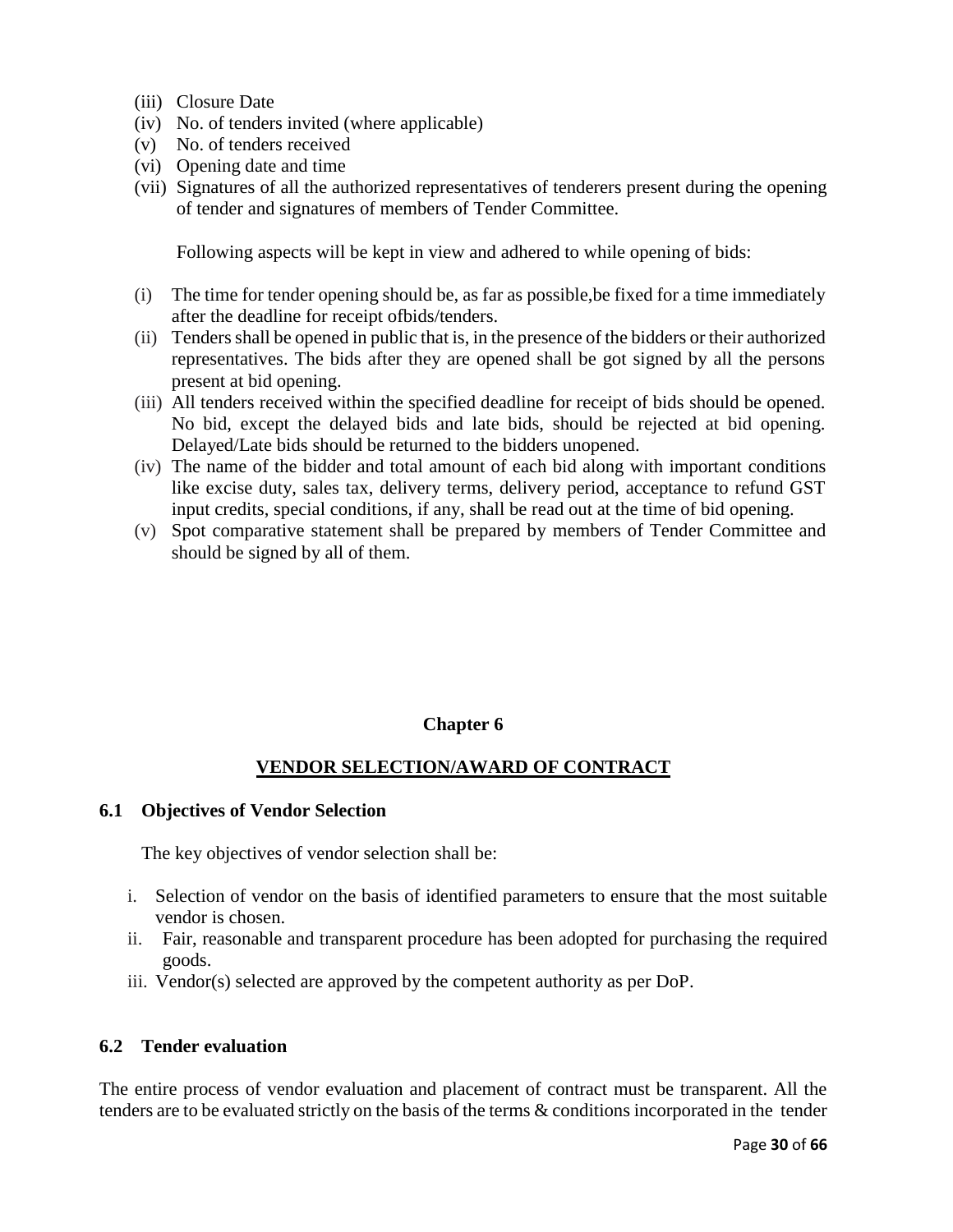document (based on which offers have been received) and the terms, conditions etc. stipulated by the tenderers in their tenders. No new condition should be brought in while evaluating the tenders. Similarly, no tender enquiry condition (specially the significant/essential ones) should be overlooked while evaluating the tenders. Aim should be to ensure that no tenderer gets undue advantage at the cost of other tenderers and/or at the cost of BIRAC.

- (a) Tender Committee (TC): Tenders shall be scrutinized by the Tender Committee (TC) constituted with the approval of MD, BIRAC.
- (b) Pre-Qualification Criteria (PQC): The tender evaluation committee shall maintain a pre qualification checklist (format provided at **Annex - V**) and qualify the tenders meeting the PQC as per conditions specified in the tender document.
- (c) Comparison of Bids: A statement of comparison of bids shall be prepared by members of Tender Committee as per the prescribed format at **Annex - VI**. The comparative statement so prepared should be signed by all the members involved with preparation of the comparative statement.A vendor evaluation statement will also be prepared by the Tender Committee. A template of vendor evaluation statement is at **Annex-VII.** Few criteria for selection of the successful bidder shall include:
- i. Satisfaction of tender document conditions
- ii. Capacity evaluation
- iii. Turnover
- iv. Statutory compliances
- v. Price of bid
- (d) Seeking Technical Clarifications/ Advice on Tenders/ Correspondence with the supplier by the indenters: The purchase contract should invariably be finalized without any technical or commercial queries. However, if any query becomes absolutely unavoidable, the same can be got clarified from the bidder with the approval of the authority competent to approve the purchase. However, under no circumstance any price change will be allowed on receipt of the clarifications.
- (e) Price Negotiation:

Price negotiation with L1 bidder in exceptional cases (after recording reasons)

- (i) Negotiations if at all shall be an exception and only in the case of proprietary items or in the case of items with limited source of supply or in case of suspected formation of cartel by bidders or bids being substantially above the reasonable cost. Negotiations shall be held with L-1bidder only after recording the reasons for resorting to negotiations and after obtaining approval of the MD, BIRAC. Counter offers by L1 bidder tantamount to negotiations and should be treated as such. For purposes of negotiation, a Price Negotiation Committee (PNC) (which can be the Tender Committee itself) will be constituted with approval of the authority competent to approve the purchase in terms of DOP. The PNCshall have representation from the indenting, Admin and Finance Divisions.
- (ii) Negotiations can be recommended in exceptional circumstances only after due application of mind and recording valid, logical reasons justifying negotiations. In case of inability to obtain the desired results by way of reduction in rates and negotiations prove infructuous ; satisfactory explanations are required to be recorded by the Committee who conducted the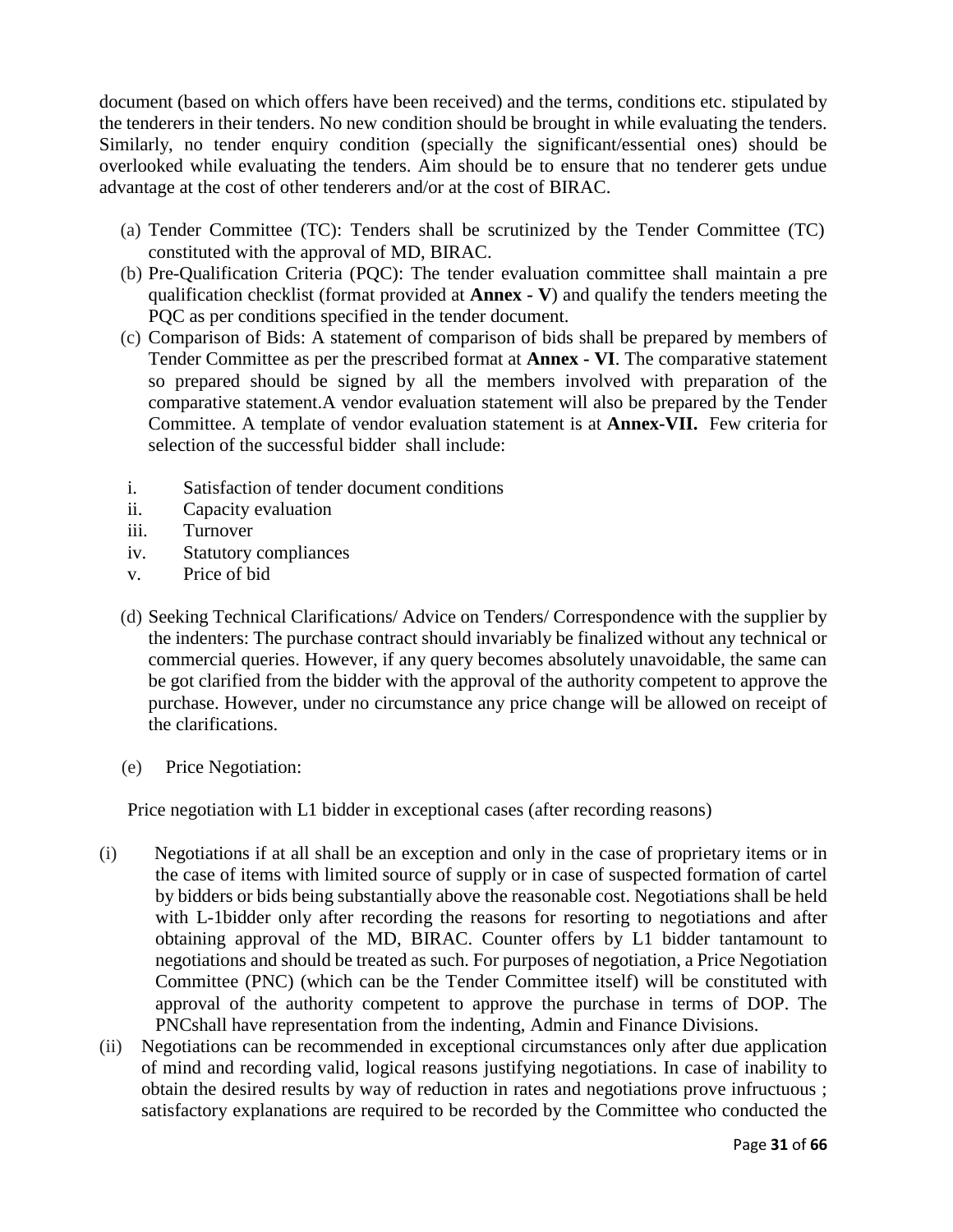negotiations.

- (iii) If the negotiated offer of L-1 bidder is still not within the normal limits of acceptance, the offer may be examined on the merits of the case and put up with the recommendations of the PNC/TC for the approval of MD, BIRAC. The recommendation of the PNC/TC could be either for acceptance of the bid or for retendering. In either case, full justification should be provided in support of the recommended course of action.
- (iv) When the rate(s) of L1 bidder is lower than the estimated cost, the offer shall be examined by the Tender Committee with respect to the workability of rates as compared with the estimated cost as per scope of work and recommendations shall be submitted depending upon the merits of the case for the approval of the competent authority. In such cases also,the recommendation accompanied by justifications could be either for acceptance of the bid or retendering.

(f) On the basis of recommendation of the TC and after approval by the competent authority as per DoP, an offer letter will be sent to the successful bidder. Once the bidder accepts the offer unconditionally, Purchase Order will be placed./Contract will be entered into with the bidderwith approval of the competent authority as per DOP.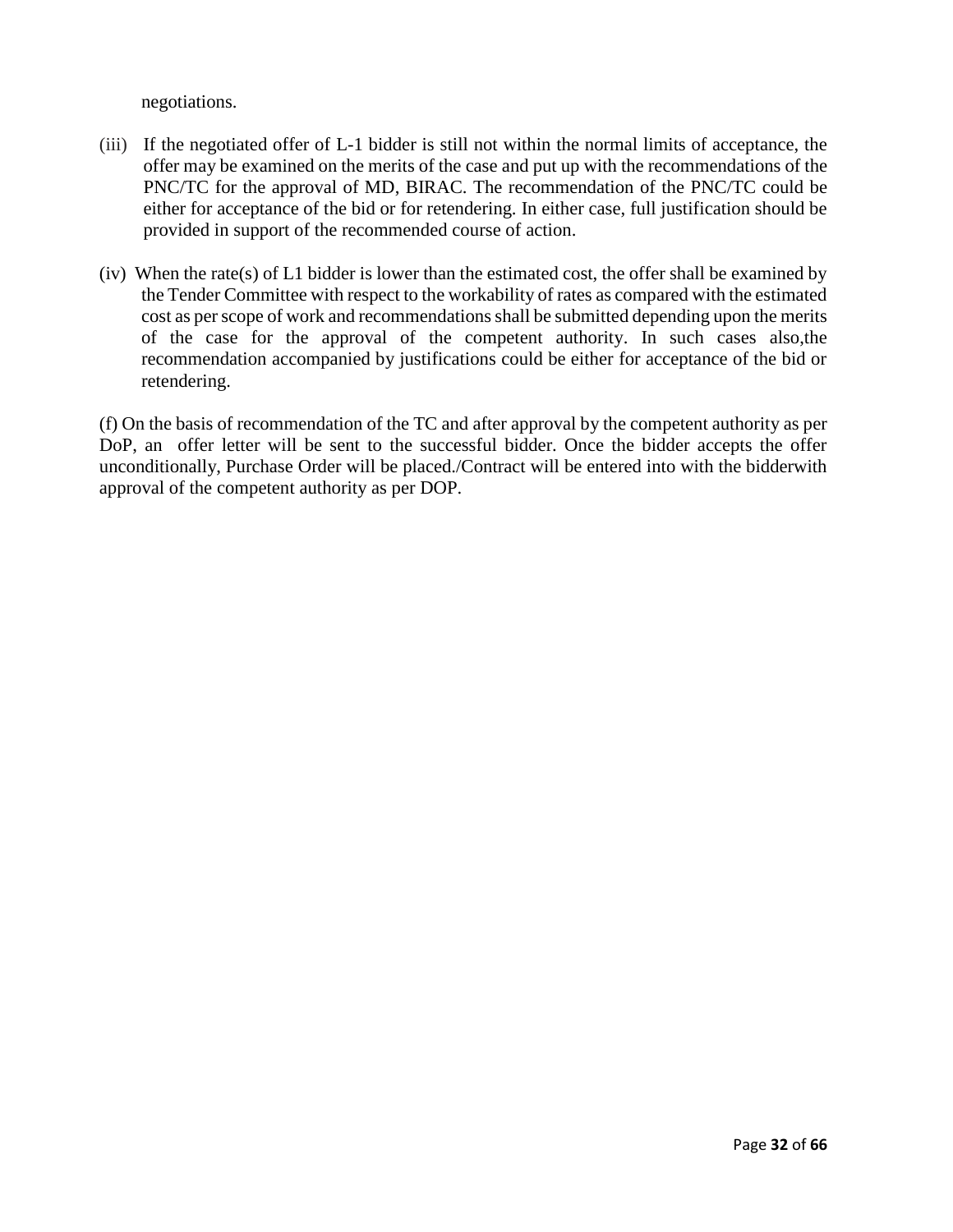# **6.3** Table 6.6 below details the processes and authorities responsible for tender evaluation/vendor selection/award of contract

# **Process Activity Control Flow**

|                       | Table 6.3                                                                                                                                                                                                                                                                        |                                               |                                |                                                                                                                                                                                                           |                       |                                                                                                                                               |  |  |  |  |
|-----------------------|----------------------------------------------------------------------------------------------------------------------------------------------------------------------------------------------------------------------------------------------------------------------------------|-----------------------------------------------|--------------------------------|-----------------------------------------------------------------------------------------------------------------------------------------------------------------------------------------------------------|-----------------------|-----------------------------------------------------------------------------------------------------------------------------------------------|--|--|--|--|
| ${\bf S}$<br>$\rm No$ | Activity                                                                                                                                                                                                                                                                         | Initiator                                     | <b>Recommended Key Control</b> |                                                                                                                                                                                                           | Approval              | Document/<br>Report                                                                                                                           |  |  |  |  |
| 1.                    | On receipt of tender<br>bids, envelopes to be<br>stamped, sequentially<br>numbered and kept in<br>safe custody until tender<br>opening date.<br>Details of each tender<br>to be recorded in the<br>appropriate tender<br>receipt record                                          | Two<br>members of<br><b>TC</b>                |                                | Tender bids<br>must be kept<br>in safe<br>custody by<br>the member<br>designated by<br>Head Admin<br>Department                                                                                           |                       | <b>Tender Receipt</b><br>record duly<br>filled. It shall<br>be signed by<br>the designated<br>member<br>receiving the<br>tender.              |  |  |  |  |
| 2.                    | On the day of the<br>opening of tender,<br><b>Tender Opening Form</b><br>(TOF) should be<br>completed and<br>signatures of all<br>members of tender<br>committee and<br>authorized<br>representatives of<br>bidders present at<br>tender opening must be<br>obtained on the TOF. | Member<br>Secretary,<br>relevant<br>committee |                                | Letter of<br>authority<br>must be<br>obtained<br>fromeach<br>representativ<br>e of bidders<br>who<br>participate at<br>the tender<br>opening<br>meeting.<br>Representing<br>rights to be<br>verified.     |                       | Completed and<br>dully signed<br><b>TOF</b>                                                                                                   |  |  |  |  |
| 3.                    | Evaluation of the bids as Member<br>per criteria prescribed in Secretary of<br>the tender document.                                                                                                                                                                              | relevant<br>committee                         |                                | <b>Bid</b><br>Comparative<br>statement to<br>be prepared<br>in<br>compliance<br>with tender<br>document.<br>All members<br>of relevant<br>committee<br>should sign<br>on the<br>comparative<br>statement. | Relevant<br>committee | $(i)$ PQC<br>Checklist<br>$(ii)$ Bid<br>Comparative<br>statement<br>$(iii)$ document<br>containing<br>recommendatio<br>ns of the<br>Committee |  |  |  |  |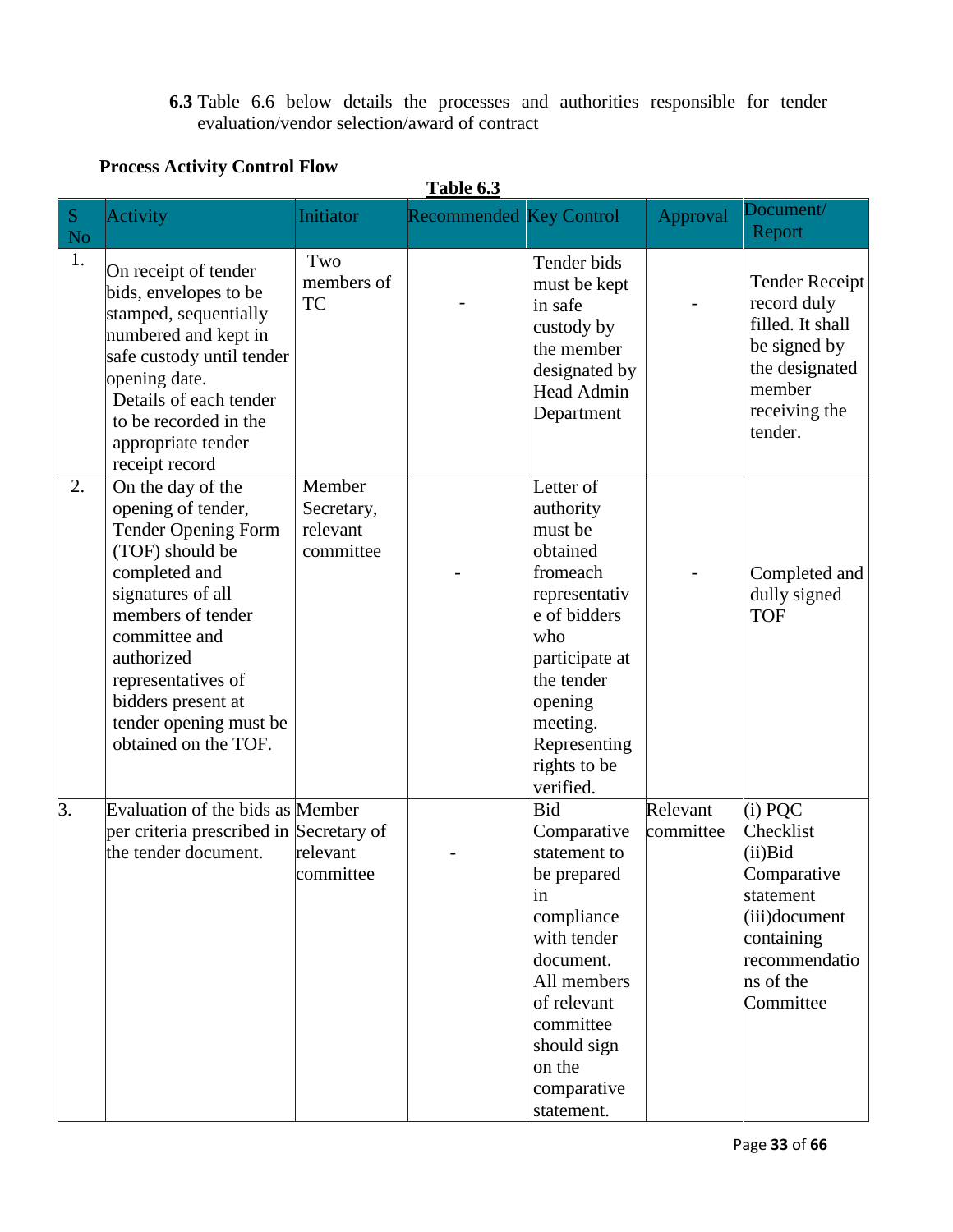| 4. | Selection of vendor | Member       | Relevant  | All members  | As per     | (i) Duly signed    |
|----|---------------------|--------------|-----------|--------------|------------|--------------------|
|    |                     | Secretary of | committee | of the       | Delegation | note               |
|    |                     | the Tender   |           | committee    | Of Powers  | recommending       |
|    |                     | Evaluation   |           | must sign on |            | selected vendor    |
|    |                     | committee    |           | the note     |            | with               |
|    |                     | will prepare |           | indicating   |            | justification      |
|    |                     | the note     |           | selected     |            | $(ii)$ Approval of |
|    |                     |              |           | vender       |            | selected vendor    |
|    |                     |              |           |              |            | by competent       |
|    |                     |              |           |              |            | authority          |

### **6.4 Award of contract**

After tender evaluation by the Tender Committee, on the basis of their recommendation, approval of the competent authority as per theDoP will be obtained. Before submitting the proposal for obtaining approval of the competent authority, the following should be verified andensured through the process of pre-audit by the Finance Division of BIRAC:

- (i) Availability of funds for the proposed expenditure, and
- (ii) Lowest offer is the offer to be accepted and in case lowest offer is not proposed for acceptance, the reasons for the same are clearly recorded.

After pre-audit by the Finance Division, Letter of Award (LoA) will be issued to the selected supplier and his acceptance of the terms and conditions will be obtained. On receipt of unconditional acceptance of terms and conditions of LoA by the supplier/bidder, Purchase Order (PO)/Work Order (WO) will be placed after obtaining the bidder's consent, in writing, to unconditional acceptance of the terms and conditions of the proposed contract

## **6.5 Process for issue of LoA/PO/WO**

Table 6.8 below details the processes and authorities responsible for issue of Letter of Award (LoA)/PO/WO. Key objectives of the activity are:

- Terms and conditions are explicitly declared to vendors and their unconditional acceptance is duly received and recorded.
- All relevant documents, such as Personal Account Number (PAN) and Tax Identification Number (TIN),necessary to carry out business transactions are received and verified to be in order.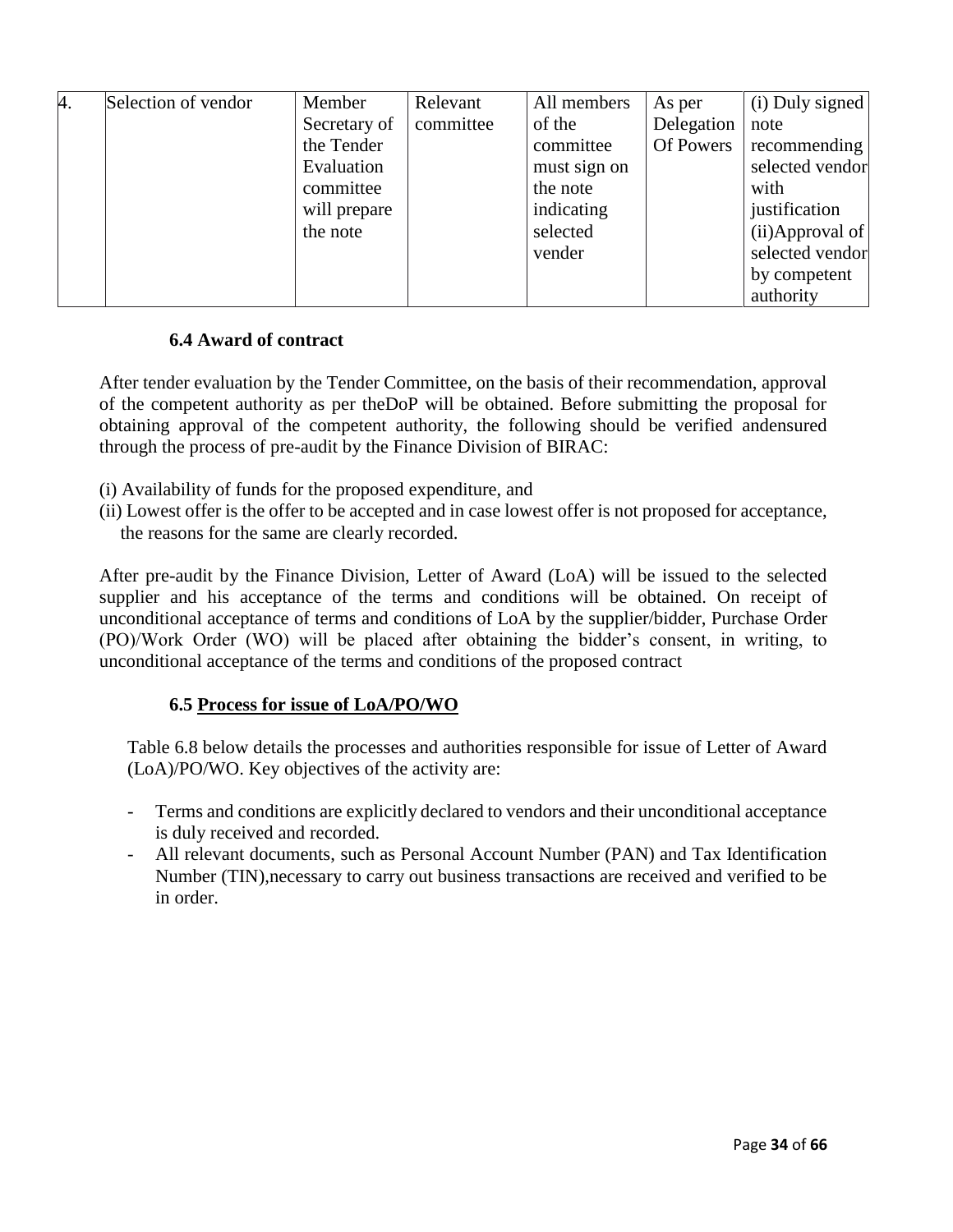|--|

| S<br>N <sub>o</sub> | Activity                                                | Initiator                                                                       | Recommende<br>d                     | <b>Key</b><br>Control                                                                                                                   | Approval                           | Document/<br>Report                                                                                                     |
|---------------------|---------------------------------------------------------|---------------------------------------------------------------------------------|-------------------------------------|-----------------------------------------------------------------------------------------------------------------------------------------|------------------------------------|-------------------------------------------------------------------------------------------------------------------------|
| 1.                  | Preparation of Letter of<br>Award                       | Official of<br>Indenting<br>Department<br>processing<br>the<br>purchase<br>case | Head<br>Indenting<br>Departme<br>nt | Vetting by<br>Legal deptt.                                                                                                              | As per<br><b>DOP</b>               | Approved<br>LoA                                                                                                         |
| 2.                  | Financial concurrence                                   | Official of<br>Indenting<br>department<br>processing<br>purchase<br>cases       | Head<br>Indenting<br>Departme<br>nt | Check<br>availability of<br>funds in<br>approved<br>budget under<br>relevant head                                                       | Head -<br>Finance                  | Financial<br>concurrence by<br>Head-Finance                                                                             |
| 3.                  | Issue of Letter of Award<br>(LoA)                       | Official of<br>indenting<br>department<br>processing<br>the case                | Head<br>Indenting<br>Department     |                                                                                                                                         | As per<br><b>DOP</b>               | 1. Approval of<br>Competent<br>Authority<br>2. Letter of<br>Award                                                       |
| 4.                  | Verification of acceptance<br>letter by selected vendor | Designated<br>official of<br>indenting<br>department                            | Legal Vetting                       | Ensure that<br>acceptance<br>letter is<br>unconditiona<br>l.                                                                            | Head of<br>indenting<br>department | Note indicating<br>that acceptance<br>is<br>unconditional                                                               |
| 5.                  | Issue of PO/WO and<br><b>Execution of Contract</b>      | Officials of<br>department<br>processing<br>the case                            | Head-Legal                          |                                                                                                                                         | As per<br><b>DOP</b>               | 1. Approval of<br>Competent<br>Authority<br>2.PO/WO/Cont<br>ract                                                        |
| 6.                  | Verification of relevant<br>documents                   | Designated<br>official of<br>Finance<br>Department                              |                                     | Ensure that<br>all relevant<br>documents<br>received.<br>including<br>performance<br>guarantee,<br>wherever<br>applicable,<br>are valid | Head of<br>Finance<br>Department   | Note of<br>Finance<br>Department<br>indicating that<br>all necessary<br>documents are<br>received and<br>they are valid |
| 7.                  | Decision to obtain KYS<br>Information                   | Indenter at<br>the time of                                                      | Head<br>Indenting                   |                                                                                                                                         |                                    | As per DOP $ 1$ . Indent Form<br>with                                                                                   |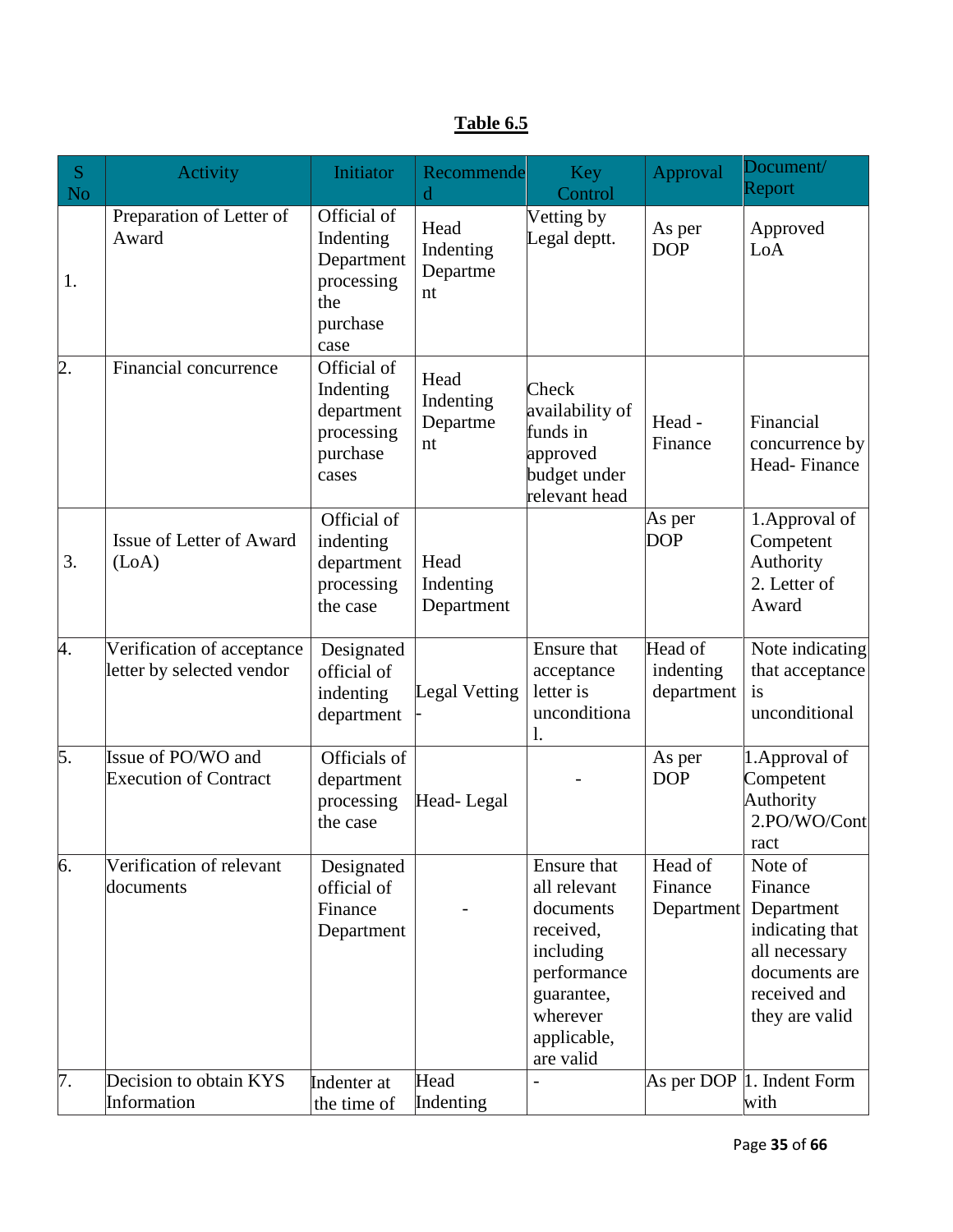|    |                                                                                                                         | indenting                                                         | Dept. and the<br>relevant<br>committee                   |                           | recommendatio<br>n of<br>Committee),<br>2. Approval for<br>obtaining KYS |
|----|-------------------------------------------------------------------------------------------------------------------------|-------------------------------------------------------------------|----------------------------------------------------------|---------------------------|--------------------------------------------------------------------------|
| 8. | Know Your Supplier'<br>KYS forms are to be<br>processed with the vendor Admin<br>after acceptance of LOA $/$<br>W.O/P.O | Designated<br>official of<br>department<br>processing<br>the case | Head Legal-<br>to verify<br>authenticity of<br>documents |                           | information<br>As per DOP Completed and<br>stamped KYS<br>forms          |
| 9  | Maintenance of KYS<br>Database                                                                                          | Admin<br>Division                                                 |                                                          | Head,<br>Admin<br>Dvision | Data Base<br>Management<br>System                                        |

## **6.6 Ineligibility of entities:**

(i) BIRAC can declare an entity ineligible, either indefinitely or for a specified period of time, to be awarded a contract, for the following reasons:

(a)the entity has engaged in corrupt or fraudulent practices during award or execution of a BIRAC contract;

(b) the entity has repeatedly failed in the past in successful performance of contracts awarded on it and that continuing business relationship with such entity will be prejudicial to BIRAC's interest; and.

(c) the equipment/material supplied by the entity or works performed by the entity are substandard in quality with regard to the specifications and continuing business relationship with such entity will be prejudicial to BIRAC's interest.

(d) An entity declared ineligible by BIRAC shall be debarred from bidding for any procurement by BIRAC from the date of communication of entity's ineligibility till such time as specified in the said communication. If such an entity submits its bid during the period of its ineligibility to bid, such bid shall not be considered

(e) Pre-termination of the contract with an entity.

(ii)Declaring an entity ineligible as indicated above, shall be effective from such date and for such period as approved by MD, BIRAC.

### **6.7 Know Your Supplier ('KYS')**

(i) Collecting Supplier information under KYS may not be required in most cases of procurement by BIRAC. However, if there are cases of large value procurement of a repetitive nature, if would be useful to collect vendor information under KYS. Know Your Supplier is a broad domain exercise to minimize risks by getting as much information about the supplier in order to make informed decisions for procurement. BIRAC may devise its own procedures for collecting the relevant information under KYS. KYS should also include a system of annual review and de-registration in case of any adverse observation(ii) In cases where there is consensus among the indenting department and the Administration Division that collecting supplier information would be useful, the KYS process must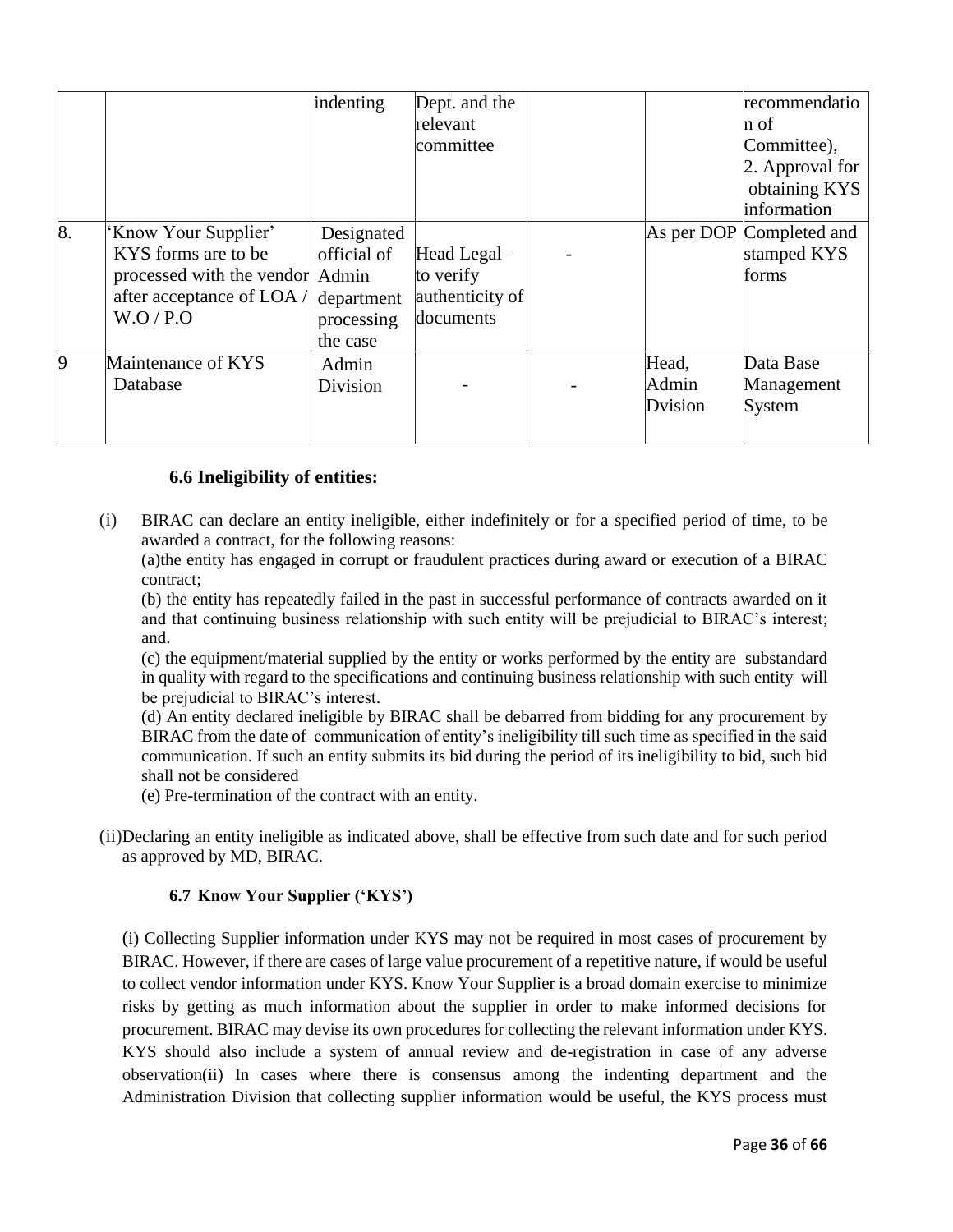provide for maintaining by the Admin Division, an appropriate Database Management Systems (DBMS) such as Ms. Excel and Ms. Access, etc., of the vendors registered under KYS.

## **Chapter 7**

## **DELIVERY OF GOODS/WORKS/SERVICES**

### **7.1 Terms of Delivery**

Terms of delivery must be decided depending on the nature of goods to be purchased, transportation facility available, location of the user, location of the suppliers, etc. Terms of delivery, inter alia determine the delivery point of the ordered goods from where the purchaser is to receive/collect the goods. Terms of delivery have direct bearing on the quoted prices. Typical terms of delivery are:

(i) FOR, Station of Dispatch (FOR stands for Free on Rail) The date on which the goods are placed by the supplier on rail with clear RR (Rail Receipt).

(ii) FOR, Destination The date on which the ordered goods reach the destination railway station specified in the contract.

(iii) CIP, Destination (CIP stands for Carriage and Insurance paid) The date on which the delivery is effected at the destination mentioned in the contract.

(iv)Local Delivery at Site The date on which the delivery is made at the consignee's site mentioned in the contract.

(v) FAS, port of shipment (FAS stand for Free Alongside ship) The date on which the supplier delivers the goods alongside the vessel at the specified port of shipment. The date is reflected in the Bill of Lading.

(vi)FOB, port of shipment (FOB stands for Free on Board) The date on which the supplier delivers the goods on vessel's board at the specified port of shipment. This date is reflected in the Bill of Lading.

(vii) CIF, port of shipment (CIF stands for cost, Insurance and Freight) The date on which the goods are to arrive at the destination port as mentioned in the contract.

Note: The FAS, FOB & CIF terms of delivery are applicable for goods which are directly imported from foreign countries against the subject contract and would not cover goods imported already by the supplier under his own arrangement. The CIP terms of delivery may be applied both for domestic as well as imported supplies.

### **7.2 Delivery Period:**

The period for delivery of the ordered goods and completion of any allied service(s) thereof (like installation and commissioning of the equipment, initial deputation of operators; training, etc.) are to be properly specified in the contract with definite dates and the same shall be deemed to be the essence of the contract.

### **7.3 Extension of Delivery Period**

If the supplier is unable to complete the supply within the stipulated delivery period for which the supplier is responsible, the supplier is required to request for extension of delivery period.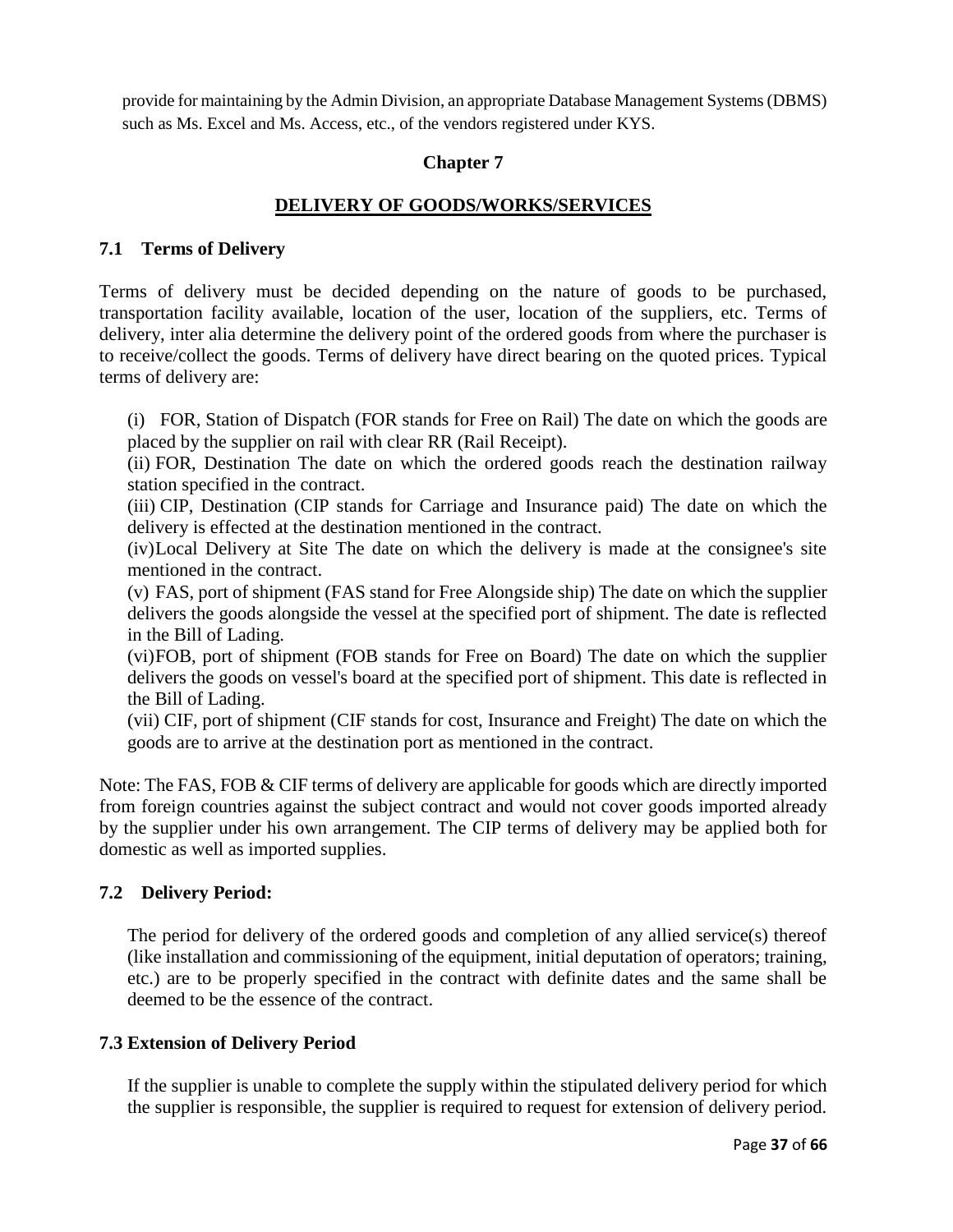If BIRAC agrees to extend the contractual delivery schedule, the same may be done by issue of an amendment to the contract with suitable denial clauses and with imposition of liquidated damages for delay in case the relevant committee makes a recommendation to that effect. The amendment letter is to mention, inter alia, that, in addition to imposition of liquidated damages, no extra price or additional cost for any reason whatsoever beyond the contractual cost will be paid to the supplier for the delayed supply. At the same time, if for any reason, whatsoever the cost of goods to be supplied/services to be performed by the supplier decreases, then the benefit is to be passed on to BIRAC. Supplier's unconditional acceptance of the amendment by a specified date is to be watched and if the supplier does not agree to accept the amendment letter, further action is to be taken against the supplier in terms of the contract.

# **7.4 Post award follow-up till delivery/execution**

The key objectives of activities after issuing PO/WO will be to:

- (i) Ensure timely delivery of goods
- (ii) Ensure that goods / services are strictly in accord with the scope of work and technical parameters specified in the work/supply order

The progress of supply of goods/execution of works must be monitored regularly and a record of progress maintained in a Work Progress Report (format at **Annex-VIII**)

## **7.5 Inspection of goods/works/services**

- (i) The stages and modes of inspection will depend on the nature of the goods, total value of the contract, location of the supplier, location of the user, etc. The mode of inspection, if applicable, must be clearly mentioned in the tender document. Usually, following types of inspection are adopted:
	- *(a) Pre-despatch Inspection:* This type of inspection is conducted in respect of goods having complex technical specifications which would require inspection during the manufacturing process (which is known as Stage Inspection) and on the finished products before despatch of the goods from supplier's premises.
	- *(b) Inspection of goods on receipt at consignee's / user's site:* Such inspection is done on receipt of goods at site before accepting the same).
	- *(c) Inspection after Installation & Commissioning of the equipment at site:* This method is adopted to check the performance and output of the equipment / machinery after the same is commissioned at site.
	- (ii) After receipt of the goods, an Inspection Note, in the prescribed format, shall be filled by an officer of the indenting department of BIRAC. The note shall include details of, verification of quantity and inspection marks on the accepted goods. The supplies will be taken immediately on the stocks of BIRAC, signifying consignee's acceptance. Each Inspection Note issued shall invariably bear the name, stamp with designation of the officer authorized to sign and issue Inspection Note.
	- (iii) A system of monitoring delivery of goods/services procured should be prepared at the time of placement of purchase/work order in cases where the delivery is over a protracted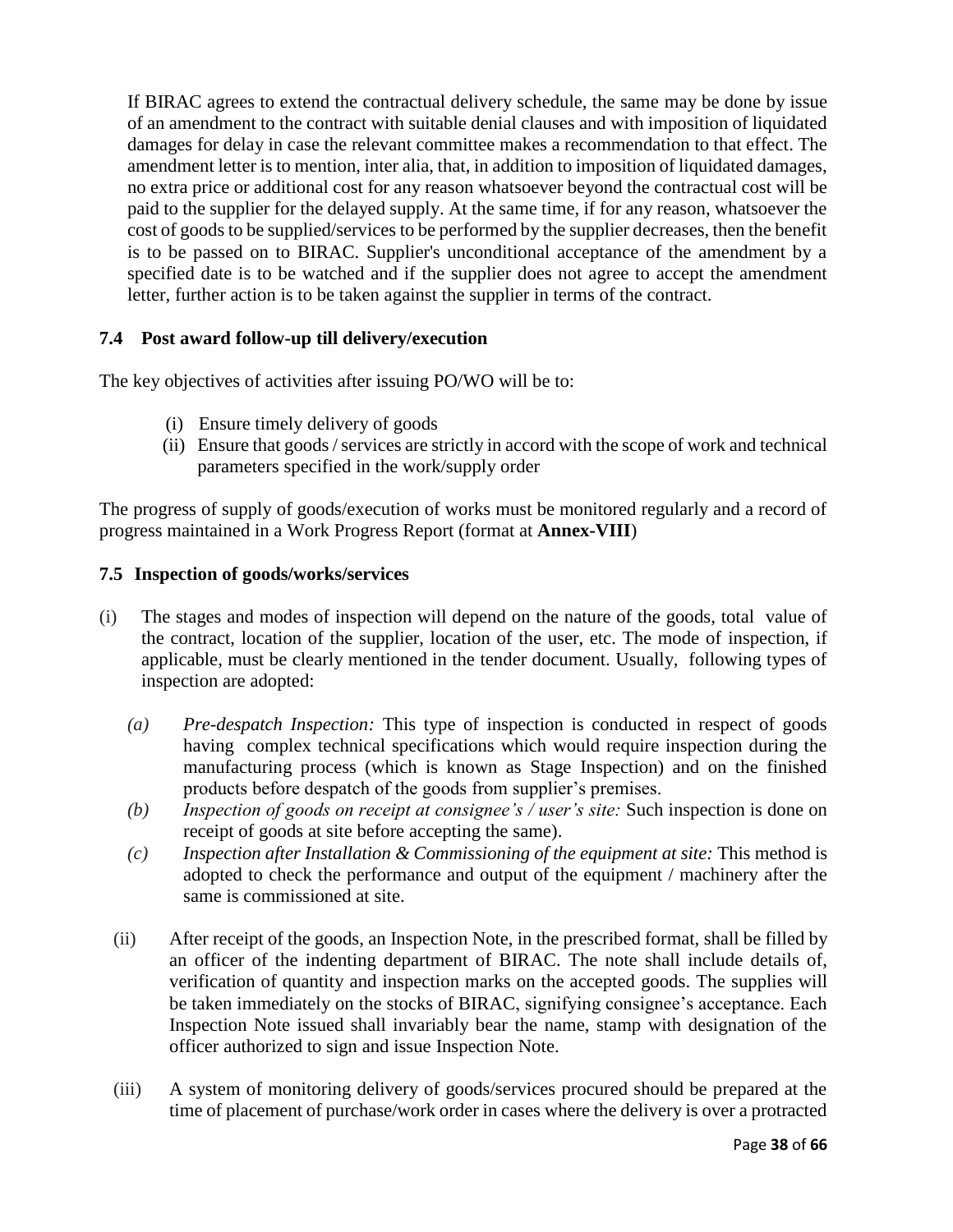period. The progress shall be monitored on quarterly/monthly basis by the head of the concerned indenting department and a progress report should be submitted to the MD at appropriate intervals.

- (iv) In case of deficient performance and breach of delivery schedule, the head of the Indenting department should Issue a stop work order if the contractor ignores the notices issued to him to ensure compliance. In cases of non-compliance, BIRAC may terminate the contract, subject to the advice of the Head Legal Department and approval of MD
- (v) An efficient record keeping system should be introduced to facilitate proper maintenance of records pertaining to the completed works. The records should be preserved in such a manner that the same can be retrieved whenever required.
- (vi) During execution of work, in case any deviation due to change in scope of work as per requirement of Indenting department or any major upward / downward variation in quantities is envisaged / felt necessary due to operational / administrative reasons which may result in requirement of additional budget, then such additional Budget Sanction shall be taken as per the deviation procedure, in stages, whenever it is required. However, the execution of work shall not be held up for want of additional budget sanction.

## **7.6 Entering details of goods procured in Assets Register.**

Details of every supply which is found acceptable on inspection must be taken into the inventory of BIRAC. An Assets Register must be maintained which will include all details of the supplied goods including order reference number, item description, value, etc.

### **7.7 Certification of Receipt of Stores:**

In all matters related to payment, Bills shall be verified by the indenter with reference to supply order, Receipt Vouchers and relevant records including acceptance of stores. Necessary certificate shall be endorsed by the indenter, on the back of the bill giving details of stock entry number and page number in stock entry register, stores supplied as per supply order, delivery of stores in good condition, date of delivery etc. Such certificate endorsement shall be made by an officer authorized by the Head of indenting division. Supplier shall be informed about any discrepancy in the bill. The verified bills will be sent to Finance Division for further action for effecting payment.

### **7.8 Processes relating to Delivery of goods:**

Table 7.8 below details the processes and authorities responsible for activities relating to deliveryof goods and completion of works/services.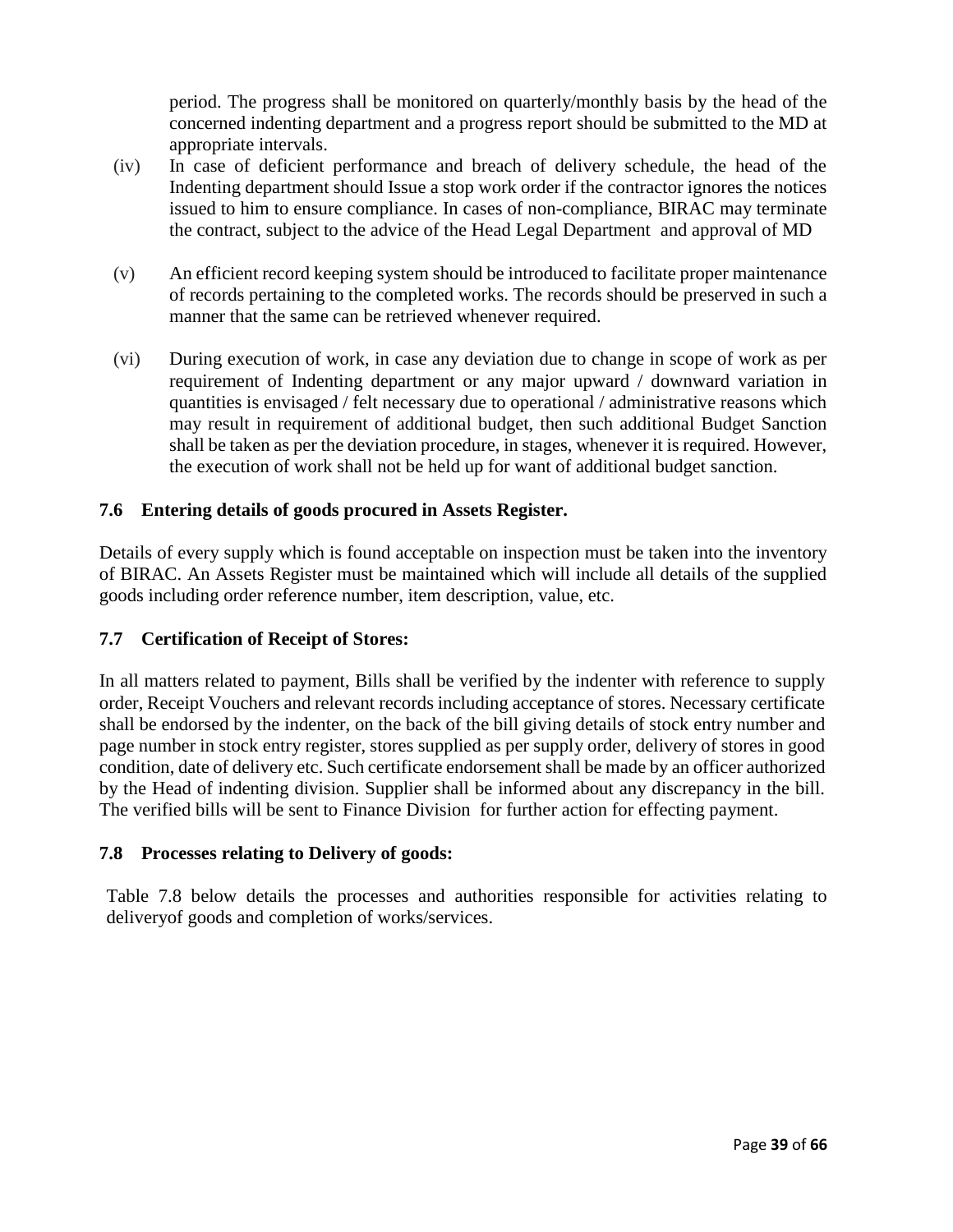|                | <b>Table:7.8</b>                                                             |                                                                          |                         |                                                                                                                                           |                                 |                                                                                                                 |  |  |
|----------------|------------------------------------------------------------------------------|--------------------------------------------------------------------------|-------------------------|-------------------------------------------------------------------------------------------------------------------------------------------|---------------------------------|-----------------------------------------------------------------------------------------------------------------|--|--|
| S<br><b>No</b> | <b>Activity</b>                                                              | <b>Initiator</b>                                                         | <b>Recommen</b><br>ded  | <b>Key</b><br><b>Control</b>                                                                                                              | <b>Approval</b>                 | Document/<br><b>Report</b>                                                                                      |  |  |
| 1.             | Monitoring delivery of Nodal<br>goods / services / works<br>etc.             | Relevant<br>officer of the<br>indenting<br>department                    |                         | Monitoring<br>with<br>reference to<br>work<br>progress<br>template<br><b>&amp;delivery</b><br>schedule<br>specified in<br>PO/WO           | Head<br>Indenting<br>department | Periodic<br>work<br>progress<br>report<br>(format<br>provided at<br>Annex - VIII)                               |  |  |
| 2.             | Extension of timelines<br>for delivery of goods /<br>services                | Relevant<br>Nodal<br>officer of the $ Head -$<br>indenting<br>department | Indenting<br>department | Monitoring<br>with<br>reference to<br>duly<br>approved<br>work<br>progress<br>template and<br>relevant<br>justifications<br>for extension | As per DOP                      | (i)<br><b>Note</b><br>of<br>justification<br>(ii)Extension<br>document<br>approved by<br>competent<br>authority |  |  |
| 3.             | Request application for<br>of<br>work<br>issuance<br>completion certificate. | Relevant<br>Nodal<br>officer of the<br>indenting<br>department           |                         |                                                                                                                                           | Head<br>Indenting<br>department | (i)Request<br>Note<br>(ii) Approval<br>by Head<br>indenting<br>department                                       |  |  |
| 4.             | Certificate<br>of<br>work<br>progress/completion                             | Relevant<br>Nodal<br>officer of the<br>indenting<br>department           |                         |                                                                                                                                           | Head<br>Indenting<br>department | $-Certificate$<br>of<br>Work<br>progress/<br>completion                                                         |  |  |

# 7.9 **Clearance of Goods**

The supplier shall send all the relevant dispatch documents well in time to the consignee in BIRAC to enable the consignee to clear or receive (as the case may be) the goods in terms of the contract. Necessary instructions for this purpose are to be incorporated in the contract. The usual documents involved and the drill to be followed in general for this purpose are as follows: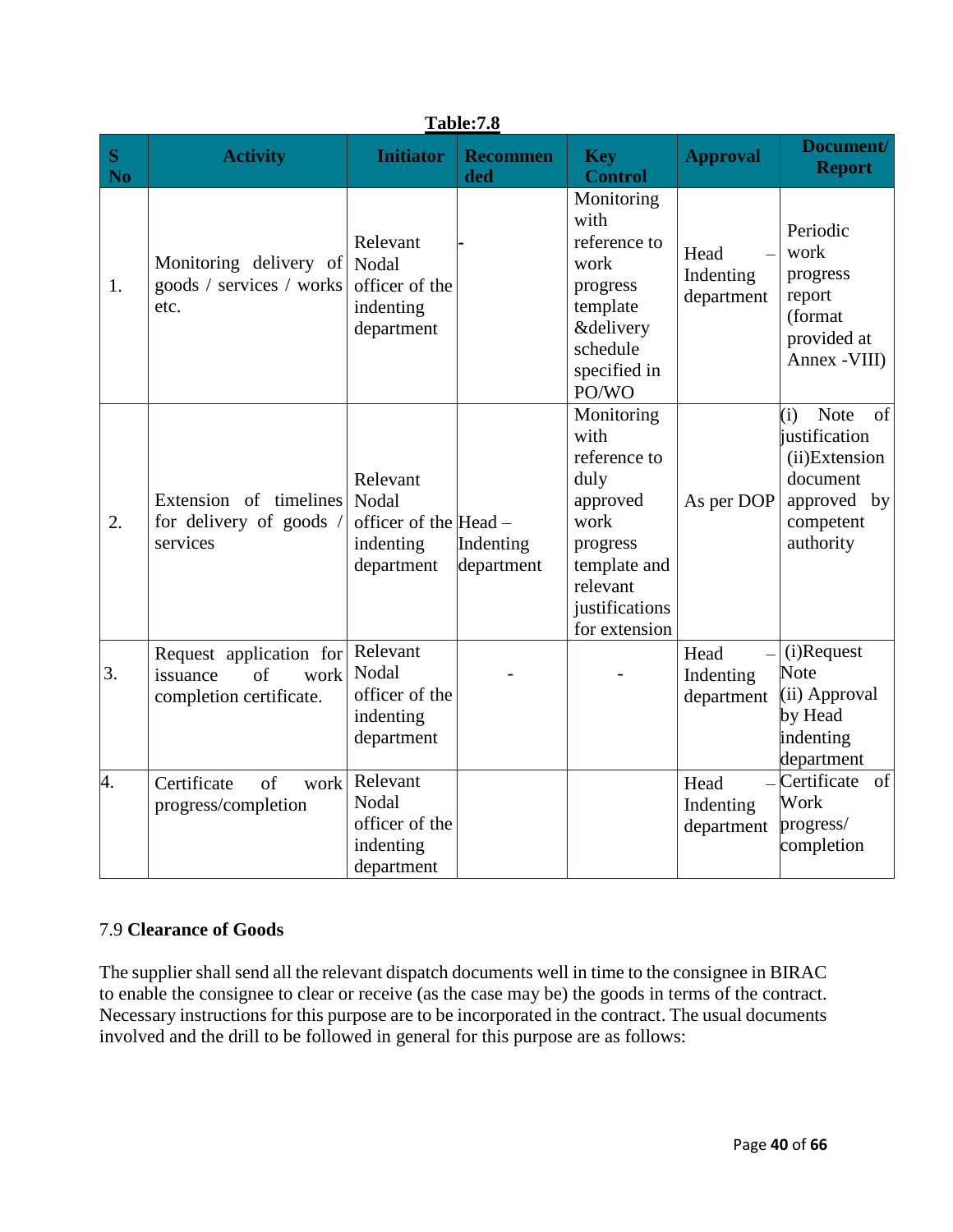## **(i) For Domestic Goods**

Within 24 hours of dispatch, the supplier shall notify the consignee in BIRAC (Others concerned), the complete details of dispatch and also supply the relevant documents by the mode specified in the contract/registered post/email. Some of the relevant documents shall include the following:

- a) Supplier's Invoice indicating, inter alia description and specification of the goods, quantity, unit price, total value;
- b) Packing list;
- c) Certificate of country of origin
- d) Insurance certificate;
- e) Railway receipt/Consignment note;
- f) Manufacturer's guarantee certificate and in-house inspection certificates;
- g) Inspection certificate issued by purchaser's inspector and
- h) Any other document(s) as required in terms of the contract.

### **(ii) For Imported Goods**

Within 24 hours of dispatch, the supplier shall notify the consignee in BIRAC (others concerned), the complete details of dispatch and also supply following documents by air mail/courier (or as instructed in the contract):

- a) Supplier's Invoice giving full details of the goods including quantity, value etc,;
- b) Packing list;
- c) Certificate of country of origin;
- d) Manufacturer's guarantee and Inspection certificate;
- e) Inspection certificate issued by the authorized representatives of BIRAC in case of FAT
- f) Insurance Certificate;
- g) Name of the Vessel/Carrier;
- h) Bill of lading/Airway Bill;
- i) Port of loading;
- j) Date of Shipment;
- k) Port of Dispatch and Expected date of arrival of goods and
- l) Any other document(s) as required in terms of the contract

### **7.10 Air Consignment**

As per the extant directive of the Government, airlifting of the imported goods from abroad will be done only through the National Carrier wherever applicable. However, before processing any contract involving import of goods through air, extant instructions in this regard may be ascertained and followed.

### **7.11 Insurance**

Wherever necessary, the goods supplied under the contract, shall be fully insured in a freely convertible currency against loss or damage incidental to manufacture or acquisition, transportation, storage and delivery in the manner specified in the contract. If considered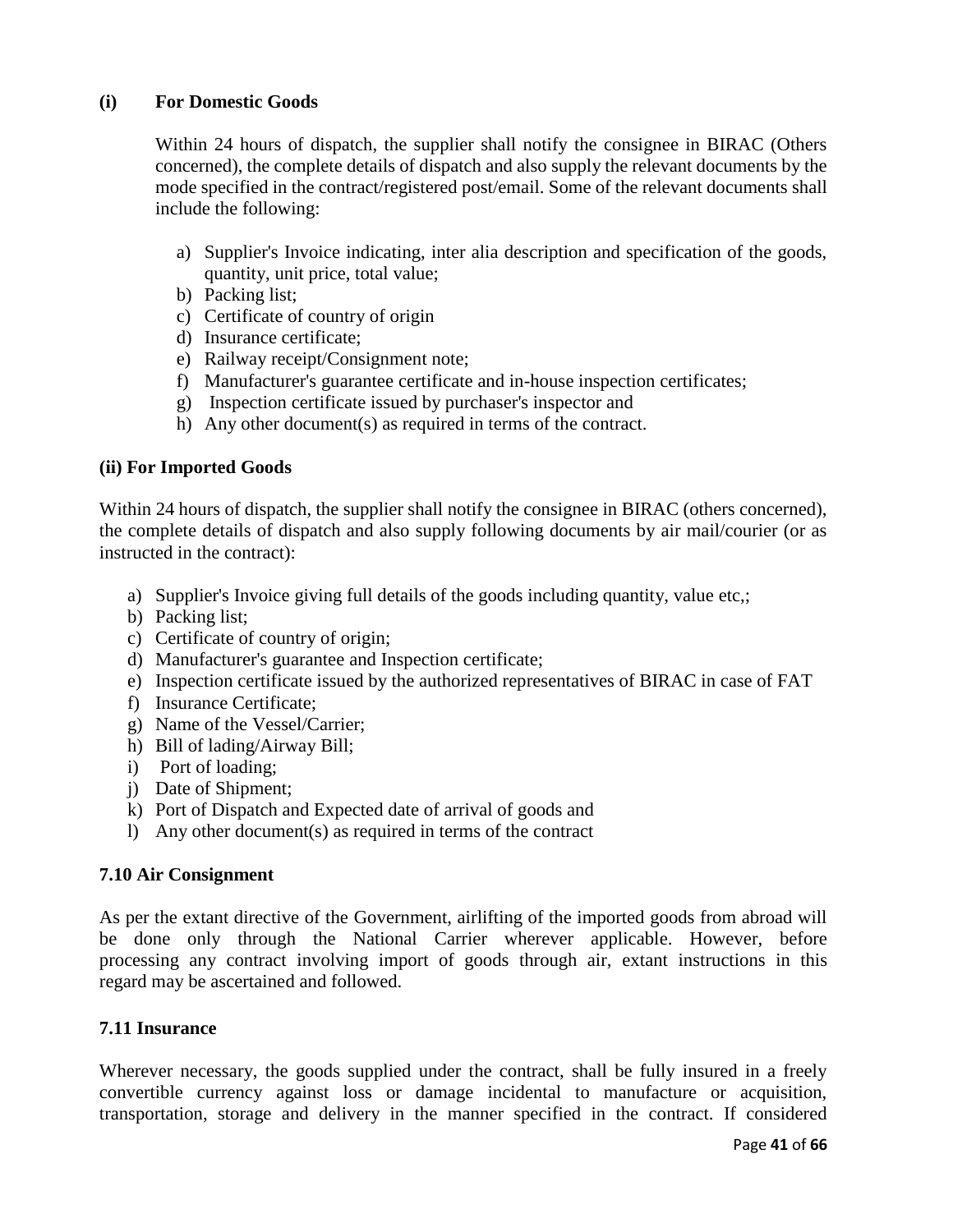necessary, the insurance may be done for coverage on "all risks" basis including war risks and strike clauses. The amount to be covered under insurance should be sufficient to take care of the overall expenditure to be incurred by BIRAC for receiving the goods at the specified destination. Note: Insurance of imported goods/equipment would need to be arranged on a very selective basis and only for cases where the value of individual shipment is expected to be in excess of Rs. 5 crore. Where delivery of imported goods is required by the purchaser on CIF/CIP basis, the supplier shall arrange and pay for marine/air insurance, making the purchaser as the beneficiary. Where delivery is on FOB/FAS basis, marine/air insurance shall be the responsibility of the purchaser.

## 7.12 **Performance Notice**

A situation may arise where the supply /service has not been completed within the stipulated period due to negligence/fault of the supplier; however the supplier has not made any request for extension of delivery period but the contracted goods/services may still be required by BIRAC and BIRAC may not want to cancel the contract at that stage. In such a case, a Performance Notice also known as Notice-cum-Extension Letter as per proforma (**Annex-IX**) may be issued to the supplier by suitably extending the delivery date and by imposing liquidated damages/penalty clause where recommended by the relevant committee. Approval of authority vested with powers to approve the purchase may be obtained for issuing the Notice-cum-Extension letter.

## 7.13**Dispatch of goods after expiry of delivery period**

Goods shall be delivered by the supplier in accordance with the terms of delivery schedule specified in the contract. Penalty clause/Liquidated clause shall be imposed if delivery schedule is not adhered. The supplier is not to supply the goods when there is no valid delivery period. In case the supplier makes any supply at his own risk after expiry of delivery period, BIRAC can reject the supplies and inform the supplier accordingly. BIRAC shall also have the right to cancel the contract (in respect of the unsupplied goods) in terms of the contract. If, however, BIRAC requires the goods (which has been supplied after expiry of the delivery period), BIRAC may accept the goods and issue a delivery extension letter with usual LD/Penalty clause to regularize the transaction if so recommended by the relevant committee.

## **7.14 INCOTERMS**

Unless otherwise specifically agreed to both by the purchaser and the supplier and incorporated in the contract, the applicable rules  $\&$  regulations for transportation of goods from foreign countries will be as per the contemporary version of International Commercial Terms (INCOTERMS) evolved by International Chamber of Commerce, Paris. INCOTERMS are the official rules for worldwide interpretation about the duties, obligations etc. of the buyer and the seller for transportation of the goods from the seller's country to buyer's country. INCOTERMS are recognized by the United Nations Commission on International Trade Law (UNICITRAL) as the global standard for such interpretation. The purchaser, while ordering goods for importation from foreign countries should take note of the same.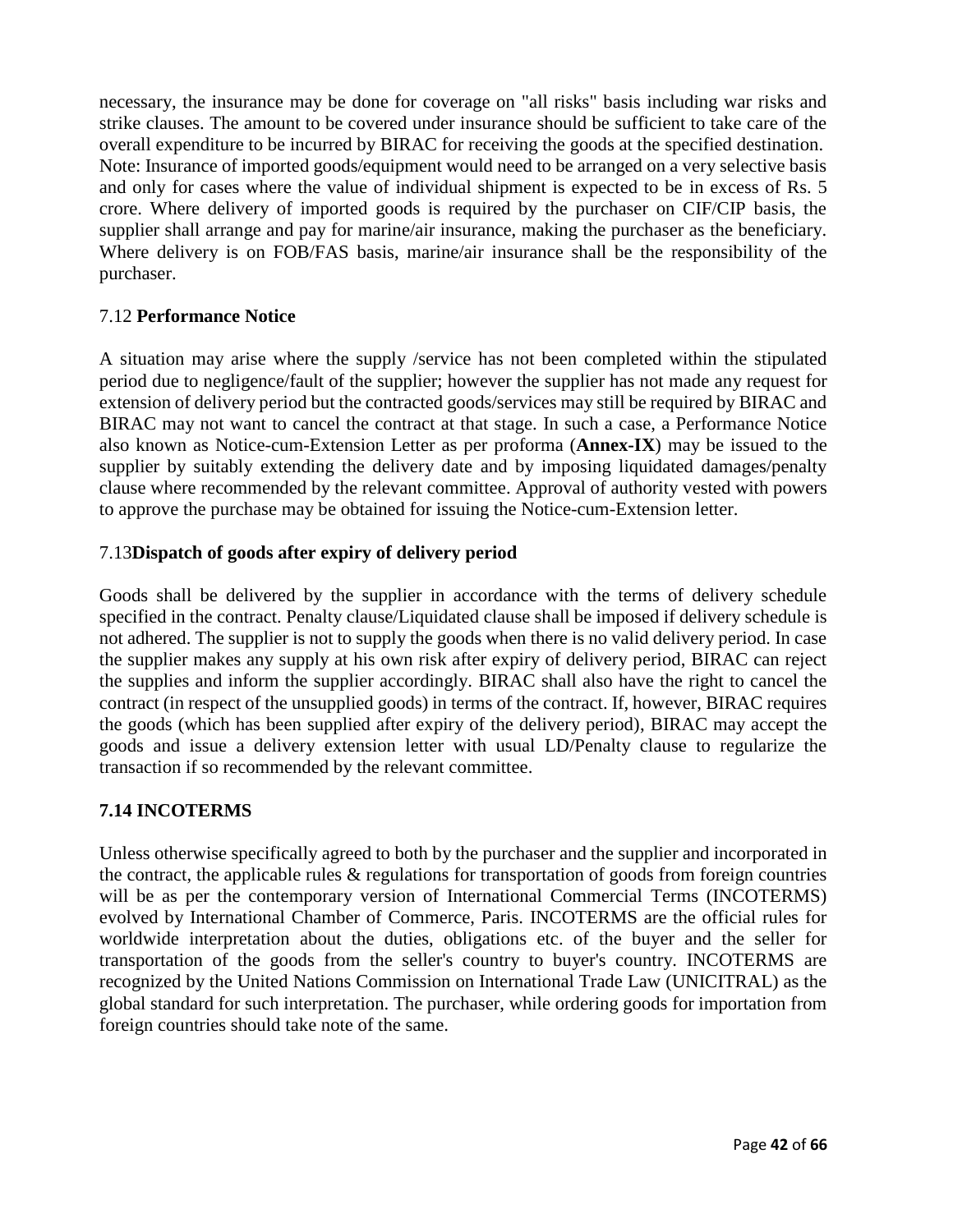#### **Chapter 8**

### **VENDOR SETTLEMENT AND EVALUATION**

#### **8.1 Vendor payment**

- (ii) Payments for the works executed by the contractor shall be made on the basis of work completed or part thereof as per the work completion certificate / status report as certified by the Head of Indenting Division. The milestone payment formula and detailed measurements of executed items should be carried out jointly by the contractor or his authorized representative and the authorized representative of the Indenting Division as per provisions of the contract.
- (iii)Payment shall then be made after financial diligence of the invoice pertaining to taxes etc. However, it may become necessary to make advance payments in the following types of cases:
	- a. Advance payment demanded by firms holding maintenance contracts for servicing of air-conditioners, computers, other costly equipment, etc.
	- b. Advance payment demanded by firms against fabrication contracts, turn-key contractsetc.
- (iv)Such advance payments should be made in accordance with the contract but should not exceed the following limits:
	- (a) 30% of the contract value to private firms
	- (b) 40% of the contract value to a state or central Govt. agency or a PSU
	- (c) In case of maintenance contract, the amount should not exceed the amount payable for six months under the contract.
- (v) The ceilings (including percentage laid down for advance payment) mentioned above may be relaxed with the recommendation of the relevant committee and approval of MD, BIRAC.

While making any advance payment as above, adequate safeguards in the form of bank guarantee etc. should be normally obtained from the firm.

#### **8.2 Payment of Annual Maintenance Charge**

As per requirements indicated in the indent by the indenter, BIRAC will enter into AMC, wherever required, for selected items with the supplier at the rates as stipulated in the contract after expiry of the warranty period. Payment towards AMC will be made as per schedule of payment terms specified in WO/PO/Contract only if satisfactory performance during the warranty period is duly certified by the user.

#### **8.3 Tax Deduction at Source**

Where there is a statutory requirement for tax deduction at source, such deduction towards income tax and other taxes, as applicable, will be made from the bills payable to the supplier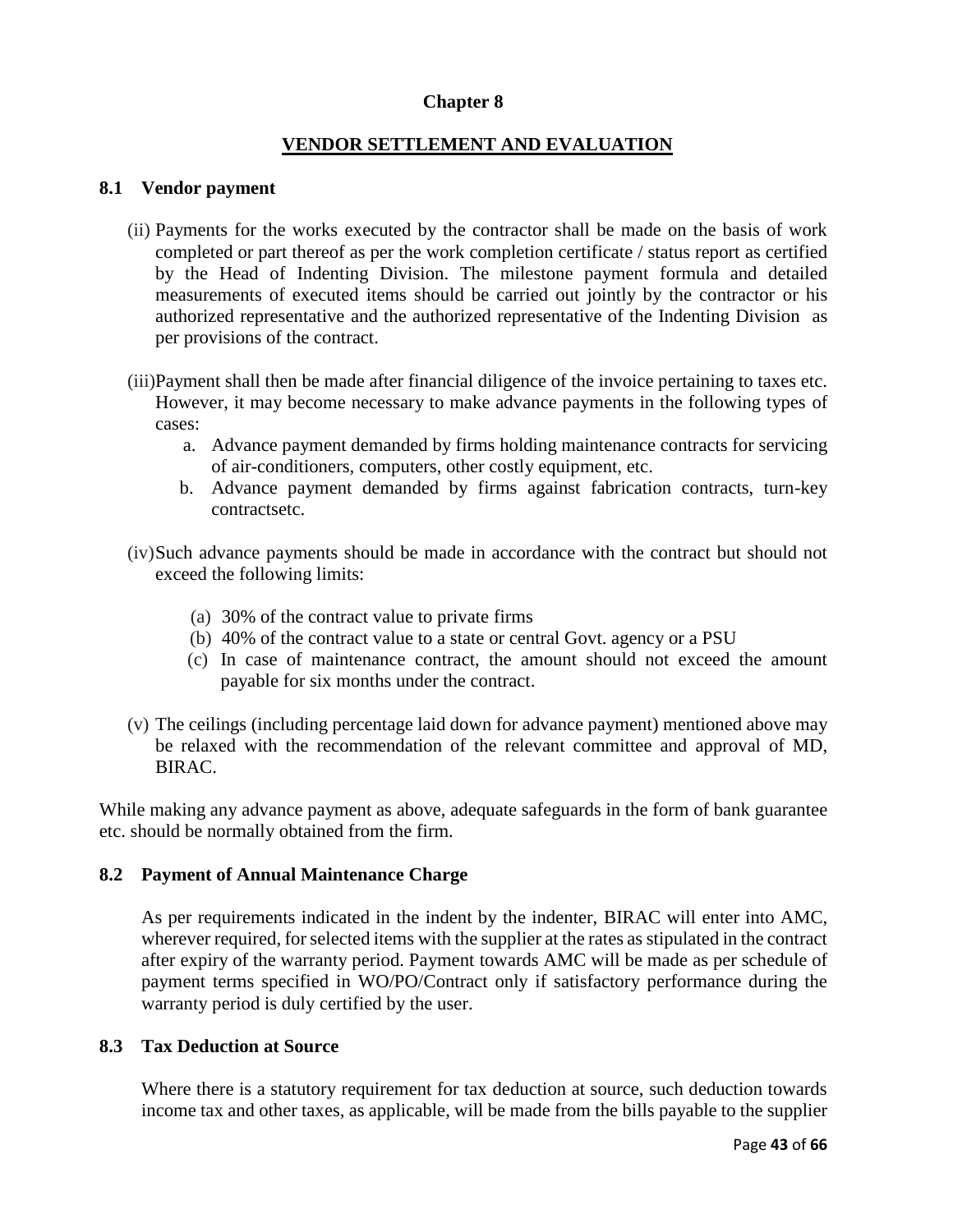at rates as notified from time to time. A suitable provision in this regard shall be made in the contract.

## **8.4 Refund from Supplier**

Sometimes, the suppliers, after claiming and receiving reimbursements for sales tax, excise duty, custom duty, GST, etc. from the purchaser applies to the concerned authorities for refunds, on genuine grounds, of certain portions of such duties and taxes paid by them and receive the allowable refunds. Such refunds may contain BIRAC's share also (to the extent payments already made by BIRAC to supplier). The tender enquiry document and the contract are to contain suitable provisions for reimbursement of such refunds by the supplier to BIRAC.

## **8.5 Vendor Settlement**

The key objectives of vendor settlement are:

- To meet the contracted timelines for payment in order to be a fair party to contract.
- To verify and eradicate scope for fraudulent or duplicate payments.
- To ensure payments are made only for the part of goods / services delivered by the vendor.
- To ensure all conditions and parameters are fulfilled by the vendor before making payments.

Table 8.5 below details the processes and authorities responsible for activities related to vendor settlement

| S<br>N <sub>o</sub> | <b>Activity</b>                        | <b>Initiator</b>                                    | <b>Recommended</b>                           | <b>Key</b><br><b>Control</b>                                                                     | <b>Approval</b>                    | Document/<br><b>Report</b>                  |
|---------------------|----------------------------------------|-----------------------------------------------------|----------------------------------------------|--------------------------------------------------------------------------------------------------|------------------------------------|---------------------------------------------|
| 1.                  | Receipt and<br>verification of Invoice | Designated<br>Officer of<br>indenting<br>department |                                              | Verification<br>for payment<br>in<br>accordance<br>with the<br>terms of<br>contract/PO<br>$/$ WO | Head of<br>Indenting<br>department | Verified<br>copy of<br>original<br>invoice  |
| 2.                  | Processing of Invoice                  | Designated<br>Officer of<br>indenting<br>department | -Manager/Sr<br><b>Manger Finance</b><br>Dept | Verification<br>of tax<br>compliance                                                             | Head -<br>Finance                  | Verified<br>copy of<br>original<br>invoice. |

# **Table 8.5**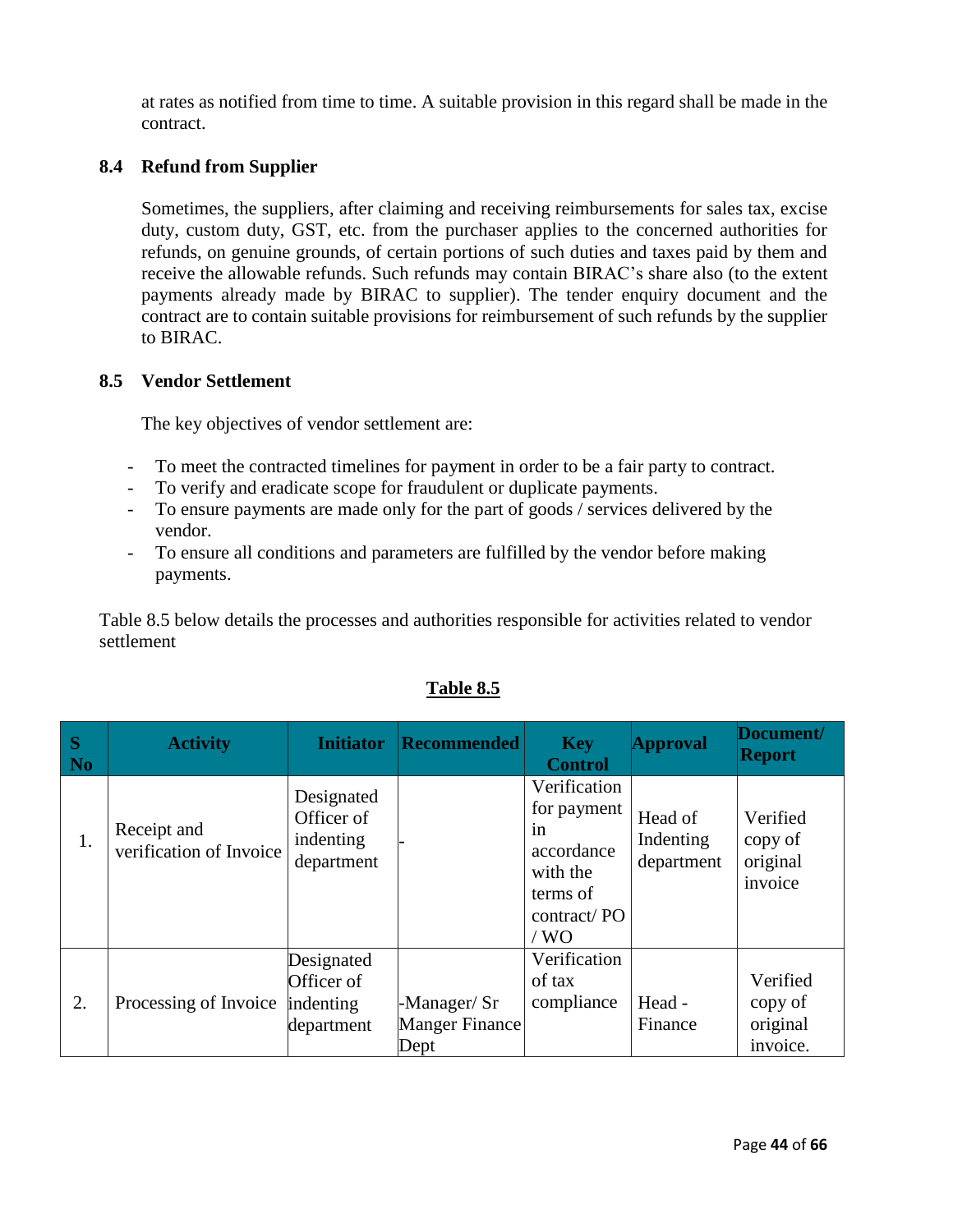| 3. | Periodic release of<br>payments                                                                                                                                  | Designated<br>Officer of<br>Finance<br>department   |                                 | Verification<br>with<br>reference to<br>terms of<br>contract/PO/<br>WO                                                                                                                         | Head<br>Finance<br>Dept. or<br>CMD As per<br><b>DOP</b> | Payment<br>advice                                                                                |
|----|------------------------------------------------------------------------------------------------------------------------------------------------------------------|-----------------------------------------------------|---------------------------------|------------------------------------------------------------------------------------------------------------------------------------------------------------------------------------------------|---------------------------------------------------------|--------------------------------------------------------------------------------------------------|
| 4. | Invoking penalty clause<br>for any default                                                                                                                       | Designated<br>officer of<br>indenting<br>department | <b>Head Legal</b><br>department | Verification<br>of default<br>with<br>reference to<br>contract<br>condition                                                                                                                    | As Per DOP                                              | (i) Note<br>justifying<br>imposition of<br>penalty<br>(ii) Approval<br>of competent<br>authority |
| 5. | Watching expiry of<br>Performance guarantee<br>for renewal if required<br><b>Return of Performance</b><br>Guarantee on<br>satisfactory completion<br>of contract | Designated<br>Officer of<br>Finance<br>Department   |                                 | n of<br>performance<br>ın<br>consultation<br>with<br>indenting<br>department<br>$(ii)$ Watch on<br>expiry date of<br>guarantees to<br>ensure their<br>timely<br>renewal,<br>where<br>required. | (i)Verificatio Head Finance Note/Approv                 | al for<br>extension/ret<br>urn of<br>Performance<br>Guarantee                                    |
| 6. | Renewal of contracts                                                                                                                                             | User/<br>Indenting<br>department                    | Relevant<br>Committee           |                                                                                                                                                                                                | As Per DOP Approvalbyc                                  | (i)<br>ompetent<br>authority<br>(ii)Renewed<br>contract<br>document                              |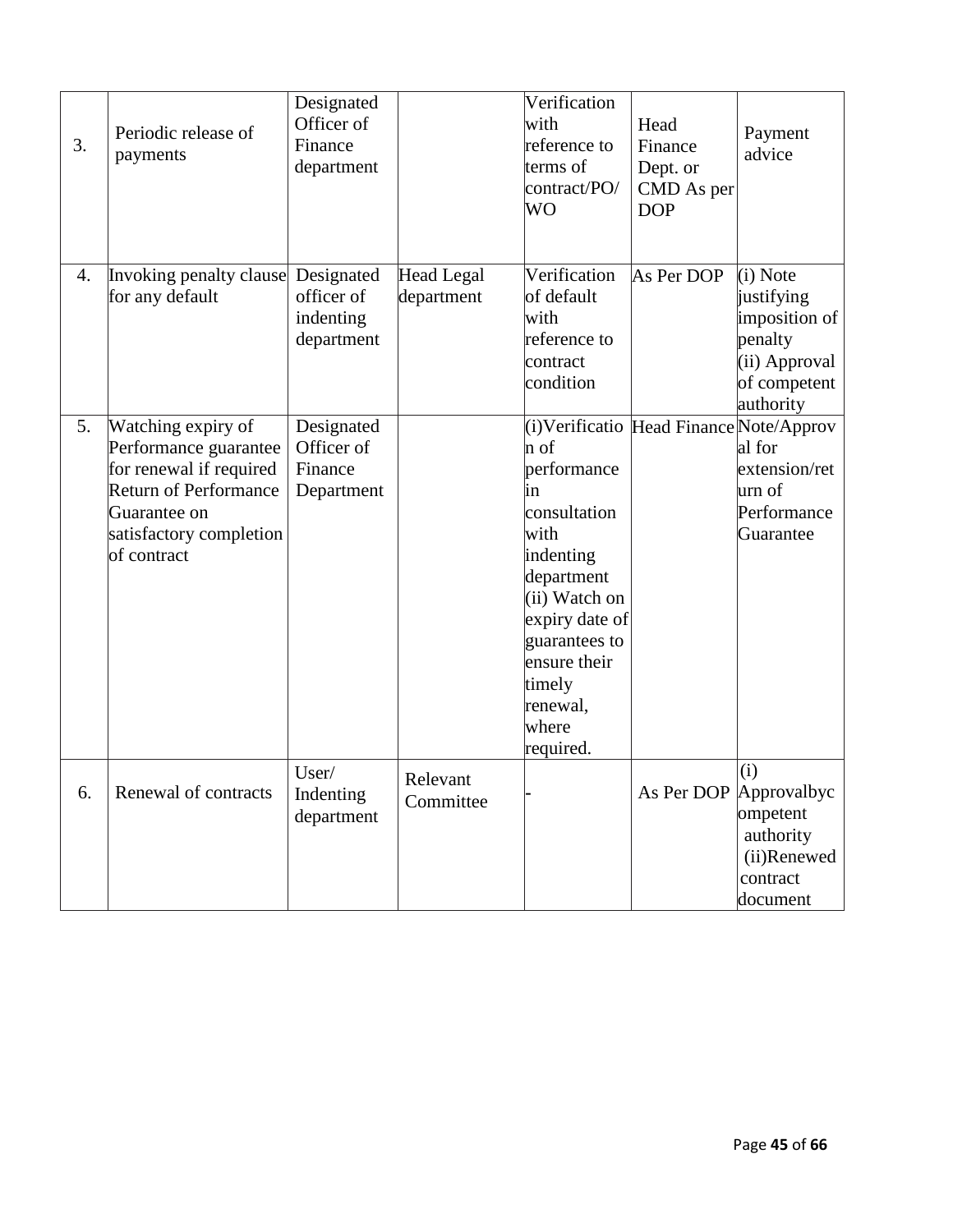## **Chapter 9**

## **MODE OF PAYMENT**

## **9.1 Payment to Domestic Suppliers**

Payments to domestic suppliers are usually made by cheque/ demand draft /RTGS/NEFT as per payment terms and conditions of the Purchase order/work order/contract.

## **9.2 Payment to Foreign Suppliers**

Payment to foreign suppliers should ordinarily be made by Letters of Credit (LC) opened by any scheduled commercial bank as decided by the Head, Finance Division.

### **9.3 Payment by Letter of Credit:**

- (a) Letter of credit is a written undertaking given by the buyer's bank (the issuing bank) on behalf of and at the request of its customer (the applicant) routed through the agency of a bank in the seller's country (advising bank) to the seller that issuing bank guarantees to pay the seller for the goods within a specified time provided that the conditions laid down in the Letter of Credit are fully satisfied. Two banks are involved in the payment to the supplier by Letter of Credit - purchaser'sbank and supplier's bank. LC shall be established only after the acceptance of supply order and receipt of required performance security and supplier's bank details. The purchaser (BIRAC) is to forward the request to its bank in the prescribed format [as formulated by State Bank of India] alongwith all relevant details including authenticated copy of the contract. Based on the same, BIRAC's bank opens the letter of credit on behalf of the purchaser for transacting payment to the supplier through the supplier's bank. Care should be taken to ensure that the payment terms and the documents to be produced for receiving payments through letter of credit are identical with those shown in the contract. Generally, irrevocable letter of credit is opened so that the supplier is fully assured of payment on fulfilling obligations in terms of the contract. In case, the delivery date of the contract is extended to take care of delay in supply, for which supplier is responsible, the tenure of the letter of credit is also to be extended, but the expense incurred for such extension (of letter of credit) is to be borne by the supplier. The LCs covering l00 percent net FOB (gateway airport) value of supply order will be opened by the authorized official of Finance Division through BIRAC's issuing bank after receipt of order acknowledgement from the foreign supplier. Advance payment of margin money will not be made at the time of submission of LC application. Only after the bank receives shipping documents, the actual amount will be paid. In the event of cancellation of a supply order/contract due to reasons beyond control of BIRAC, MD, BIRAC is authorized to regularize the banking charges already incurred in respect of LCs opened/cancelled under relevant budget head.
- (b) Requisite number of copies of the following documents will be forwarded to the Finance Divisions for opening LCs:
	- (i). Application addressed to bank for opening LC. (The letter shall be signed by authorized official of Finance Division)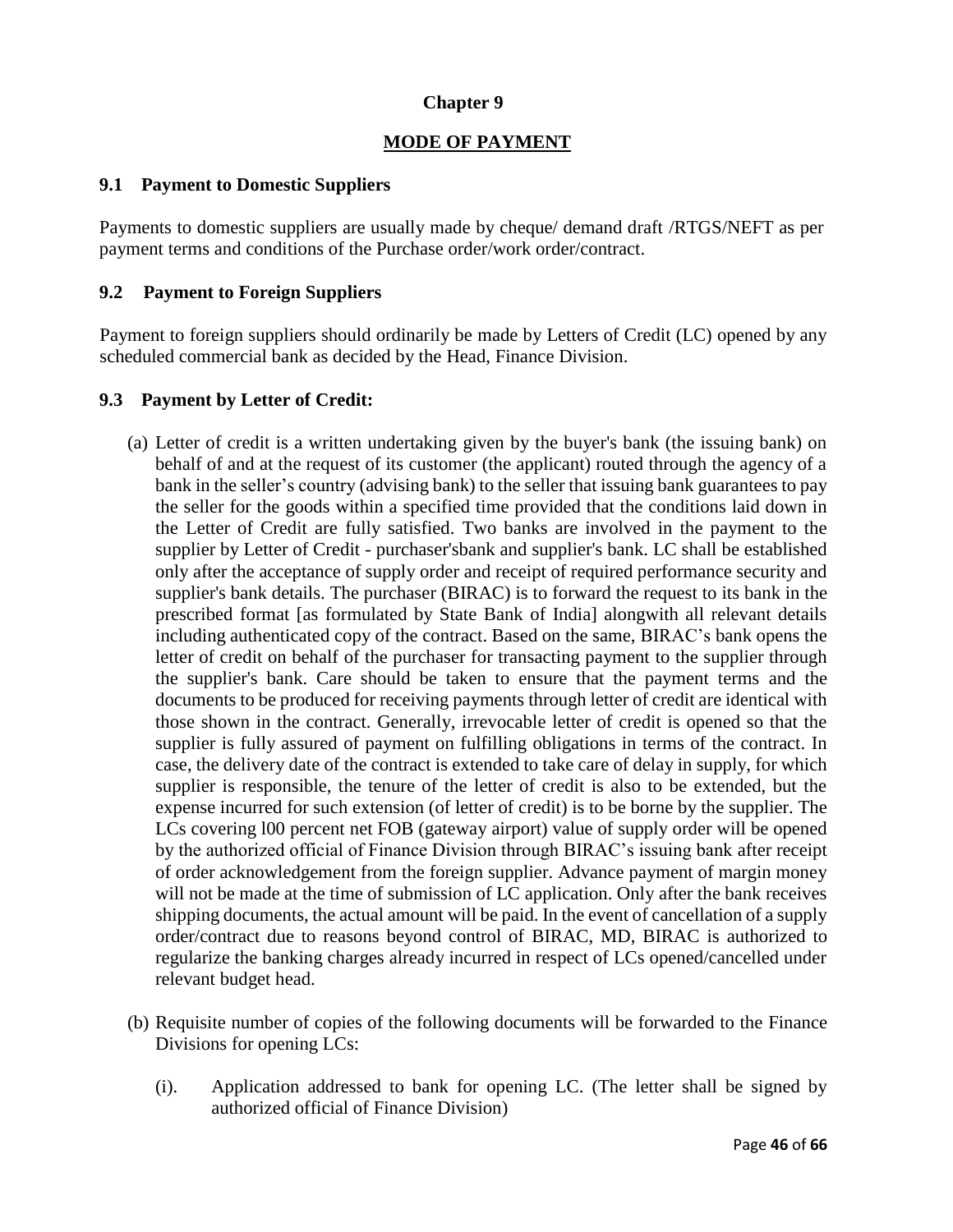- (ii). Application for remittance of foreign exchange (Form 1 (A))
- (iii). Application cum-guarantee for L/C on Form 2.
- (iv). Copy of Supply Order (S.O)
- (v). Copy of acceptance of SO by the firm
- (vi). Copy of sanction letter
- (vii). FEMA certificate

## **9.4 Documents required for Payment**

The documents, which are needed from the supplier for release of payment, are to be clearly specified in the contract. The paying authority is also to verify the documents received from the supplier with corresponding stipulations made in the contract before releasing payment. Some of the important documents, which the supplier may furnish while claiming payment, are:

- (iii) Original Invoice
- (iv) Packing List
- (v) Certificate of country of origin of the goods to be furnished by the seller or a recognized Chamber of Commerce or other agency designated by the local government for this purpose (in case of foreign goods)
- (vi) Certificate of pre-dispatch inspection by BIRAC's representative
- (vii) Manufacturer's test certificate
- (vii) Certificate of Insurance
- (viii) Bill of lading/airway bill/rail receipt or any other dispatch document, issued by a governmentagency (like the Department of Posts) or an agency duly authorized by the concernedGovt. Ministry/Department.
- (ix) Certificate indicating that the goods are new, un-used and also meet the other relevantcontractual requirements
- (x) While claiming payment, the supplier is also to certify in the bill that the payment beingclaimed is strictly in terms of the contract and all the obligations on the partof the supplier forclaiming this payment have been fulfilled as required under the contract. There should alsobe a suitable provision for verification of the authenticity of the person signing the invoiceetc. for claiming the payment.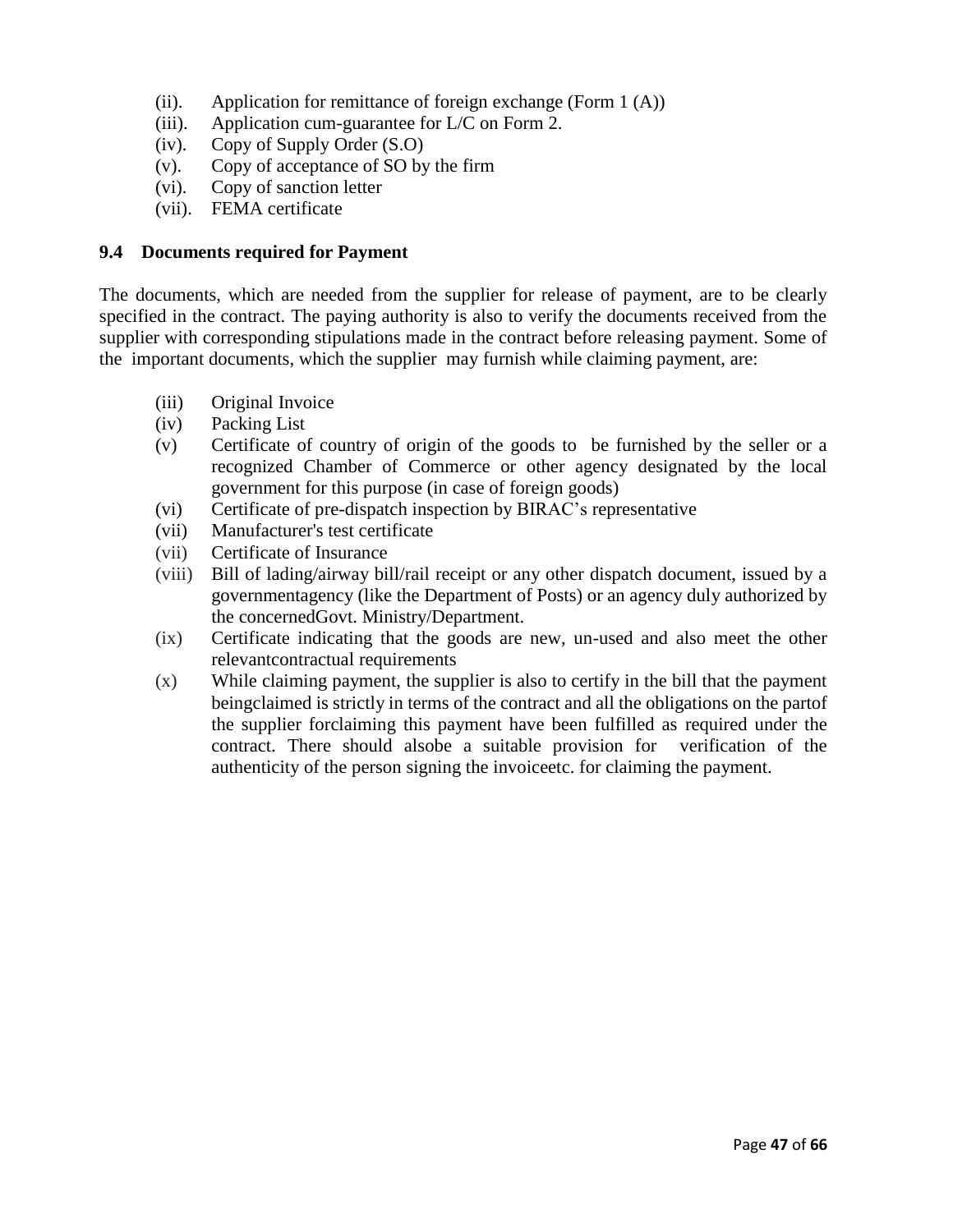# **Chapter 10**

# **Procurement of Services**

## **10.1 Services:**

'Service' is defined by exception as any matter of procurement other than goods or works, except those incidental or consequential to the service and includes physical, maintenance, professional, intellectual, training, consultancy and advisory services or any other service classified or declared as such by the Procuring Entity but does not include appointment of an individual made under any law, rules, regulations or order issued in this behalf. It includes, 'Consultancy Services and Other Non-consultancy Services.

## 10.2 Justification for procurement of Consultancy Services (Rule 178 & 180 of GFR 2017)

Engagement of consultants may be resorted to in situations requiring high quality services for which BIRAC does not have requisite expertise. Approval of the Chairperson should be obtained before engaging consultant(s). Need for Procurement of Consultancy Services shall be justified on consideration of:

- i. Non-availability of requisite expertise, capability or capacity, in-house;
- ii. Need to have qualified consultant for providing specialized high quality service;
- iii. Need for expert advice from a consultant acting independently from any affiliation, economic or otherwise to avoid conflict of interest;
- iv. Need, in some cases, for transfer of knowledge/training/capacity and capability building;
- v. Need to identify and implement new methods and systems;
- vi. Need for planning and implementing organizational change;
- vii. Considerations of economy, speed and efficiency in relation to additional requirement /commitment /availability of technological and material resources of execution.

### **10. 3 Types of Services**

Services to be availed of by BIRAC could be of two types; Consulting Service and Non-Consulting Service. Rule 177 to Rule 206 of GFR, 2017 govern various aspects relating to procurement of both types of services.

### **10.4 Consulting Services**

'Consulting Service' involves, primarily non-physical, project specific, intellectual procedural process and would include professional, intellectual, training and advisory services or any other service declared as such by BIRAC with the approval of MD, BIRAC. These services typically involve providing expert or strategic advice by management consultants, policy consultants, communications consultants, etc. 'Consulting Service' may also pertain to preparation of feasibility studies, project management, engineering services, finance, accounting and taxation services, training and development etc. For purposes of availing 'Consulting Service', BIRAC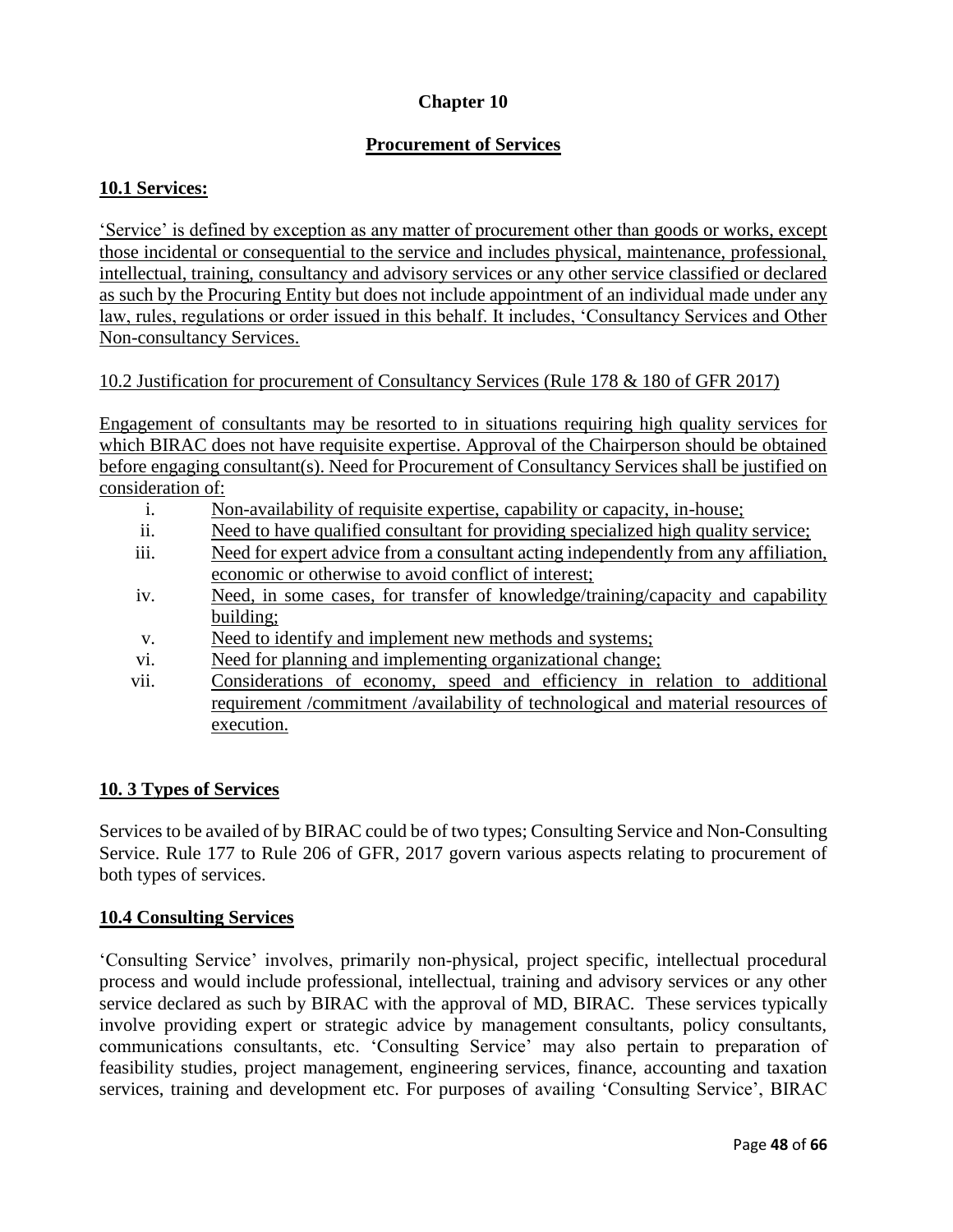may hire external professionals, consultancy firms or consultants for a well-defined, specific job with well-defined terms in regard to content and time frame for completion.

## **10.5 Non consulting Services**

Non consulting Services shall have the meaning as provided under Rule 197 of GFR, 2017. Maintenance, hiring of vehicles, security, office errand services are some of the non-consulting services.

## 10.6 Individual Consultants/Services Providers

Individual consultants/service providers may be recruited for similar activities as Consultancy/Service providing firms when a full team is not considered necessary. They may be independent experts not permanently associated with any particular firm, or they may be employees of a firm recruited on an individual basis. They may also be employees of an agency, institution, or University. They may be normally recruited for supervision of project implementation, training, providing specific expert advice on a highly technical subject, policy guidance, special studies, compliance supervision, or monitoring implementation. Individual consultants/service providers are not normally recruited for project preparation unless the proposed project is simple and, generally, a repeat of an already established and successful project. If more than three experts are required, then the assignment should normally be undertaken by a team from a firm. As with firms, individual consultants/service providers are to be classified as either international or national, depending on their level of expertise and their international experience and exposure.

## 10.7 Retired Government Servant

Rule 177 of GFR, 2017, lays down that the consulting services do not include direct engagement of retired Government servants. However, a retired Government servant can be hired by BIRAC as consultant through a process of selection keeping in view the experience and domain expertise of the retired Government servant. They should not be engaged against regular vacant posts. Retired Government servants can be engaged as consultant only for specific tasks and for specific duration. They should be assigned clear output related goals.

## **10.8 Procedure for Hiring of Consultants**

Normally Consultants are hired for handling high quality services for which the organization do not have requisite expertise. The procedure for hiring of Consultants in such situations will be as described in Rule 180 to 194 of the GFRs, 2017.

BIRAC being a first of its kind of organization in the country pursuing a contract career path system for its employees, may require Consultants having expertise in different fields to fulfill its mandate. It may not always be possible to hire such experts following the detailed procedure as prescribed under GFRs for the Ministries / Departments who have experience and regular staff to handle various positions and hiring of experts are required only in specified areas of work. There are also other factors such as availability of experts, willingness by the experts to participate in the bidding process, urgency for hiring the expert, etc. In such cases, a three member Committee may be appointed by MD with the approval of the Chairperson to recommend names of experts for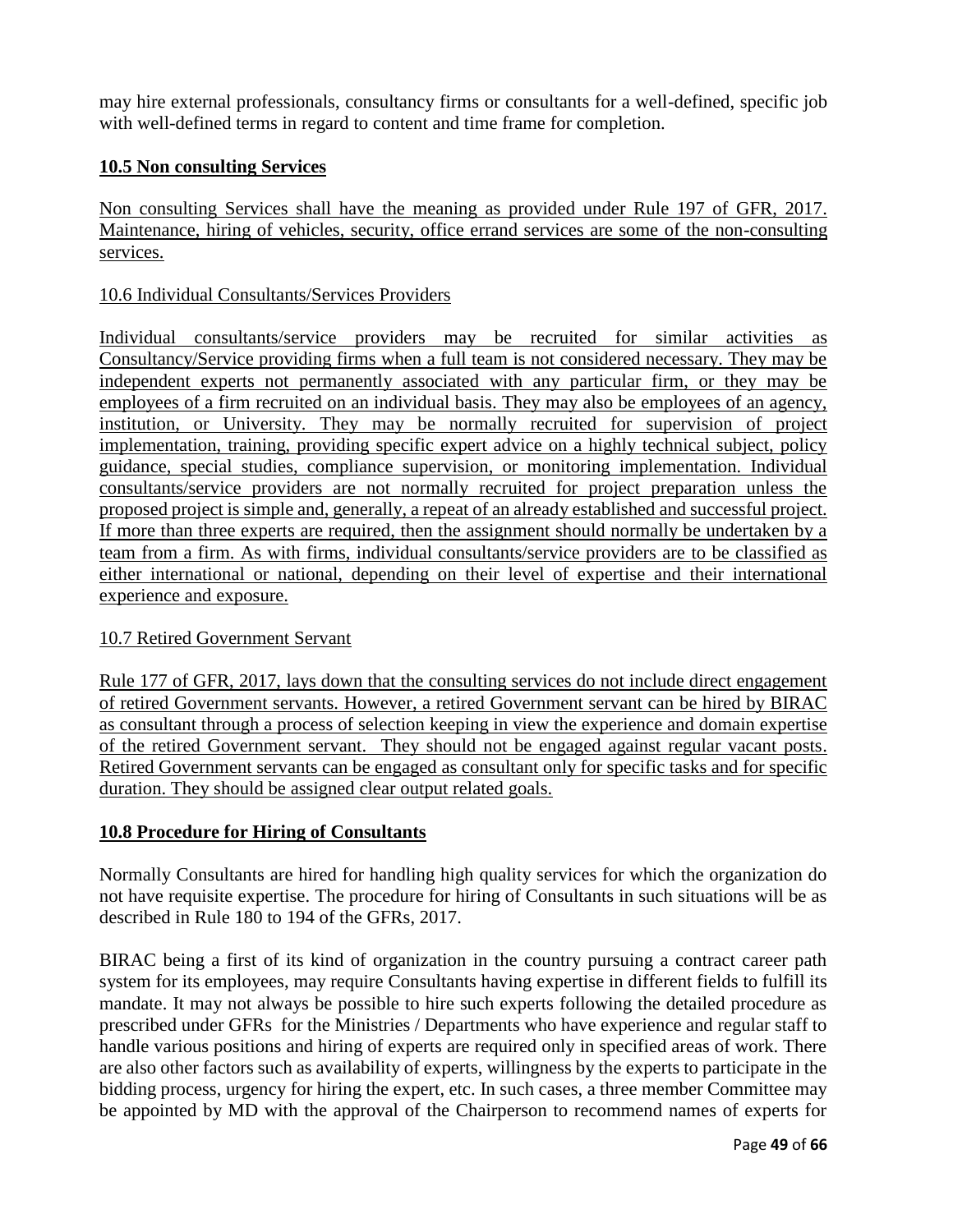appointment. The Committee should provide adequate justification for its recommendation taking into account the overall interest of BIRAC. The Committee should also recommend reasonable fees for such consultancy assignment with reference to the guidelines issued for appointment of Consultants in BIRAC. Thereafter, the expert whose name is recommended by the Committee for appointment should be given an offer of appointment along with a copy of the terms and condition for acceptance.

# **10.9 Monitoring Consultant Contracts**

After hiring of a Consultant BIRAC should monitor the performance of the Consultant continuously so that the output is in keeping with the conditions of contract (vide Rule 195 of GFR, 2017).

# **10.10 Hiring of Non-Consulting Services**

'Non-Consulting Service' involves services involving physical, measurable deliverables/outcomes other than cases of procurement of goods or execution of works, where performance standards can be clearly identified. 'Non-Consulting Service' would cover outsourcing of services for maintenance, transport, security, maintenance of equipment/air conditioning other than those which form part of the original contract for procurement of equipment/ air conditioning, etc. BIRAC may procure identified 'Non-Consulting Services' through outsourcing contracts as per the procedure outlined under Rules 199 to 205 of the GFRs 2017.

## **10.11 Process and Authorities Responsible**

The key objectives, both in regard to consulting services and non-consulting services, would be:

- Identification and clarity in regard to requirements of BIRAC
- Identification of the consultant best suited for the specific consultancy assignment at reasonable rates.
- Monitoring progress of assignment to ensure that outcome/output is in accordance with contract conditions

Table 10.11 below details the processes and authorities responsible for activities related to consultancy services

| S<br>N <sub>0</sub> | <b>Activity</b>                                                   | <b>Initiator</b>                                    | <b>Recommended</b>                 | <b>Key</b><br><b>Control</b>      | <b>Approval</b> | Document/<br><b>Report</b>                          |
|---------------------|-------------------------------------------------------------------|-----------------------------------------------------|------------------------------------|-----------------------------------|-----------------|-----------------------------------------------------|
| 1.                  | Identification of<br>requirement in case of<br>consulting service | Designated<br>Officer of<br>indenting<br>department | Head of<br>Indenting<br>department | Scope of<br>work to be<br>clearly | As per DOP $ $  | Indent and<br>approval of<br>competent<br>authority |

# **Table 10.11**

Page **50** of **66**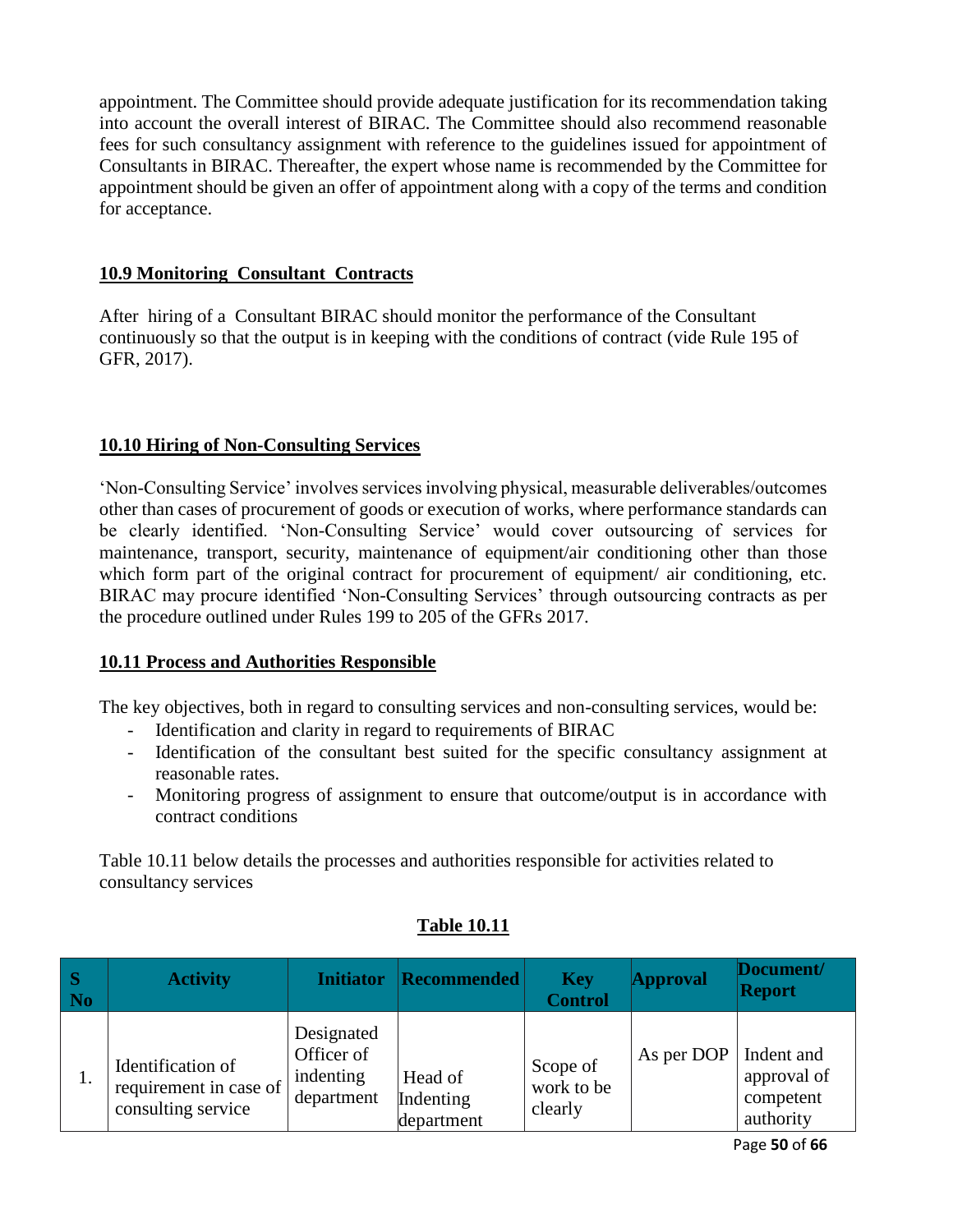|                  |                                                                                                                                |                                                                                                 |                                                        | defined                                                                                                    |            |                                                                                                                                   |
|------------------|--------------------------------------------------------------------------------------------------------------------------------|-------------------------------------------------------------------------------------------------|--------------------------------------------------------|------------------------------------------------------------------------------------------------------------|------------|-----------------------------------------------------------------------------------------------------------------------------------|
|                  |                                                                                                                                |                                                                                                 |                                                        |                                                                                                            |            |                                                                                                                                   |
| 2.               | Identification of<br>requirement in case of<br>non-consulting service                                                          | Designated<br>Officer of<br>Indenting<br>department                                             | Head Indenting The scope<br>Department                 | and period of<br>service<br>required to be<br>clearly<br>specified                                         | As per DOP | Indent and<br>approval of<br>competent<br>authority                                                                               |
| 3.               | <b>Estimation</b> of<br>reasonable<br>expenditure                                                                              | Designated<br>Officer of<br>concerned<br>department                                             | Head of<br>concerned<br>department and<br>Head Finance | Comparison<br>with earlier<br>orders and<br>market rates                                                   | As per DOP | Recommendati<br>ons of Head of<br>concerned<br>department and<br><b>Head Finance</b><br>and approval of<br>competent<br>authority |
| $\overline{4}$ . | Identification of<br>sources and preparation<br>of list of identified<br>consultant/contractors                                | Designated<br>officer of<br>Admin<br>Department                                                 | Head Admin<br>Department                               | Enquiries<br>from other<br>Govt.<br>agencies,<br>identification<br>through<br>yellow pages<br>and websites | As Per DOP | (i) Note<br>recommending<br>list of<br>identified<br>consultants /<br>contractors(ii)<br>Approval of<br>competent<br>authority    |
| 5.               | (i)Preparation of<br>TOR/RFP for<br>consulting service<br>(ii) Preparation of<br>tender enquiry for non-<br>consulting service | (i)Designate Head of<br>d Officer of<br>Indenting<br>Department<br>for<br>consulting<br>service | concerned<br>Department                                | Clarity in<br>regard to<br>requirement<br>of BIRAC<br>and terms and<br>conditions of<br>contract           | As per DOP | Approved<br>TOR/RFP/<br>Tender enquiry                                                                                            |
| 6.               | Publication of RFP/<br>Tender enquiry                                                                                          | Officer<br>designated<br>by Head, HR<br>& Admin                                                 | Head HR &<br>Admin                                     |                                                                                                            | As per DOP | $(i)$ RFP/tender<br>enquiry<br>(ii) approval of<br>competent<br>authority                                                         |
| 7.               | (i)Receipt of proposals<br>(ii) opening of<br>proposals                                                                        | Committee<br>constituted<br>for the<br>purpose with                                             | Relevant<br>Committee                                  | Record of<br>receipt /<br>opening                                                                          |            | (i)Record of<br>receipt<br>(ii) Record of<br>opening by                                                                           |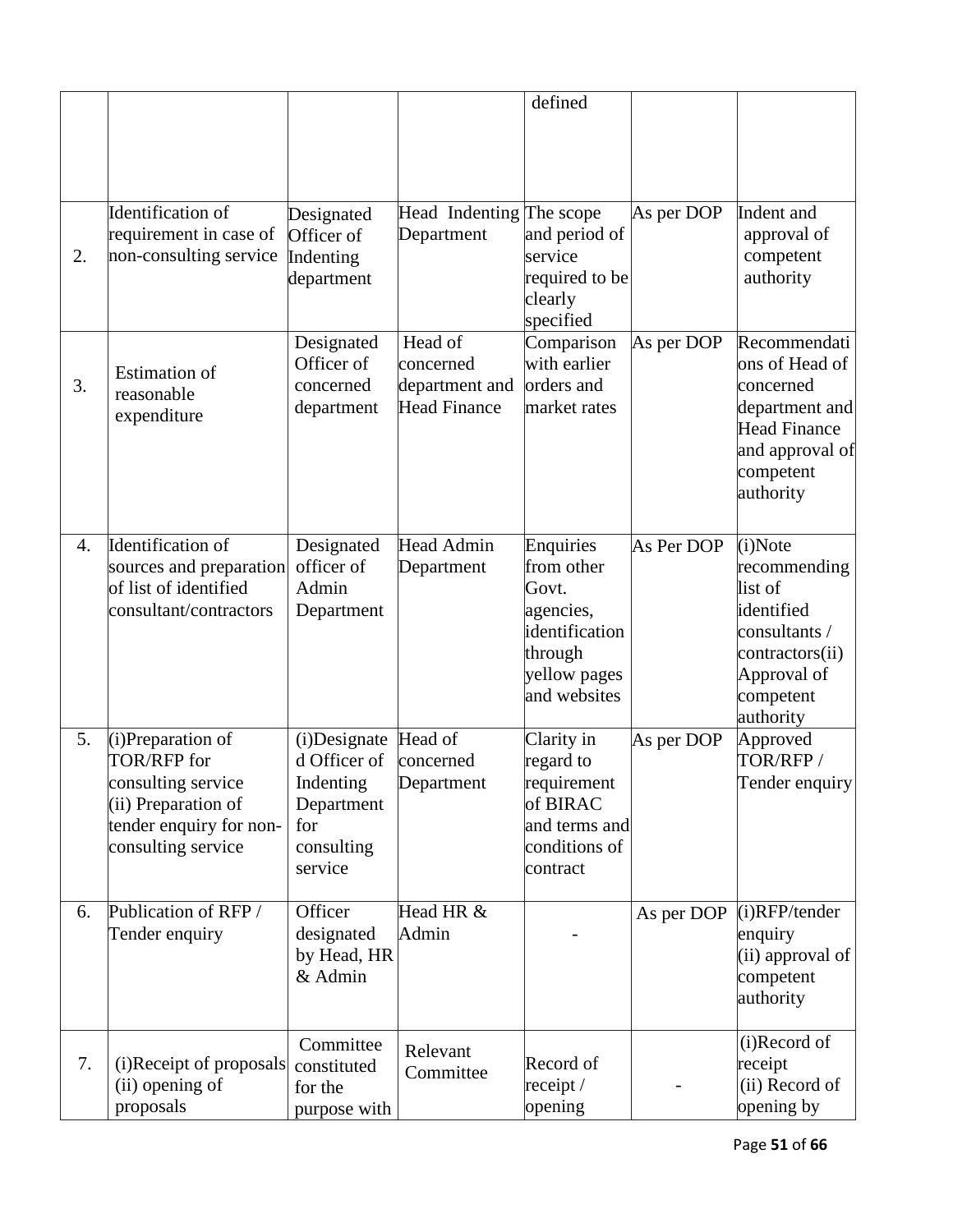|                 |                                   | approval of<br>competent                                          |                          |                                    | committee<br>(iii) Approval          |
|-----------------|-----------------------------------|-------------------------------------------------------------------|--------------------------|------------------------------------|--------------------------------------|
|                 |                                   | authority                                                         |                          |                                    | for<br>contribution of<br>Committee. |
| $\vert 8 \vert$ | Award of consultancy<br>lcontract | Relevant<br>committee                                             | Head legal<br>department | As per DOP                         | Contract<br>document                 |
| $\vert 9 \vert$ | Monitoring contract               | Officer(s)<br>designated<br>by Head of<br>concerned<br>department |                          | Head of<br>concerned<br>department | Record of<br>progress of<br>contract |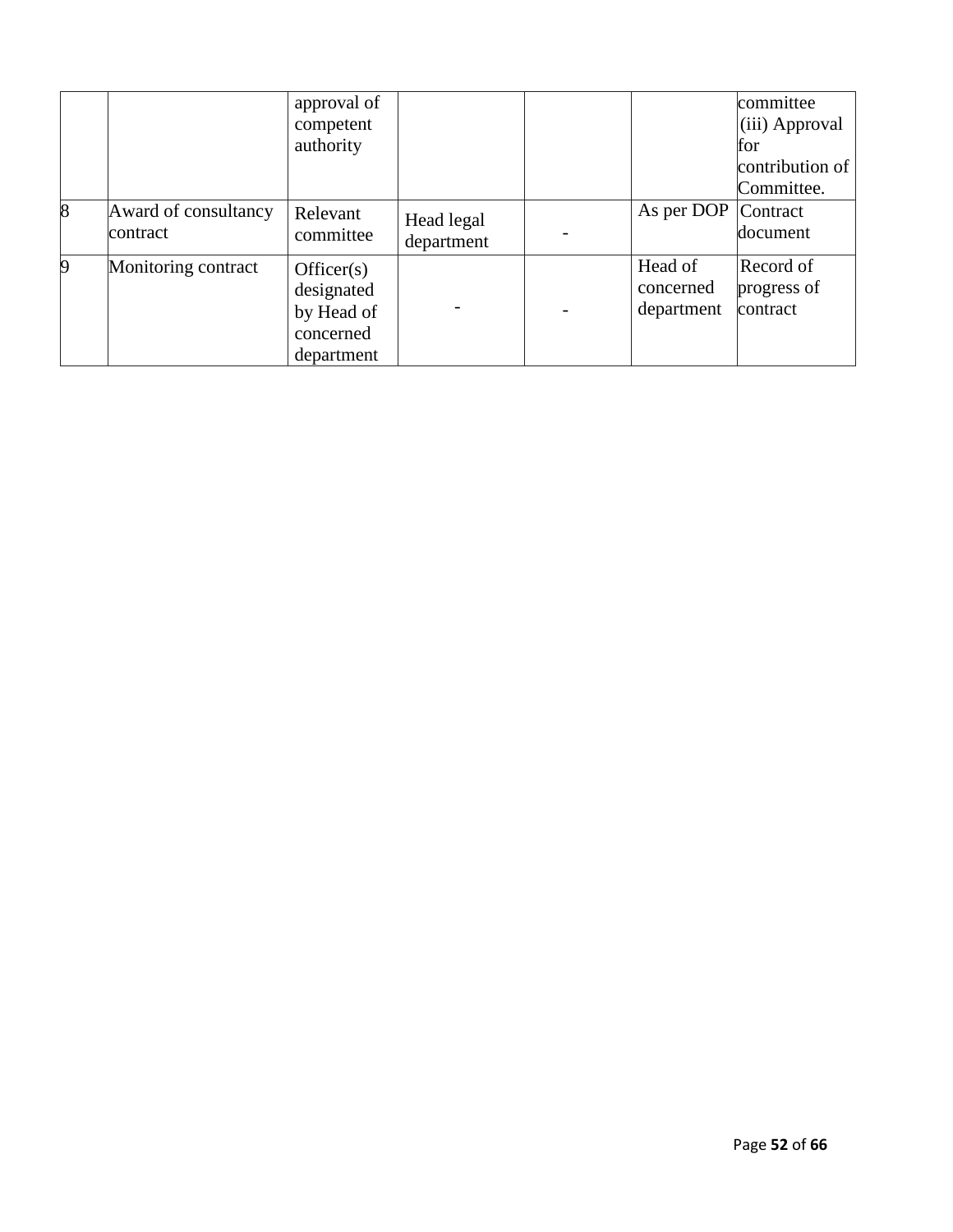## **Chapter – 11**

## **EXTENSION / TERMINATION / CANCELLATION OF CONTRACT**

## **11.1Extension of Contract**

In cases where BIRAC is satisfied that the contract could not be executed and completed by the supplier by the stipulated date, extension of contract may be allowed. The decision for extension should be taken with due care and with the approval of MD, BIRAC since the grant of extension would absolve the supplier of any liability for the delay and no penalty could be imposed.

## **11.2 Correspondence with supplier after breach of contract**

In case of any serious breach of contract necessitating termination of contract, BIRAC is not to enter into correspondence with the supplier after expiry of the delivery date stipulated in the contract because such a correspondence will render the contract alive. This situation will not allow the institution to cancel the contract straightaway without first serving a performance notice to the supplier. However, even after expiry of the delivery period of the contract, BIRAC may obtain information regarding past supplies etc. from the supplier, simultaneously making it clear to the supplier that calling for such information is not intended to keep the contract alive and it does not amount to waiving the breach and that it is without prejudice to the rights and remedies available to BIRAC under the terms of the contract. Model format of correspondence with supplier after breach of contract is at **Annex–X.**

## **11.3Cancellation of contract for default**

BIRAC may, without prejudice to any other remedies available to it for breach of contract, by a written 'Notice of Default' sent to the supplier, terminate the contract in whole or in part:

- (i) If the supplier fails to deliver any or all of the stores within the time period(s) specified in the contract, or any extension thereof granted by BIRAC; or
- (ii) If the supplier fails to perform any other obligation under the contract within the period specified in the contract or any extension thereof granted by BIRAC.

The decision regarding cancellation of contract shall be taken with the approval of the competent authority, on the recommendation of the relevant committee.. In the event BIRAC terminates the contract in whole or in part; the Company may take recourse to any one or more of the following action.

- a) Performance Security is to be forfeited;
- b) BIRAC may procure, upon such terms and in such manner as it deems appropriate, goods similar to those undelivered, and the supplier who failed earlier to deliver the goods as per contract terms shall be liable for all available actions against him in terms of the contract.
- c) The supplier shall, however, continue to perform the contract to the extent not terminated. Before cancelling the contract and taking further action, it may be desirable to obtain competent legal advice.

### **11.4 Termination of contract for insolvency**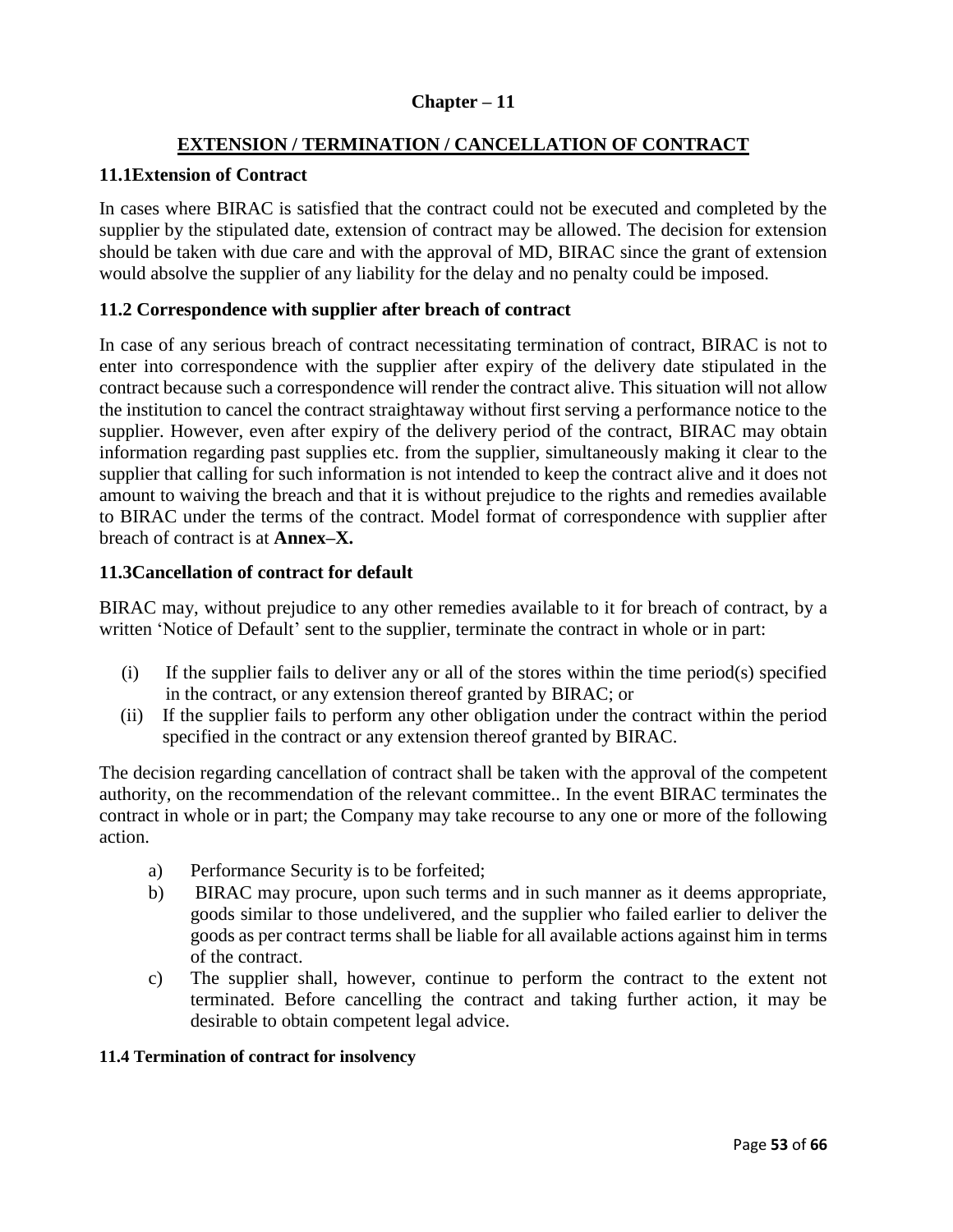If the supplier becomes bankrupt or otherwise insolvent, BIRAC may, at any time, terminate the contract, by giving written notice to the supplier, without compensation to the supplier provided that such action will not affect any right of action or remedy which has accrued or will accrue thereafter to BIRAC .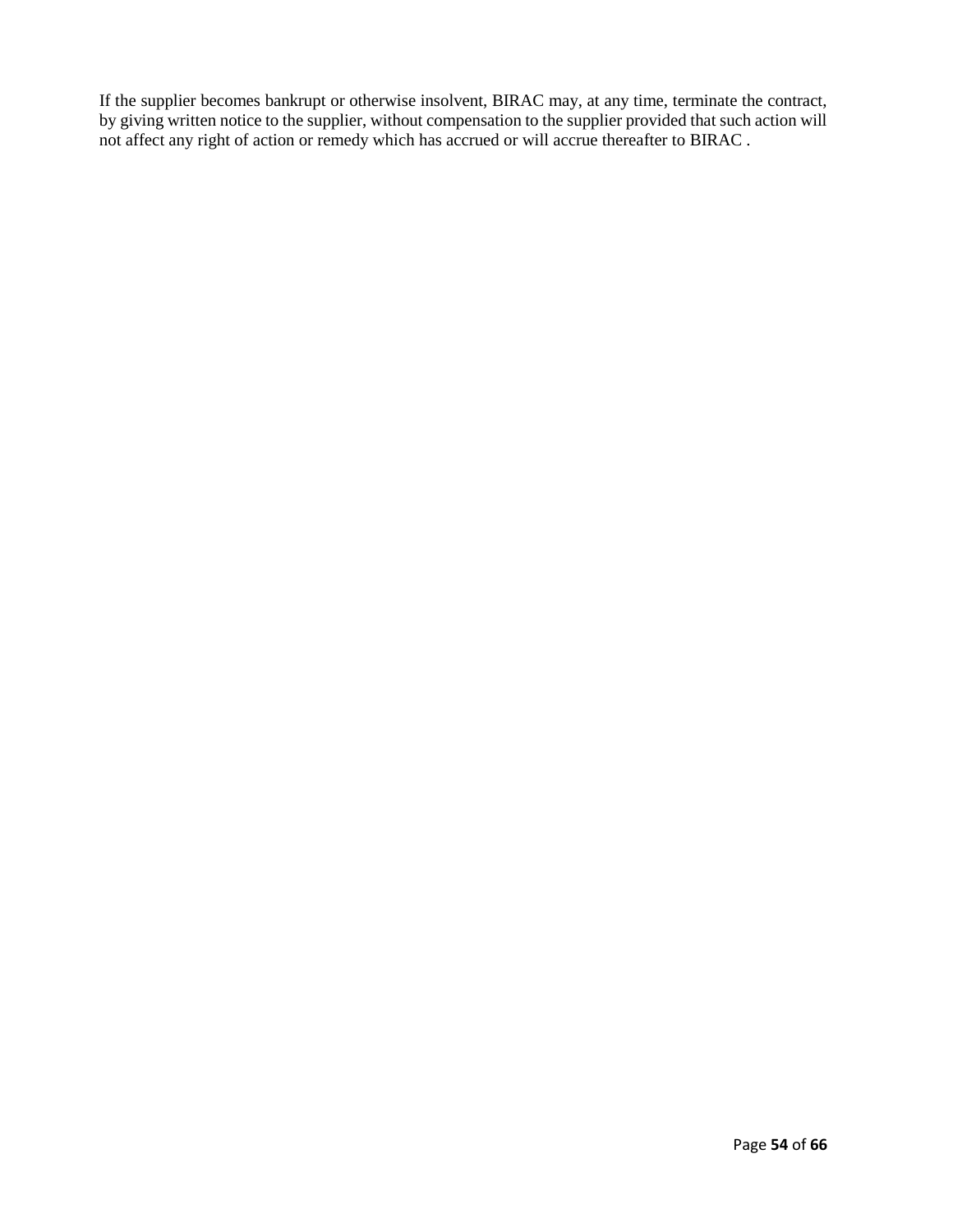## **CHAPTER – 12**

## **SETTLEMENT OF DISPUTES**

#### **12.1 General**

Normally, there should not be any scope for dispute between BIRAC and the supplier after entering into a mutually agreed valid contract. However, due to various unforeseen reasons, problems may arise during the progress of the contract leading to disagreement between the BIRACand the supplier. Therefore, the conditions governing the contract shall contain suitable provision for settlement of such disputes/differences, binding on both the parties.

#### **12.2Mode of Settlement**

Mode of settlement of such disputes/differences canbe through mutual consultation , negotiation by good offices of identified authority, mediation, conciliation or arbitration as provided for in the governing terms and conditions. However, when a dispute arises, both BIRAC and the supplier shall first try to resolve the same amicably. If the parties fail to resolve the dispute by such mutual consultation within a reasonable period, then, depending on the position of the case, either BIRAC or the supplier shall give notice to the other party of its intention to initiate action for settlement through arbitration.The applicable arbitration procedure will be as per Indian Arbitration and Conciliation **Act,** 1996.

#### **12.3Venue of Arbitration**

The tender document should specify that the venue of Arbitration shall be New Delhi, India. This should be the norm.Only in a rare exceptional case where it is absolutely unavoidable, there could be a relaxation in this regard with the approval of MD, BIRAC after recording the reasons for relaxation.

### **12.4Applicable Law**

The tender document should specify that the contract shall be interpreted in accordance with the laws of the Union of India. This should be the norm. Only in a rare exceptional case where it is absolutely unavoidable, there could be a relaxation in this regard with the approval of MD, BIRAC after recording the reasons for relaxation.

**\*\*\*\*\*\*\*\***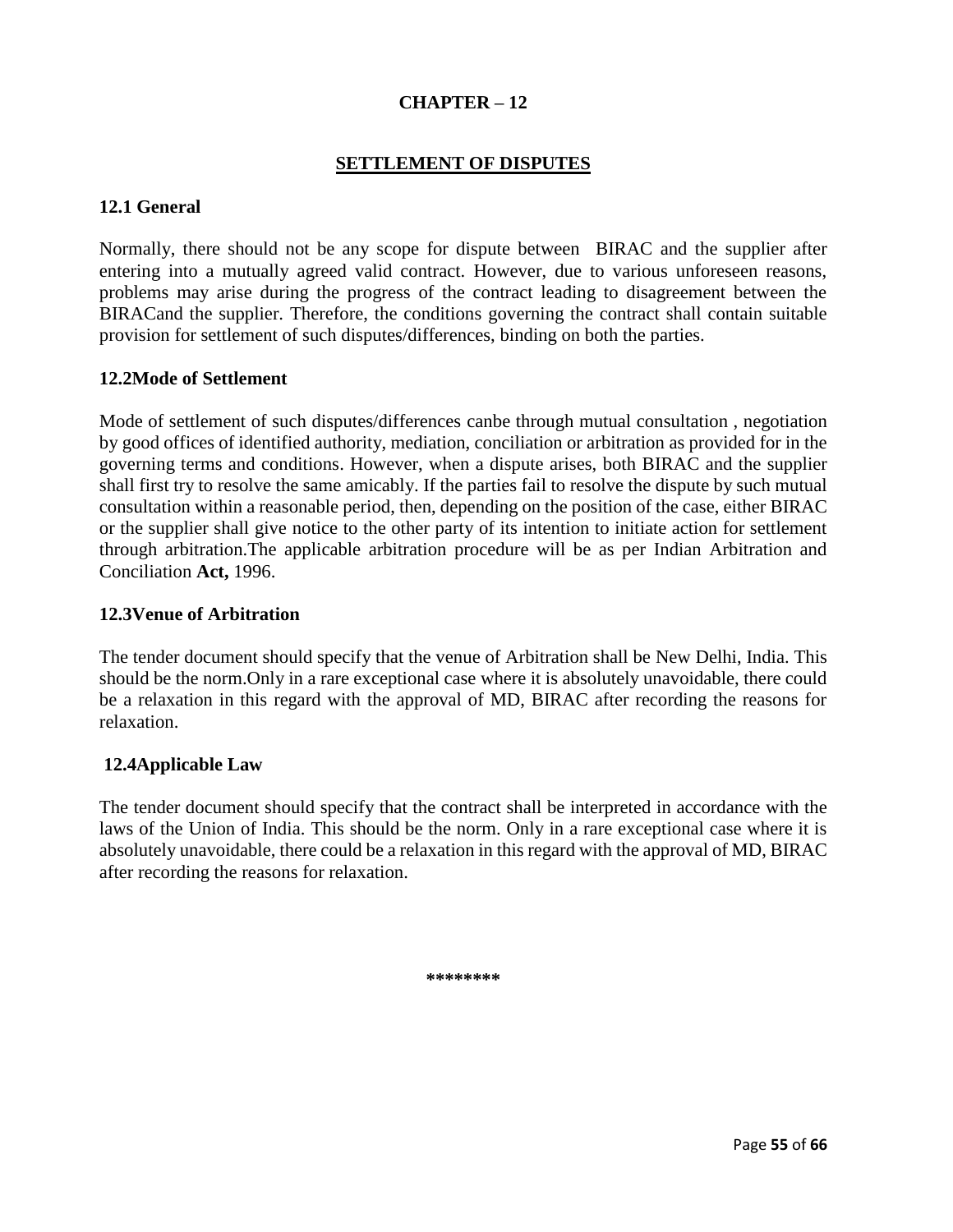# **Annex – I**

# **[Vide para 4.3]**

| Purchase Requisition Template Indent Form |                    |                                            |                                      |                  |  |  |  |  |  |
|-------------------------------------------|--------------------|--------------------------------------------|--------------------------------------|------------------|--|--|--|--|--|
| <b>Requested By</b>                       |                    | <b>PR Number</b>                           |                                      |                  |  |  |  |  |  |
| <b>Designation</b>                        |                    | <b>Date</b>                                |                                      |                  |  |  |  |  |  |
| <b>Department</b>                         |                    |                                            |                                      |                  |  |  |  |  |  |
| <b>Department Head</b>                    |                    |                                            |                                      |                  |  |  |  |  |  |
|                                           |                    | <b>Justification / Reason for Purchase</b> |                                      |                  |  |  |  |  |  |
|                                           |                    |                                            |                                      |                  |  |  |  |  |  |
|                                           |                    |                                            |                                      |                  |  |  |  |  |  |
|                                           |                    |                                            |                                      |                  |  |  |  |  |  |
|                                           |                    | <b>Purchase Details</b>                    |                                      |                  |  |  |  |  |  |
| Quantity                                  | Item               | Specifications                             | Supplier (if any)   Price (If known) |                  |  |  |  |  |  |
|                                           |                    |                                            |                                      |                  |  |  |  |  |  |
|                                           |                    |                                            |                                      |                  |  |  |  |  |  |
|                                           |                    |                                            |                                      |                  |  |  |  |  |  |
|                                           |                    |                                            |                                      |                  |  |  |  |  |  |
|                                           |                    |                                            |                                      |                  |  |  |  |  |  |
|                                           | <b>Total Price</b> |                                            |                                      |                  |  |  |  |  |  |
|                                           |                    | <b>Approvals</b>                           |                                      |                  |  |  |  |  |  |
| As per DoA                                | Name               | Designation                                | Signature                            | Date of Approval |  |  |  |  |  |
|                                           |                    |                                            |                                      |                  |  |  |  |  |  |
|                                           |                    |                                            |                                      |                  |  |  |  |  |  |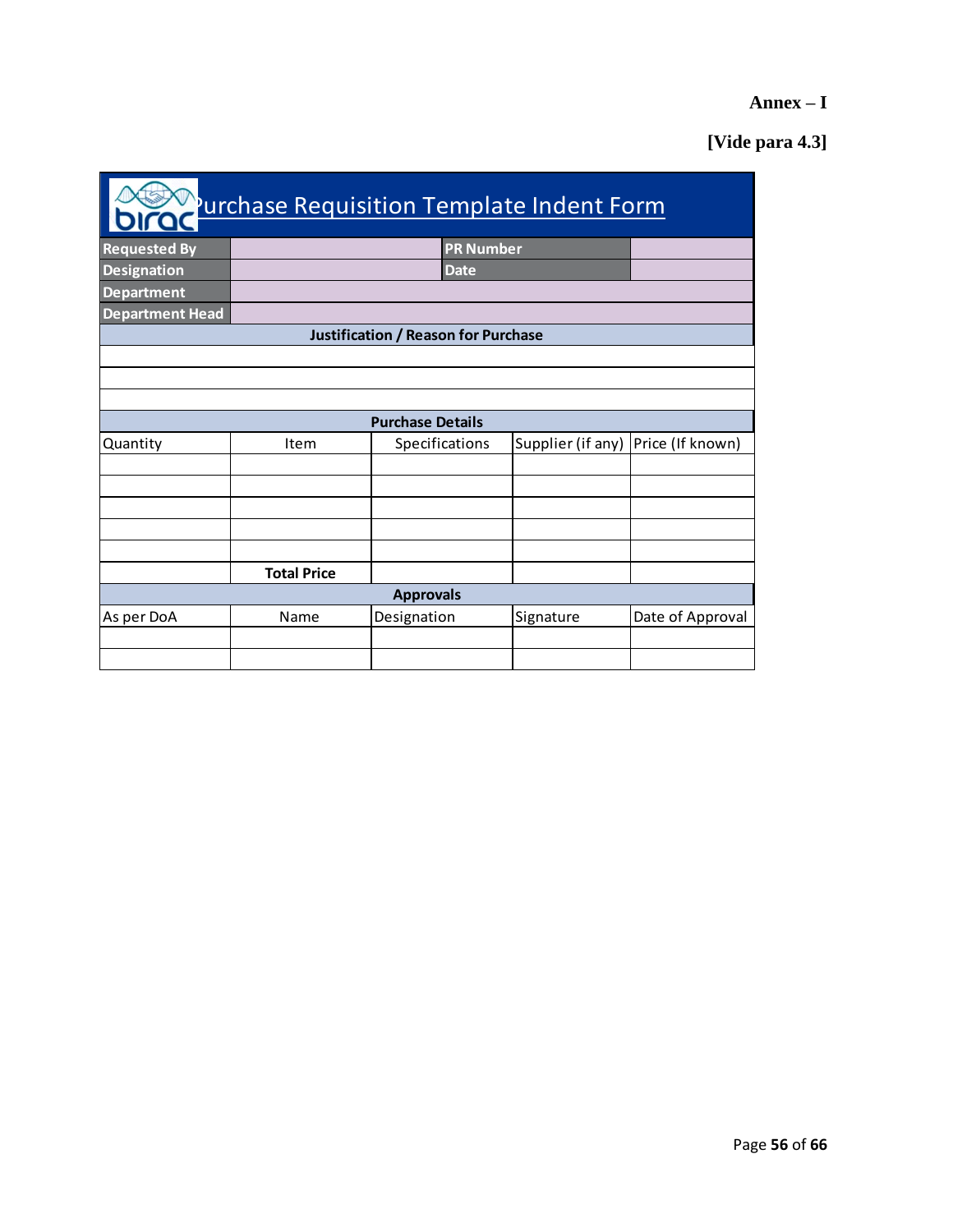## **BANK GUARANTEE MODEL FORM FOR PERFORMANCE SECURITY (Format only)**

To The Managing Director Biotechnology Industry Research Assistance Council (BIRAC) 1st Floor ,MTNL Building ,9, CGO Complex, New Delhi110003

WHEREAS \_\_\_\_\_\_\_\_\_\_\_\_\_\_\_\_\_\_\_\_\_\_\_\_\_\_\_\_\_\_\_\_\_\_\_(Name and address of the supplier) (Hereinafter called "the supplier") has undertaken, in pursuance of contract no \_\_\_\_\_\_\_\_\_\_\_\_\_\_\_\_\_\_\_\_\_\_\_\_\_\_\_\_\_\_\_ dated \_\_\_\_\_\_\_\_\_\_\_\_\_\_\_ to supply (description of goods and services) (herein after called "the contract").

AND WHEREAS it has been stipulated by you in the said contract that the supplier shall furnish you with a bank guarantee by a scheduled commercial bank recognized by you for the sum specified therein as security for compliance with obligations of the supplier in accordance with the contract;

AND WHEREAS we have agreed to give the supplier such a bank guarantee;

NOW THEREFORE we hereby affirm that we are guarantors and responsible to you, on behalf of the supplier, up to a total of (Amount of the guarantee in words) and figures), and we undertake to pay you without demur, upon your first written demand declaring the supplier to be in default under the contract and without cavil or argument, any sum or sums within the limits of (amount of guarantee) as aforesaid, without your needing to prove or to show grounds or reasons for your demand or the sum specified therein.

We hereby waive the necessity of your demanding the said debt form the supplier before presenting us with the demand.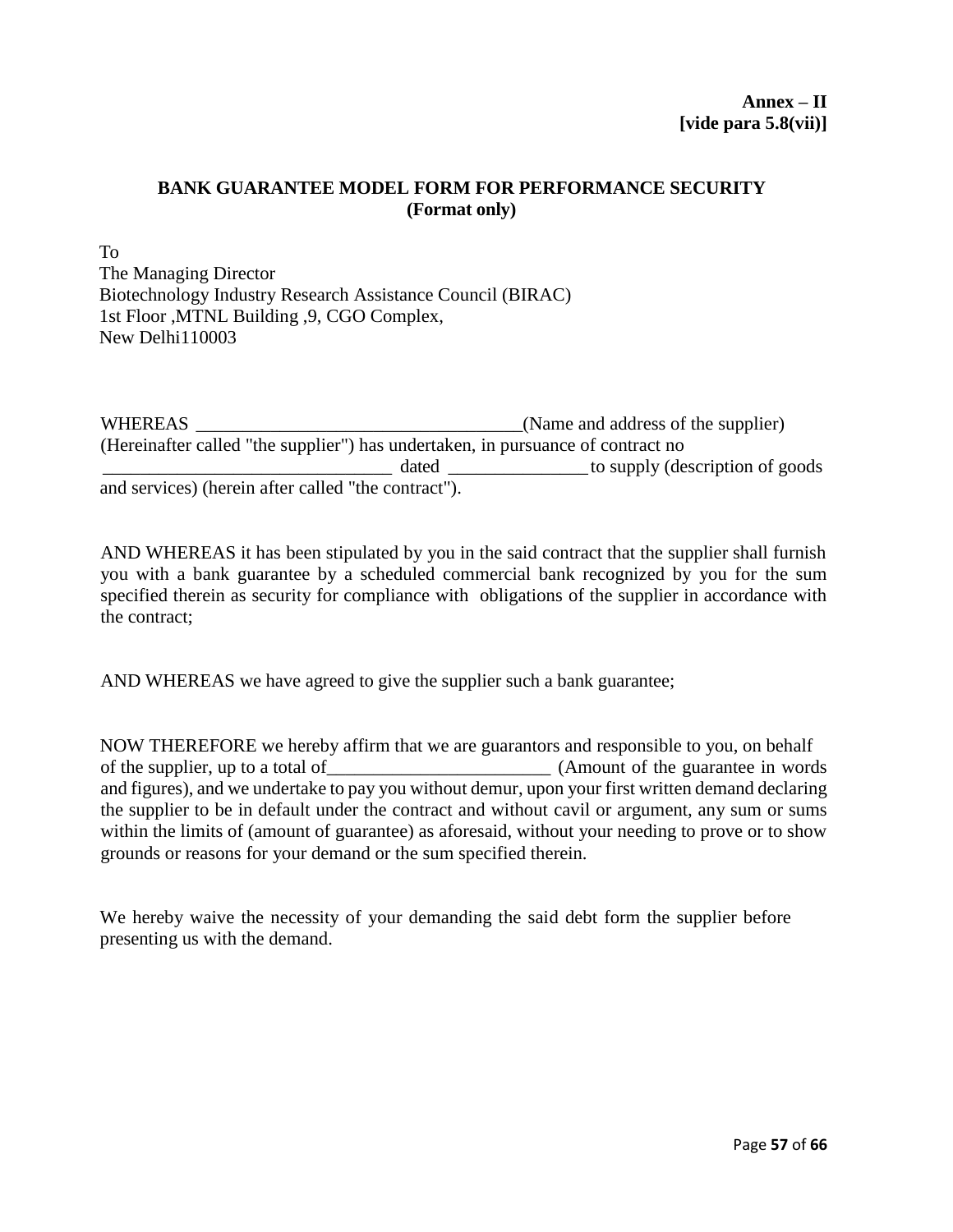We further agree that no change or addition to or other modification of the terms of the contract to be performed thereunder or of any of the contract documents which may be made between you and the supplier shall in any way release us from any liability under this guarantee and we hereby waive notice of any such change, addition or modification.

This guarantee shall be valid up to and including the \_\_\_\_\_\_\_ day of \_\_\_\_\_\_\_\_\_\_\_ , 20\_.

……………………………………………………………… (Signature with date of the authorized officer of the Bank)

…………………………………………………………… Name and designation of the officer

……………………………………………………………. …………………………………………………………….

Seal, name & address of the Bank and address of the Branch

Page **58** of **66**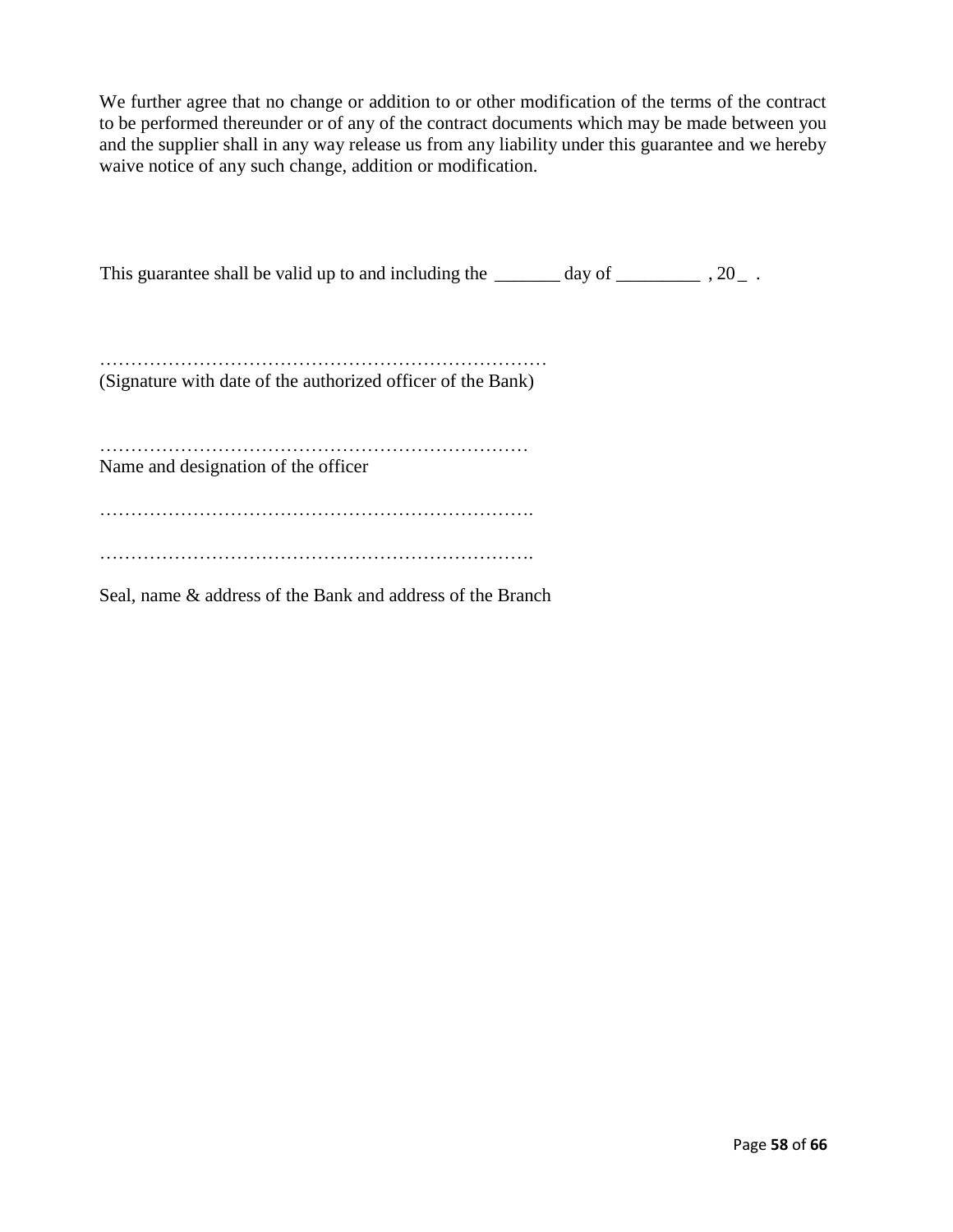**Annex – III**

**[vide para 5.15]**

| Template for Tender Receipt Form |                       |                             |                        |  |  |  |  |  |
|----------------------------------|-----------------------|-----------------------------|------------------------|--|--|--|--|--|
|                                  |                       |                             |                        |  |  |  |  |  |
| <b>Tender Reference</b>          |                       |                             |                        |  |  |  |  |  |
| <b>Recorded by</b>               |                       |                             |                        |  |  |  |  |  |
| <b>Signatures</b>                | $\mathbf{1}$          | $\overline{2}$              |                        |  |  |  |  |  |
| <b>Remarks</b>                   |                       |                             |                        |  |  |  |  |  |
|                                  |                       | Limited Tendering           |                        |  |  |  |  |  |
|                                  | <b>Tendering Type</b> | <b>Advertised Tendering</b> | $\checkmark$           |  |  |  |  |  |
|                                  |                       |                             |                        |  |  |  |  |  |
|                                  |                       | Single Bid Process          |                        |  |  |  |  |  |
|                                  | <b>Bid Process</b>    | <b>Two Bid Process</b>      | $\checkmark$           |  |  |  |  |  |
|                                  |                       |                             |                        |  |  |  |  |  |
| <b>Serial Number</b>             | <b>Receipt Date</b>   | <b>Bidder</b>               | <b>Mode</b>            |  |  |  |  |  |
|                                  | DD/MM/YYYY            | ABC Co. Pvt. Ltd.           | <b>Registered Post</b> |  |  |  |  |  |
|                                  |                       |                             |                        |  |  |  |  |  |
|                                  |                       |                             |                        |  |  |  |  |  |
|                                  |                       |                             |                        |  |  |  |  |  |
|                                  |                       |                             |                        |  |  |  |  |  |
|                                  |                       |                             |                        |  |  |  |  |  |
|                                  |                       |                             |                        |  |  |  |  |  |
|                                  |                       |                             |                        |  |  |  |  |  |
|                                  |                       |                             |                        |  |  |  |  |  |
|                                  |                       |                             |                        |  |  |  |  |  |
|                                  |                       |                             |                        |  |  |  |  |  |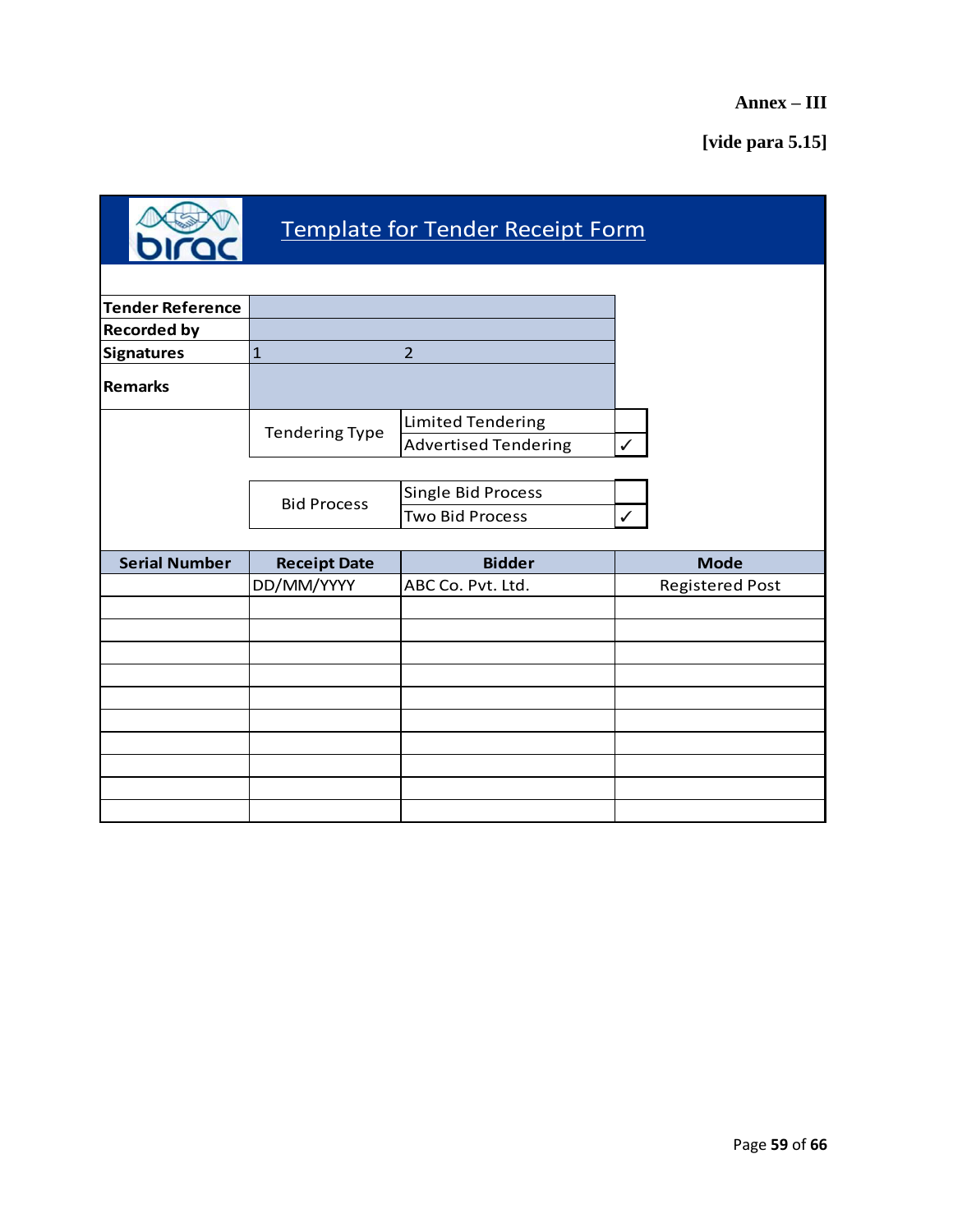|                             |                                     |                   | <b>Tender Opening Form</b>        |                                |             |                  |
|-----------------------------|-------------------------------------|-------------------|-----------------------------------|--------------------------------|-------------|------------------|
| <b>Title of Tender</b>      |                                     |                   |                                   |                                |             |                  |
| <b>Tender Reference</b>     |                                     |                   |                                   |                                |             |                  |
| <b>Closing Date</b>         |                                     |                   |                                   |                                |             |                  |
| <b>Opening Date</b>         |                                     |                   |                                   |                                |             |                  |
| <b>Number of Bids</b>       |                                     |                   |                                   |                                |             |                  |
| <b>Indenting Department</b> |                                     |                   |                                   |                                |             |                  |
| <b>Recorded By</b>          |                                     | Designation       |                                   | Signature                      |             |                  |
| <b>Approved By</b>          |                                     | Designation       |                                   | <b>Signature</b>               |             |                  |
| (Chair)                     |                                     |                   |                                   |                                |             |                  |
|                             | <b>Details of Committee Members</b> |                   |                                   |                                |             |                  |
| <b>Name</b>                 | <b>Designation</b>                  | <b>Department</b> | <b>Signature</b>                  |                                |             |                  |
|                             |                                     |                   |                                   |                                |             |                  |
|                             |                                     |                   |                                   |                                |             |                  |
|                             |                                     |                   |                                   |                                |             |                  |
|                             |                                     |                   |                                   |                                |             |                  |
|                             |                                     |                   | <b>Details of Representatives</b> |                                |             |                  |
| <b>Serial Number</b>        | <b>Receipt Date</b>                 | <b>Bidder</b>     | <b>Mode</b>                       | <b>Represenative of Bidder</b> | Designation | <b>Signature</b> |
|                             | DD/MM/YYYY                          | ABC Co. Pvt. Ltd. | <b>Registered Post</b>            | Mr. ABCDE FGHIJ                | Director    |                  |
|                             |                                     |                   |                                   |                                |             |                  |
|                             |                                     |                   |                                   |                                |             |                  |
|                             |                                     |                   |                                   |                                |             |                  |
|                             |                                     |                   |                                   |                                |             |                  |
|                             |                                     |                   |                                   |                                |             |                  |
|                             |                                     |                   |                                   |                                |             |                  |
|                             |                                     |                   |                                   |                                |             |                  |
|                             |                                     |                   |                                   |                                |             |                  |
|                             |                                     |                   |                                   |                                |             |                  |
|                             |                                     |                   |                                   |                                |             |                  |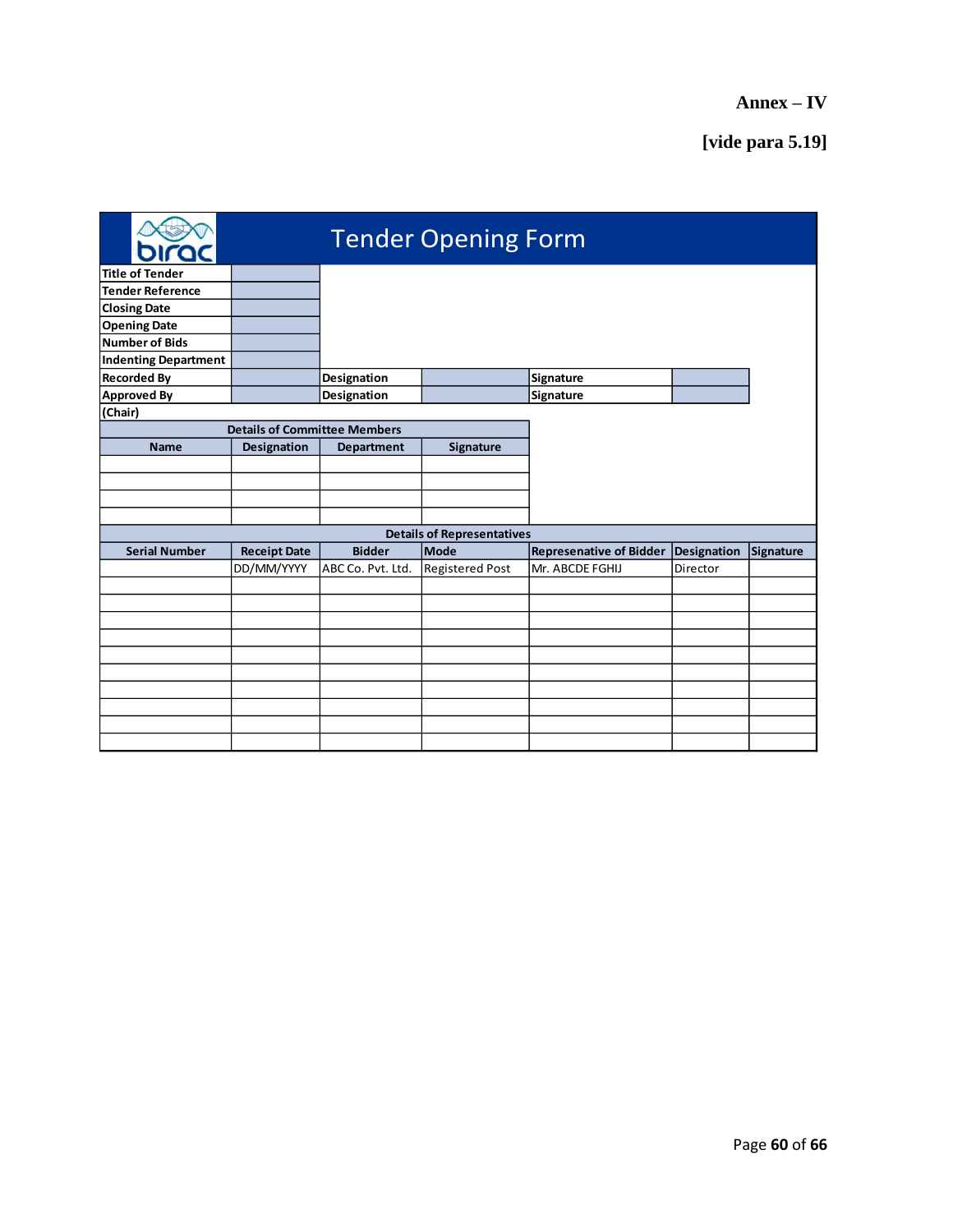# **Annex-V**

# **[vide para 6.2(b)]**

|       | <b>Prepared By</b>                                         |                       | Designation        |  | Signature*          |  |         |  |  |  |
|-------|------------------------------------------------------------|-----------------------|--------------------|--|---------------------|--|---------|--|--|--|
|       | <b>Approved By</b>                                         |                       | <b>Designation</b> |  | Signature*          |  |         |  |  |  |
|       |                                                            |                       |                    |  | * with date & time. |  |         |  |  |  |
|       |                                                            |                       |                    |  |                     |  |         |  |  |  |
| S No. |                                                            | <b>Check Pointers</b> |                    |  |                     |  | Yes / N |  |  |  |
|       | General checks:                                            |                       |                    |  |                     |  |         |  |  |  |
|       | 1 Tender Fee Deposited (if applicable)                     |                       |                    |  |                     |  |         |  |  |  |
|       | 2 Earnest Money Deposited, if applicable                   |                       |                    |  |                     |  |         |  |  |  |
|       | 3 Bids, duly signed (all pages) and sealed                 |                       |                    |  |                     |  |         |  |  |  |
|       | 5 Acceptance of delivery period                            |                       |                    |  |                     |  |         |  |  |  |
|       | <b>Techno-Commercial:</b>                                  |                       |                    |  |                     |  |         |  |  |  |
|       | Technical Specifications as per tender                     |                       |                    |  |                     |  |         |  |  |  |
|       | 2 Acceptance of warranty clause                            |                       |                    |  |                     |  |         |  |  |  |
|       | 3 Price Bid as required along with taxes and other charges |                       |                    |  |                     |  |         |  |  |  |
|       |                                                            |                       |                    |  |                     |  |         |  |  |  |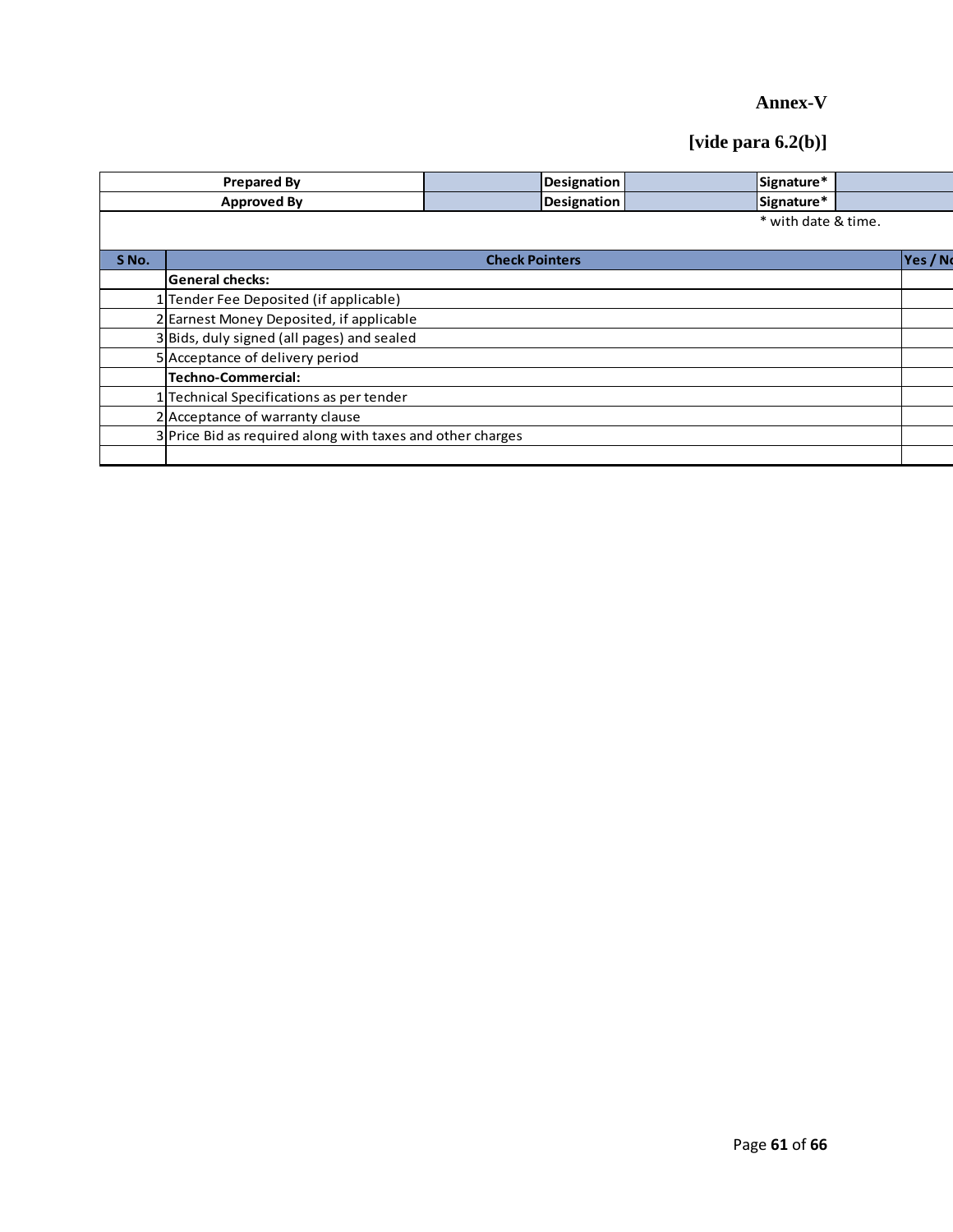|                         | <b>Bid Comparison Statement Template</b> |                    |             |                |                                |                  |  |                                      |           |                                              |               |                                             |                                               |  |  |
|-------------------------|------------------------------------------|--------------------|-------------|----------------|--------------------------------|------------------|--|--------------------------------------|-----------|----------------------------------------------|---------------|---------------------------------------------|-----------------------------------------------|--|--|
| <b>Tender Reference</b> |                                          |                    |             |                |                                |                  |  |                                      |           |                                              |               |                                             |                                               |  |  |
| <b>Opening Date</b>     |                                          |                    |             |                |                                |                  |  |                                      |           |                                              |               |                                             |                                               |  |  |
| No. of Bids             |                                          |                    |             |                |                                |                  |  |                                      |           |                                              |               |                                             |                                               |  |  |
|                         | <b>Indenting Department</b>              |                    |             |                |                                |                  |  |                                      |           |                                              |               |                                             |                                               |  |  |
| <b>Prepared By</b>      |                                          |                    |             |                |                                | Designation      |  |                                      | Signature |                                              |               |                                             |                                               |  |  |
|                         | Approved By (Chair)                      |                    |             |                |                                | Designation      |  |                                      | Signature |                                              |               |                                             |                                               |  |  |
|                         |                                          |                    |             |                |                                |                  |  |                                      |           |                                              |               |                                             |                                               |  |  |
| S No.                   | <b>Bidder</b>                            | Date of<br>Receipt | <b>City</b> | <b>Country</b> | Qualification<br><b>Status</b> | <b>Bid Price</b> |  | Currency Taxes & Charges Gross Price |           | Unconditional Preference<br><b>Discounts</b> | <b>Status</b> | <b>Technical</b><br><b>Evaluation Score</b> | Promised Bid Score Ranking<br><b>Delivery</b> |  |  |
|                         |                                          |                    |             |                |                                |                  |  |                                      |           |                                              |               |                                             |                                               |  |  |
|                         |                                          |                    |             |                |                                |                  |  |                                      |           |                                              |               |                                             |                                               |  |  |
|                         |                                          |                    |             |                |                                |                  |  |                                      |           |                                              |               |                                             |                                               |  |  |
|                         |                                          |                    |             |                |                                |                  |  |                                      |           |                                              |               |                                             |                                               |  |  |
|                         |                                          |                    |             |                |                                |                  |  |                                      |           |                                              |               |                                             |                                               |  |  |
|                         |                                          |                    |             |                |                                |                  |  |                                      |           |                                              |               |                                             |                                               |  |  |
|                         |                                          |                    |             |                |                                |                  |  |                                      |           |                                              |               |                                             |                                               |  |  |
|                         |                                          |                    |             |                |                                |                  |  |                                      |           |                                              |               |                                             |                                               |  |  |
|                         |                                          |                    |             |                |                                |                  |  |                                      |           |                                              |               |                                             |                                               |  |  |
|                         |                                          |                    |             |                |                                |                  |  |                                      |           |                                              |               |                                             |                                               |  |  |
|                         |                                          |                    |             |                |                                |                  |  |                                      |           |                                              |               |                                             |                                               |  |  |

To be signed by all the members of the Tender Committee.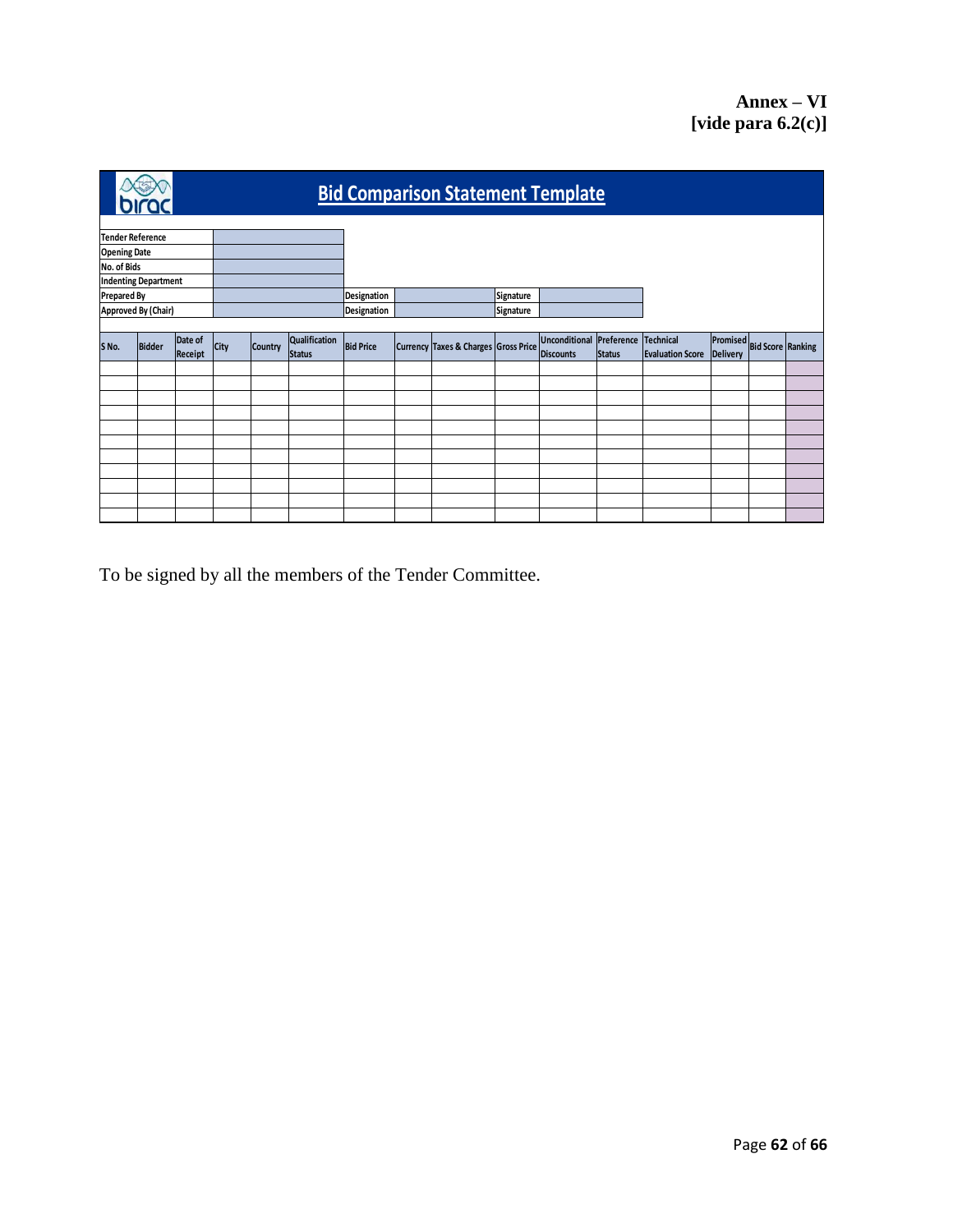# **Annex – VII**

# **[vide para 6.2(c)]**

|                           | <b>Vendor Evaluation Template</b>                                           |              |              |                |                         |                         |            |              |                |
|---------------------------|-----------------------------------------------------------------------------|--------------|--------------|----------------|-------------------------|-------------------------|------------|--------------|----------------|
|                           |                                                                             |              |              |                |                         |                         |            |              |                |
| <b>Vendor Code</b>        |                                                                             |              |              |                |                         |                         |            |              |                |
| <b>Vendor Name</b>        |                                                                             |              |              |                |                         |                         |            |              |                |
| Category                  |                                                                             |              |              |                |                         |                         |            |              |                |
| Evaluation No.            |                                                                             |              |              |                |                         |                         |            |              |                |
| <b>Volume of Business</b> |                                                                             |              |              |                |                         |                         |            |              |                |
| Previous Score, if any    |                                                                             |              |              |                |                         |                         |            |              |                |
| Prepared By               |                                                                             |              |              |                |                         |                         |            |              |                |
| Approved By               |                                                                             |              |              |                |                         |                         |            |              |                |
|                           |                                                                             |              |              |                |                         |                         |            |              |                |
| <b>Evaluation Areas</b>   | <b>Evaluation Parameters</b>                                                | $\mathbf{0}$ | $\mathbf{1}$ | $\overline{2}$ | $\overline{\mathbf{3}}$ | $\overline{\mathbf{4}}$ | Weight (%) | <b>Score</b> | <b>Remarks</b> |
| <b>Product Quality</b>    | Conformity to Specifications                                                |              |              |                |                         |                         | 15         |              |                |
|                           | General Quality of Product/Service                                          |              |              | $\checkmark$   |                         |                         | 10         | 0.2          |                |
|                           | Documentation Standards for Quality                                         |              |              |                |                         |                         | 5          |              |                |
| <b>Service Levels</b>     | <b>Timely Delivery</b>                                                      |              |              |                |                         |                         | 10         |              |                |
|                           | Accessibility of Sales and Mktg. Personnel                                  |              |              |                | $\checkmark$            |                         |            | 0.12         |                |
|                           | Accessibility of Support Personnel                                          |              |              |                |                         |                         |            |              |                |
|                           | Skills of Support Personnel                                                 |              | ✓            |                |                         |                         | 8          |              |                |
|                           | Ability to respond to emergency requirements                                |              |              |                |                         |                         | 6          |              |                |
| Administrative            | Invoicing and Paper work                                                    |              |              |                |                         |                         | 10         |              |                |
|                           | <b>Price Competitiveness</b>                                                |              |              |                |                         | ✓                       | 10         | 0.4          |                |
|                           | <b>Payment Terms</b>                                                        |              |              |                |                         |                         | 8          |              |                |
|                           | Minimum Order Quantities                                                    |              |              |                |                         |                         | 6          |              |                |
|                           | Total                                                                       |              |              |                |                         |                         | 100        |              |                |
| $0 = Poor$                | $1 =$ Needs Improvement $2 =$ Satisfactory<br>$3 = Good$<br>$4 =$ Excellent |              |              |                |                         |                         |            |              |                |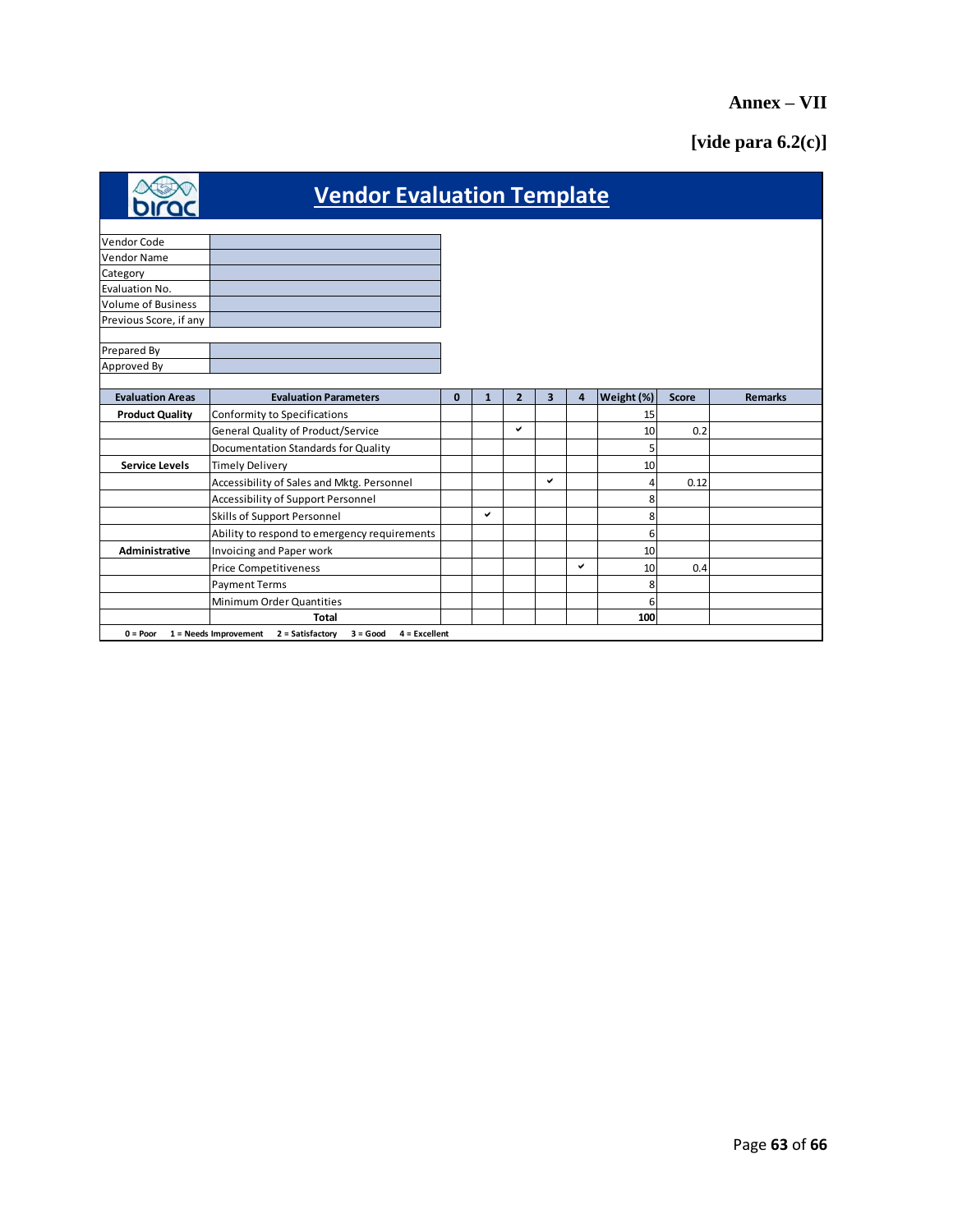# **Annex – VIII**

# **[vide para 7.4]**

| <b>Work Progress Report Template</b> |          |  |  |       |  |  |     |  |  |                                                             |      |  |      |  |        |  |                       |                   |          |                                  |         |
|--------------------------------------|----------|--|--|-------|--|--|-----|--|--|-------------------------------------------------------------|------|--|------|--|--------|--|-----------------------|-------------------|----------|----------------------------------|---------|
| Date                                 |          |  |  |       |  |  |     |  |  |                                                             |      |  |      |  |        |  |                       |                   |          |                                  |         |
| Reporting Period                     |          |  |  |       |  |  |     |  |  |                                                             |      |  |      |  |        |  |                       |                   |          |                                  |         |
| Vendor                               |          |  |  |       |  |  |     |  |  |                                                             |      |  |      |  |        |  |                       |                   |          |                                  |         |
| Order Reference                      |          |  |  |       |  |  |     |  |  |                                                             |      |  |      |  |        |  |                       |                   |          |                                  |         |
| <b>Brief Outline</b>                 |          |  |  |       |  |  |     |  |  |                                                             |      |  |      |  |        |  |                       |                   |          |                                  |         |
| Project Initiation Date              |          |  |  |       |  |  |     |  |  |                                                             |      |  |      |  |        |  |                       |                   |          |                                  |         |
| Planned Completion Date              |          |  |  |       |  |  |     |  |  |                                                             |      |  |      |  |        |  |                       |                   |          |                                  |         |
| <b>Completion Status</b>             |          |  |  |       |  |  |     |  |  |                                                             |      |  |      |  |        |  |                       |                   |          |                                  |         |
|                                      |          |  |  |       |  |  |     |  |  |                                                             |      |  |      |  |        |  |                       |                   |          |                                  |         |
| Prepared By                          |          |  |  |       |  |  |     |  |  |                                                             |      |  |      |  |        |  |                       |                   |          |                                  |         |
| Approved By                          |          |  |  |       |  |  |     |  |  |                                                             |      |  |      |  |        |  |                       |                   |          |                                  |         |
|                                      |          |  |  |       |  |  |     |  |  |                                                             |      |  |      |  |        |  | Planned               |                   |          |                                  |         |
| Area                                 |          |  |  | April |  |  | May |  |  |                                                             | June |  | July |  | August |  | Start Date Completion | Progress          | Assigned | Weighted                         | Remarks |
|                                      | Activity |  |  |       |  |  |     |  |  | w1 w2 w3 w4 w1 w2 w3 w4 w1 w2 w3 w4 w1 w2 w3 w4 w1 w2 w3 w4 |      |  |      |  |        |  | Date                  | Status (%)<br>(a) | (b)      | Weight (%) Progress (%)<br>(axb) |         |
|                                      |          |  |  |       |  |  |     |  |  |                                                             |      |  |      |  |        |  |                       |                   |          |                                  |         |
|                                      |          |  |  |       |  |  |     |  |  |                                                             |      |  |      |  |        |  |                       |                   |          |                                  |         |
|                                      |          |  |  |       |  |  |     |  |  |                                                             |      |  |      |  |        |  |                       |                   |          |                                  |         |
|                                      |          |  |  |       |  |  |     |  |  |                                                             |      |  |      |  |        |  |                       |                   |          |                                  |         |
|                                      |          |  |  |       |  |  |     |  |  |                                                             |      |  |      |  |        |  |                       |                   |          |                                  |         |
|                                      |          |  |  |       |  |  |     |  |  |                                                             |      |  |      |  |        |  |                       |                   |          |                                  |         |
|                                      |          |  |  |       |  |  |     |  |  |                                                             |      |  |      |  |        |  |                       |                   |          |                                  |         |
|                                      |          |  |  |       |  |  |     |  |  |                                                             |      |  |      |  |        |  |                       |                   |          |                                  |         |
|                                      |          |  |  |       |  |  |     |  |  |                                                             |      |  |      |  |        |  |                       |                   |          |                                  |         |
|                                      |          |  |  |       |  |  |     |  |  |                                                             |      |  |      |  |        |  |                       |                   |          |                                  |         |
|                                      |          |  |  |       |  |  |     |  |  |                                                             |      |  |      |  |        |  |                       |                   |          |                                  |         |
|                                      |          |  |  |       |  |  |     |  |  |                                                             |      |  |      |  |        |  |                       |                   |          |                                  |         |
|                                      |          |  |  |       |  |  |     |  |  |                                                             |      |  |      |  |        |  |                       |                   |          |                                  |         |
|                                      |          |  |  |       |  |  |     |  |  |                                                             |      |  |      |  |        |  |                       |                   |          |                                  |         |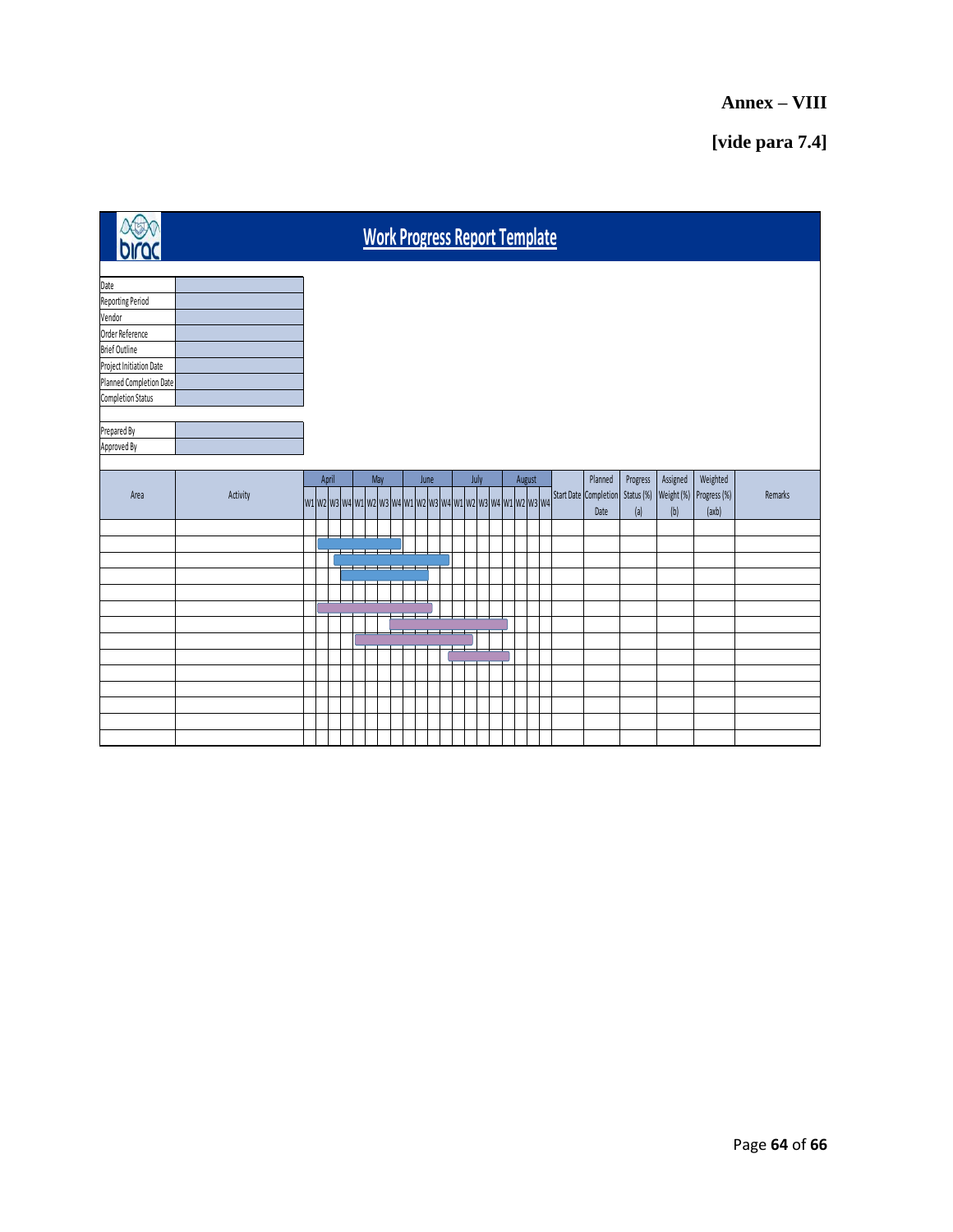## **MODEL FORMAT FOR PERFORMANCE NOTICE (Notice-cum-Extension Letter)**

Dear Sirs,

Your attention is invited to the acceptance of tender cited above, according to which supplies ought to have been completed by you on or before . In spite of the fact that the time of delivery of the goods stipulated in the contract is deemed to be of the essence of the contract, it appears that "xx" are still outstanding even though the date of delivery has expired.

Although not bound to do so, the delivery date is hereby extended to \_\_\_\_\_\_\_\_\_\_\_\_ and you are requested to note that in the event of your failure to deliver the goods within the delivery period as hereby extended, the contract shall be cancelled for the outstanding goods at your risk and cost.

Yours faithfully,

(………………………)

For …………………….

Details of outstanding goods.